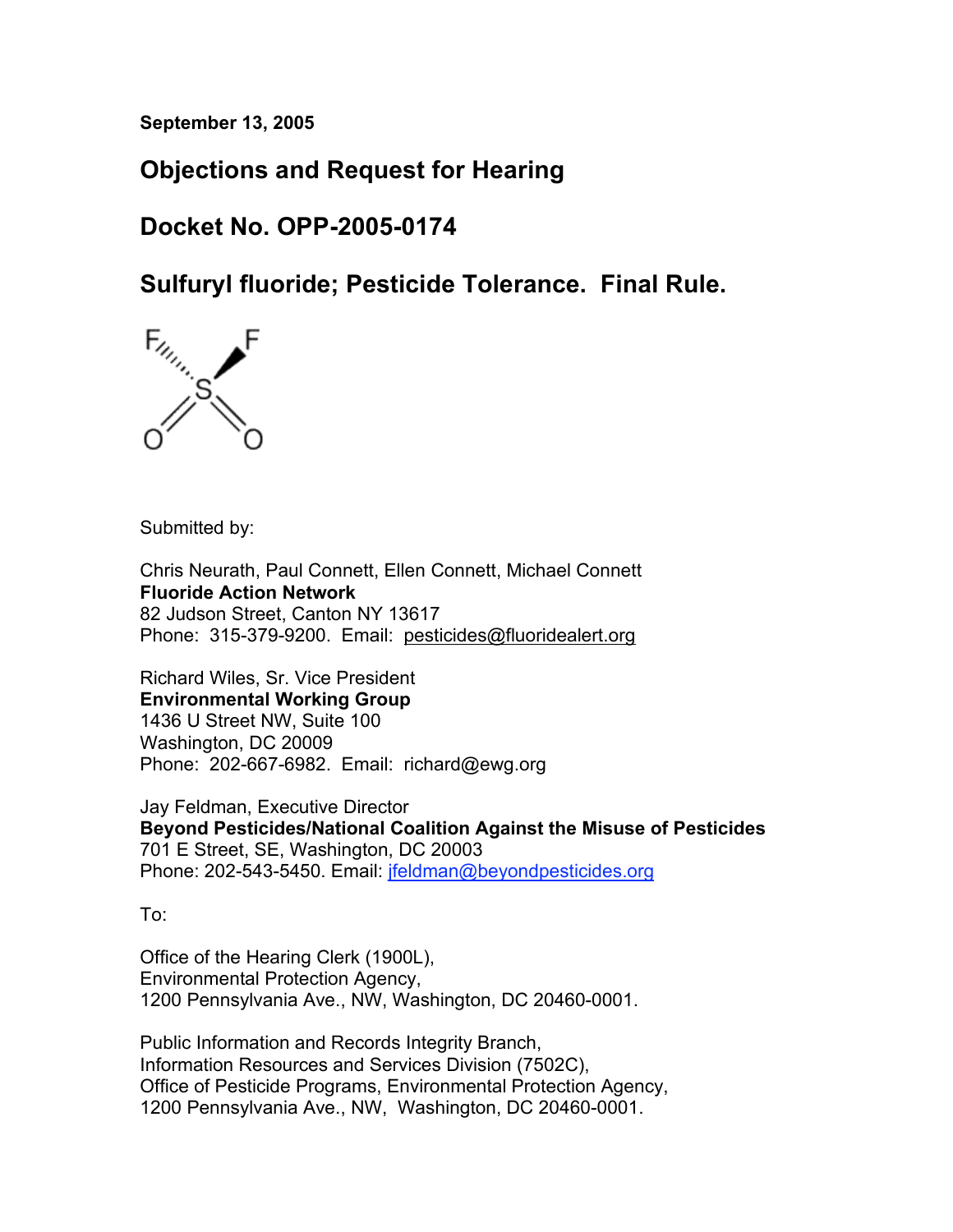This submission is available online at http://www.fluorideaction.org/pesticides/epa-sf/submission.html

#### **SUMMARY:**

We wish to appeal the US EPA's granting of a Final Rule to Dow for residue tolerances of inorganic fluoride and sulfuryl fluoride on processed food comodities. The basis for our appeal is contained below

#### **RELIEF:**

In terms of the relief sought, the submitters ask US EPA to rescind the Final Rule granted for Sulfuryl fluoride residue tolerances.

#### **FEE WAIVER:**

A request for a fee waiver has been sent to the Environmental Protection Agency, Office of Pesticide Programs, Registration Division (7505C), 1200 Pennsylvania Avenue, NW., Washington, DC 20460.

Fluoride Action Network (FAN) requests a fee waiver under 40 C.F.R. Part 180.33 (m) as it is dedicated to working in the public interest. FAN is a project of the American Environmental Health Studies Project, a registered non-profit corporation 501(c)(3).

40 C.F.R. Part 180.33 (m). The Administrator may waive or refund part or all of any fee imposed by this section if the Administrator determines in his or her sole discretion that such a waiver or refund will promote the public interest or that payment of the fee would work an unreasonable hardship on the person on whom the fee is imposed. A request for waiver or refund of a fee shall be submitted in writing to the Environmental Protection Agency, Office of Pesticide Programs, Registration Division (7505C), 1200 Pennsylvania Avenue, NW., Washington, DC 20460. A fee of \$2,025 shall accompany every request for a waiver or refund, except that the fee under this sentence shall not be imposed on any person who has no financial interest in any action requested by such person under paragraphs (a) through (k) of this section. The fee for requesting a waiver or refund shall be refunded if the request is granted.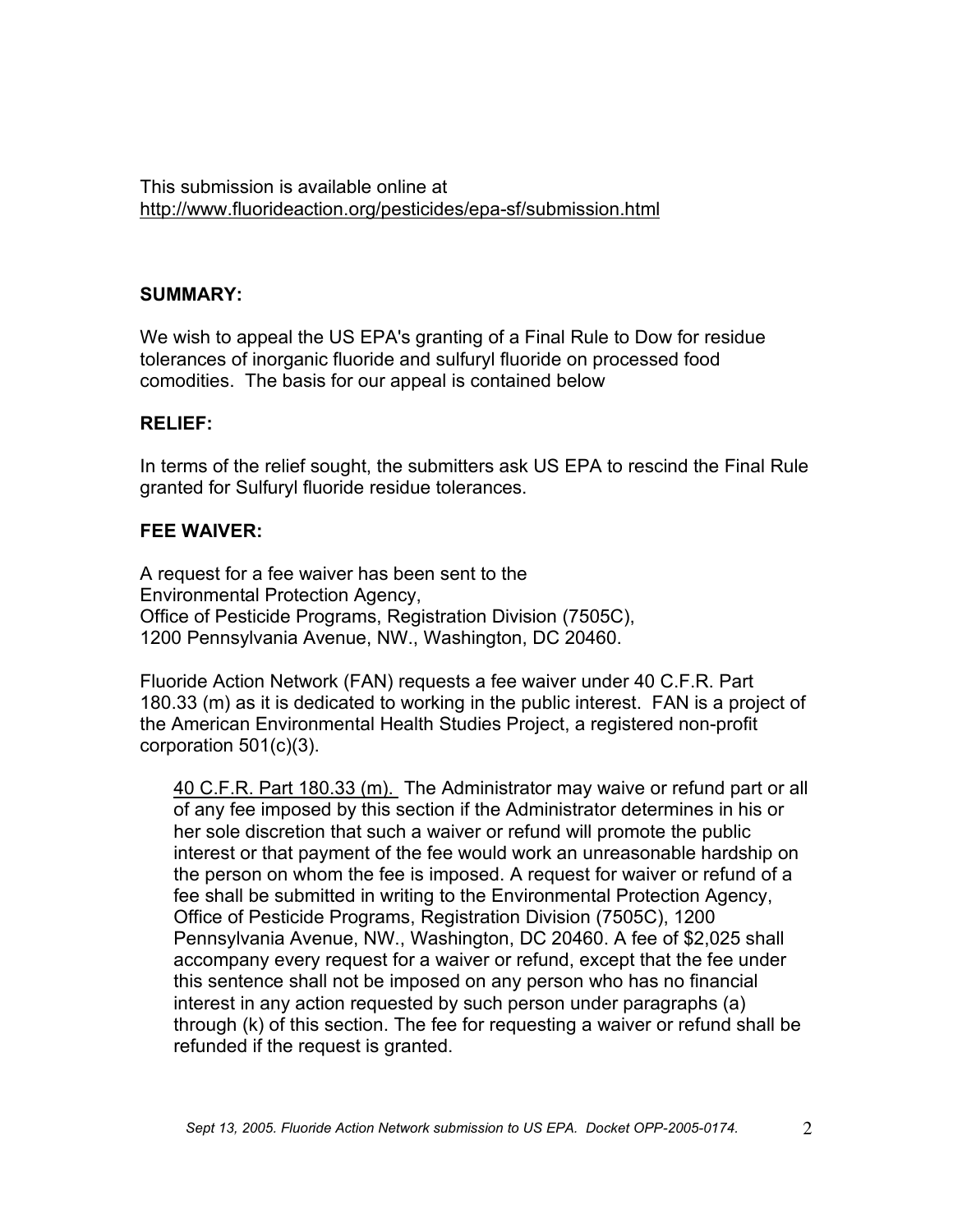This submission includes the following:

# **Sections:**

- 1. Introduction
- 2. DNTdiscussion
- 3. Some significant subpopulations will receive acutely toxic doses from fluoride residues from sulfuryl fluoride treatment of foodstuffs

4. Chronic dose from sulfuryl fluoride residues will push more people over the US EPA's reference dose for fluoride

5. US EPA's reference dose based on flawed science.

6. The US EPA derivation of the 4 ppm MCLG for fluoride is scientifically flawed.

- 7. What is wrong with the EPA's 1986 determination of the MCLG of 4 ppm?
- 8. Adjusting the MCLG for the EPA's incorrect derivation.
- 9. Taking into account the research published since the NRC (1993) review.
- 10. A new science based MCLG

11. Even if the MCLG remains at 4 ppm many Americans still exceed the reference dose (8 mg/day) derived from it.

#### **1**2**. Comments on the EPA's attempt to use a new reference dose of 10 mg/day**

- 13. Conclusions.
- 14. References

# **TABLES (included separately as Attachments)**

Table 1. Sulfuryl Fluoride: Brain Effects reported from animal studies.

Table 2. Sulfuryl Fluoride Effects: Thyroid, Adrenal Cortex, Heart, Kidney, Lung

- Table 3. Studies Reporting Effects on the Brain from Fluoride
- Table 4. Fluoride Studies: IQ and Behavioral Effects
- Table 5. Selected Studies on G-Proteins and Fluoride

Table 6. Studies Reporting Effects on the Male Reproductive System from Fluoride

# **Appendix A.**

March 23, 2004. Objections and Request for Hearing in the matter of Sulfuryl fluoride; Pesticide Tolerance. Final Rule. Docket control number OPP-204-0373. Submitted to U.S EPA by Fluoride Action Network and Beyond Pesticides. (Submitted in hard copy; available online at http://www.fluorideaction.org/epa-sf.pdf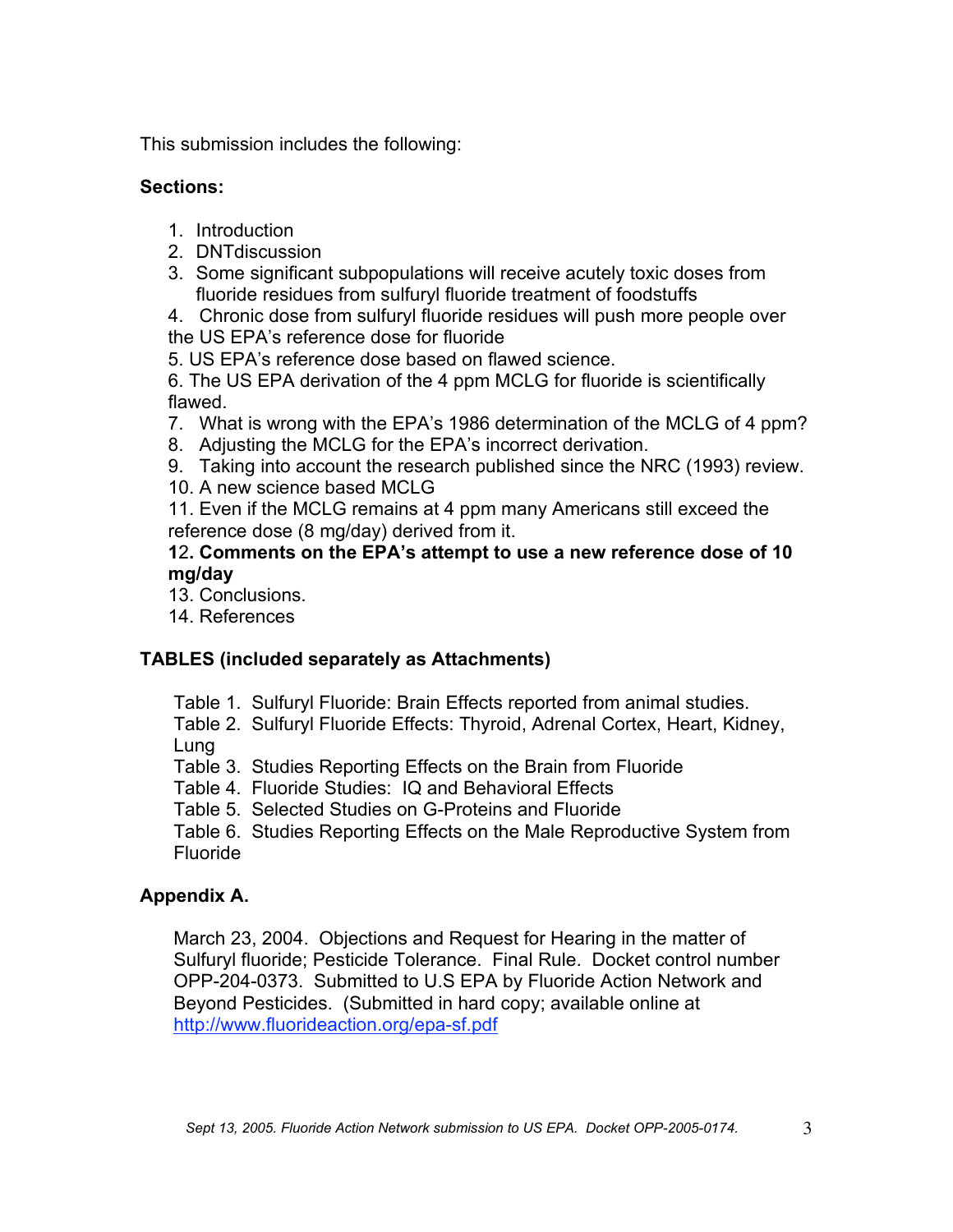# **Appendix B**

Comments on Sprando and Collins et. al. studies: Effects in Control groups compared to NaF treated groups. (Submitted as Attachment)

#### **Appendix C**

March 30, 2005. Submission to the National Research Council Committee: Toxicologic Risk of Fluoride in Drinking Water; BEST-K-02-05-A. From Fluoride Action Network.

#### **1. Introduction. EPA's new tolerances for fluoride residues from ProFume use are dangerously high.**

1.1 Introduction. The Federal Food and Drug Certification Act (FFDCA) Section 408(b)(2)(A)(ii) requires that with respect to the setting of pesticide chemical residues on food that there should be "A reasonable certainty that no harm will result". In this respect it requires Section 408(b)(2)(C) that the EPA "to give special consideration to exposure of infants and children."

<http://www.epa.gov/fedrgstr/EPA-PEST/2005/July/Day-15/p13982.htm>

1.2 In Fluoride Action Network's (FAN) appeal of the EPA's fluoride tolerance for residues on food fumigated with sulfuryl fluoride, we will demonstrate that the EPA cannot possibly claim or demonstrate that "**there is a reasonable certainty that no harm will result** " or that they have given "to give special consideration to exposure of infants and children." Far from it. In fact, FAN will demonstrate that these tolerances "with a reasonable certainty" are likely to cause acute symptoms for a sizeable portion of the American public, especially infants and children, as well as contribute, in conjunction with many other sources of fluoride, to which the general public is routinely exposed, to exceeding the reference dose of 8 mg per day of millions of Americans. On this basis FAN appeals the July 15, 2005, Final Rule.

1.3 The fluoride residue tolerances approved for sulfuryl fluoride are the highest ever allowed in the history of U.S. EPA (US EPA 2004, 2005). We note in particular the outrageously high fluoride tolerance of 900 ppm for dried eggs.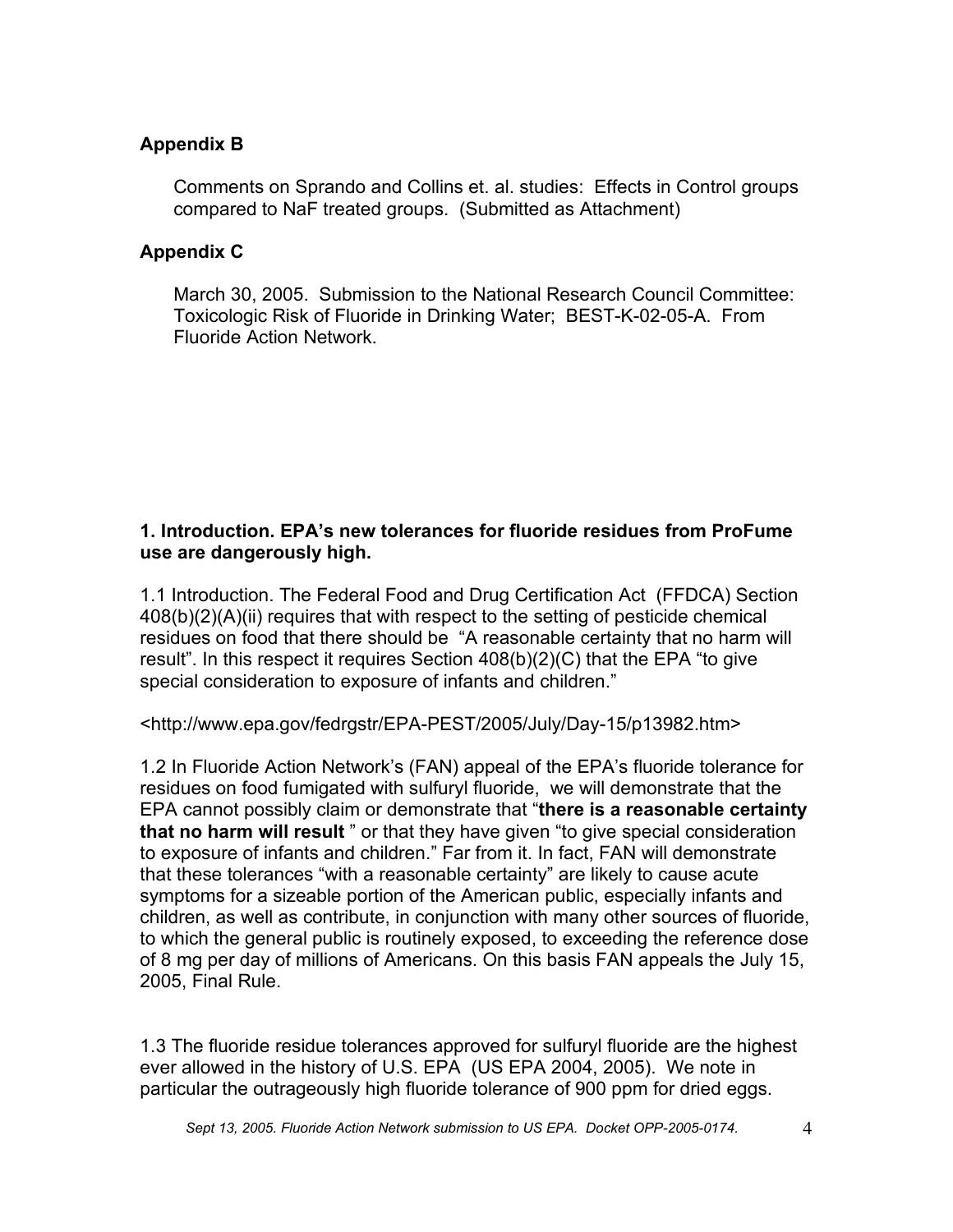Despite the potential dangers of such levels the EPA's analysis has been superficial and inadequate. Their claims that that they are proceeding with "A reasonable certainty that no harm will result" and that they are giving "special consideration to exposure of infants and children" are both clearly false. On this basis FAN appeals the July 15, 2005, Final Rule

1.4 The EPA manages to conceal the threat these new tolerances pose to the heath of the American people by a combination of gross mathematical errors, many non-conservative assumptions, and plain wishful thinking. The latter includes the notion that the reference dose of 8 milligrams per day can be defended on scientific grounds

1.5 If a scientifically defendable reference dose was calculated, as opposed to the outdated 8 mg per day (see sections 6-10), many more Americans would exceed the reference dose. In fact if science were to prevail in this matter, the vast majority of Americans would exceed a scientifically based reference dose with ProFume fluoride residues alone. On this basis FAN appeals the July 15, 2005, Final Rule

**2 Three ORAL developmental neurotoxicity (DNT) studies should have been conducted prior to EPA's approval of tolerances: (1) For fluoride; (2) For sulfuryl fluoride, and (3) For combined exposure to both fluoride and sulfuryl fluoride.**

# 2.1 **AN ORAL DNT STUDY IS NEEDED FOR FLUORIDE**.

The potential for human exposure –especially infants - to fluoride from this use of sulfuryl fluoride as a fumigant on food is very large. EPA set the highest fluoride tolerances in its history with the first-time use of sulfuryl fluoride as a food fumigant in January 2004 (US EPA 2004). Then, in the July 15, 2005, Final Rule (US EPA 2005), EPA approved an even higher fluoride tolerance: 900 ppm in/on dried eggs. The July 15, 2005, tolerances also included 70 ppm for virtually all processed foods, 125 ppm for wheat flour, 15 ppm coffee, 7 ppm cheese, 5 ppm milk. These are the most commonly consumed food commodities in the American diet.

2.1.2 As EPA states, "sulfuryl fluoride is converted to the fluoride anion in the body (US EPA 2004a)." How can EPA claim that they are proceeding with "A reasonable certainty that no harm will result" without carefully examining the large body of work that clearly indicates the potential for fluoride to adversely affect the brain, behavior, and IQ (see Sections 2.1.4- 2.1.12 below and Attachments: Tables 3, 4, 5). Brain effects have been identified in animal studies even at very low levels of exposure (Pushpalatha et al. 2005; Varner et al. 1998; Issacson et al. 1997). The effects of the new high fluoride tolerances on the fetus and young children due to the unprecedented increase of fluoride residues in/on food require a very careful assessment of risk. Because of the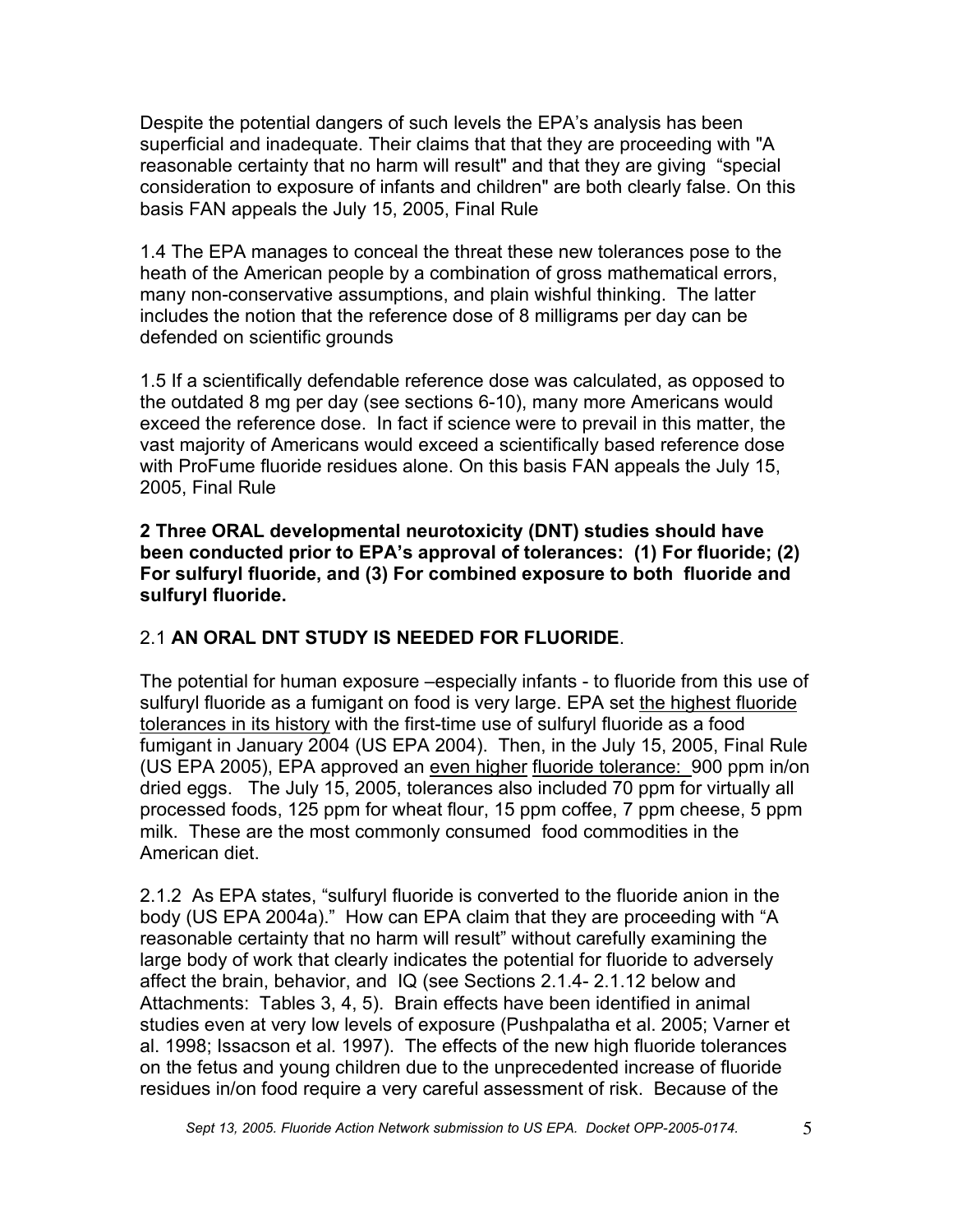well-known adverse effects on brain from animal studies, EPA was negligent in not demanding a DNT study for fluoride. No DNT study has been performed for fluoride.

2.1.3 Of the publications that EPA cites for "a comprehensive review of the toxicology of fluoride" - two were published 12 years ago, and they did not deal with fluoride's neurotoxic effects. The Medical Research Council report of 2002 (we are not aware of a 1992 report) did not deal with neurotoxic effects. The WHO 2002 report cited by EPA did not engage fluoride's neurotoxic potential in a meaningful way. Several of the studies listed below (and in Attachments: Table 3,4,5) were published after the WHO 2002 report.

2.1.4 **Fluoride crosses the blood brain barrier** (Zhai et al. 2003; Inkielewicz & Krechniak 2003; Zhai et al. 2003; Vani and Reddy 2000; Guan 1998; Mullenix et al. 1995; Geeraerts et al. 1986; Tomomatsu 1981).

2.1.5 **Fluoride accumulates in the brain.** In a 12-week study, rats fed 5 and 25 mg F-/L, in drinking water, the brain fluoride content increased "in a dosedependent and a time-dependent manner." The fluoride content in the brains of the 25 ppm treated animals was nine times higher than controls. (Inkielewicz & Krechniak 2003)."

# 2.1.6 **Pre-natal effects: fluoride crosses the placenta.**

"Human studies have shown that the placenta is not in any sense a barrier to the passage of fluoride to the fetus... (WHO 2002)."

A 1992 paper (Du) presented results of an examination of brains of 15 aborted fetuses at 5-8th gestation month from an endemic fluorosis area compared with those from a non-endemic area. Fetal brains from the endemic fluorosis area revealed a significant reduction in the density of mitochondria and a reduction in the mean volume of neurons.

# 2.1.7 **Fluoride facilitates aluminum's crossing the blood-brain barrier**

(Varner et al. 1998). At concentrations of 1 ppm fluoride fed to rats in their drinking water elevates the aluminum level in brain (Varner et al. 1998, Isaacson et al. 1997) and the formation of beta amyloid deposits which are the classic brain abnormality of Alzheimers' disease (Varner et al. 1998). A 1999 study concluded that "aluminium interferes with the metabolism of the neuronal cytoskeleton and that this interference is potentiated by fluoride (van der Voet et al.).

2.1.8 **Fluoride damages animal brain**. Animal studies with fluoride clearly show that serious brain effects occur even at very low levels of exposure (Guan 1998; Varner 1998; Zhao 1998; Long 2002). There is a large body of work that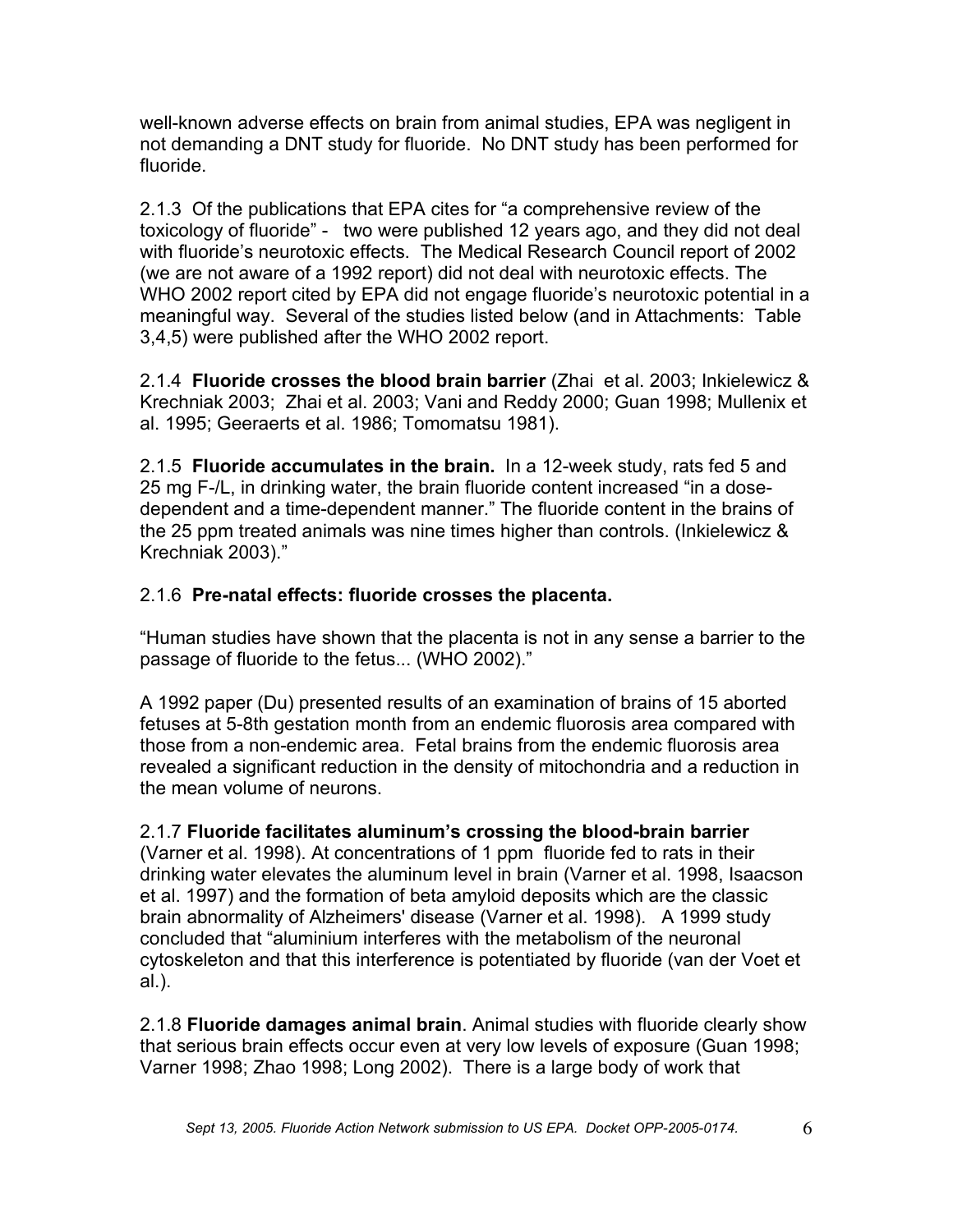indicates the potential of fluoride to adversely affect the brain, behavior, and IQ deficits. (See Tables 3,4,5).

2.1.9 **Fluoride and the hippocampus**. Several published papers on fluoride's effect on the hippocampus should raise concern (Zhai JX et al. 2003; Bhatnagar et al. 2002; Shivarajashankara YM et al. 2002; Chen J et al. 2002; Zhang Z et al. 2001; van der Voet et al. 1999; Varner et al. 1998; Mullenix et al. 1995; Kay et al. 1986). Damage to the hippocampus usually results in profound difficulties in forming new memories and affects access to memories prior to the damage. In Alzheimer's disease, the hippocampus becomes one of the first regions of the brain to suffer attack; causing memory problems and disorientation.

2.1.10 **Lowering of IQ in children**. There have been several studies from China indicating a lowering of IQ associated with exposure to fluoride. Some of these studies have not controlled for some key variables, but the latest study by Xiang et al. (2003 a and b) did control for both lead and iodine exposure, and found a lowering of IQ children estimated to occur at 1.8 ppm fluoride. Of added concern is the potential for fluoride to exacerbate the neural developmental effects on the fetus in situations where the pregnant woman has low iodine intake (Lin Fa-Fu, 1991).

2.1.11 **Fluoride ions are well-known activators of G-proteins.** G-proteins are considered the most important signal transducing molecules in cells. Fluoride's interaction with G-proteins is thought to explain its well done activation of adenylate cyclase. In neurons, adenylate cyclases are located next to calcium ion channel for faster reaction to Ca2+ influx; they are suspected **of playing an important role in learning processes.** Recent data (Borasio et al. 2004) suggest a NaF-sensitive G protein "involvement of the inhibitory regulatory subunit of the cAMP system in inducing presynaptic inhibition by interaction with calcium-sensitive structures." See Table 5.

2.1.12 **Conclusion.** The above studies, as well as those cited in our attachments (Tables 3,4,5) provide a weight-of-evidence need for a DNT study for fluoride. The public has a right-to-know the potential for effects on the fetus and children. We do not agree with EPA's assertion that they are proceeding with "A reasonable certainty that no harm will result" and that they are giving "special consideration to exposure of infants and children" in the absence of such studies and analysis. EPA was negligent in approving tolerances before an oral DNT study for fluoride was completed and the results known. On this basis, FAN appeals the July 15, 2005, tolerances.

# 2.2 **THE NEED FOR AN ORAL DNT STUDYFOR SULFURYL FLUORIDE.**

2.2.1 We agree with EPA on the need for an inhalation study for sulfuryl fluoride. However, the DNT study should have been completed prior to a Final Rule,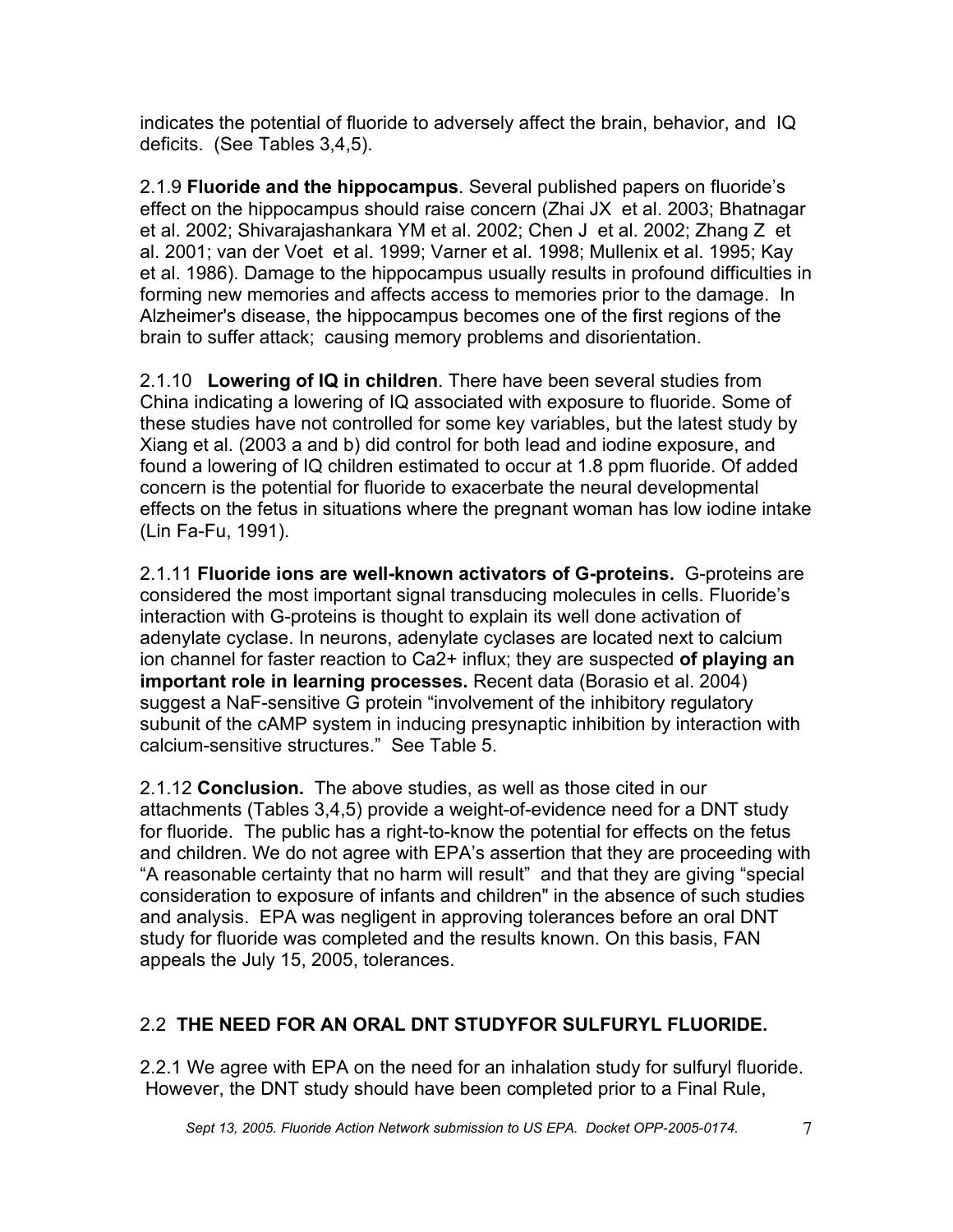especially as four years have passed since Dow AgroSciences (DOW) first petitioned for tolerances on June 15, 2001 (US EPA 2001). The US Department of Agriculture reported in October 2000 that DOW "has begun EPA registration procedures to allow its use in postharvest situations (USDA 2000)." However, tolerances for sulfuryl fluoride were approved for processed foods on July 15, 2005 without a DNT inhalation study.

2.2.2 This approval was made despite this lack of a DNT inhalation study, and despite the fact that many animal studies reveal serious effects (see Tables 1,2). We do not agree with EPA's assertion that they are proceeding with "A reasonable certainty that no harm will result" and that they are giving "special consideration to exposure of infants and children" if they have not ensured that key studies like the DNT inhalation study have been conducted BEFORE they approve tolerances?

2.2.3 In addition to a DNT inhalation study, EPA should have insisted on an ORAL DNT study for sulfuryl fluoride. The highest tolerances for sulfuryl fluoride were approved for processed foods on July 15, 2005 (2 ppm for Cheese, Milk Powder, and All Processed Food; 3 ppm for nuts; and 1 ppm for dried eggs). People, including infants will not only breathe in a little of the sulfuryl fluoride resides but will be ingesting them as well. Again, how can EPA claim that they are proceeding with "A reasonable certainty that no harm will result" and they are giving "special consideration to exposure of infants and children" if they have not ensured that key studies like the DNT inhalation and oral studies have been conducted? These DNT studies should have been conducted before tolerance approvals were granted. On this basis, FAN appeals the July 15, 2005, Final Rule.

#### 2.3 **THE NEED FOR AN ORAL DNT STUDY FOR SULFURYL FLUORIDE + FLUORIDE.**

When people consume food fumigated with sulfuryl fluoride, they have the potential to be exposed to both fluoride and sulfuryl fluoride at the same time. There is nothing in the literature to apprise the public of potential effects from this scenario. The literature only tells us that serious brain effects are observed in animals exposed to fluoride and to sulfuryl fluoride separately. The public needs to know if there is a potential for additive or synergistic effects from simultaneous exposure to fluoride and sulfuryl fluoride when they eat food fumigated with sulfuryl fluoride. We do not agree with EPA's assertion that they are proceeding with "A reasonable certainty that no harm will result" and they are giving "special consideration to exposure of infants and children" if they have not ensured that key studies like such a combined DNT oral study has been conducted. Tolerances should not have been approved until the results of such studies were available. On this basis, FAN appeals the July 15, 2005, Final Rule.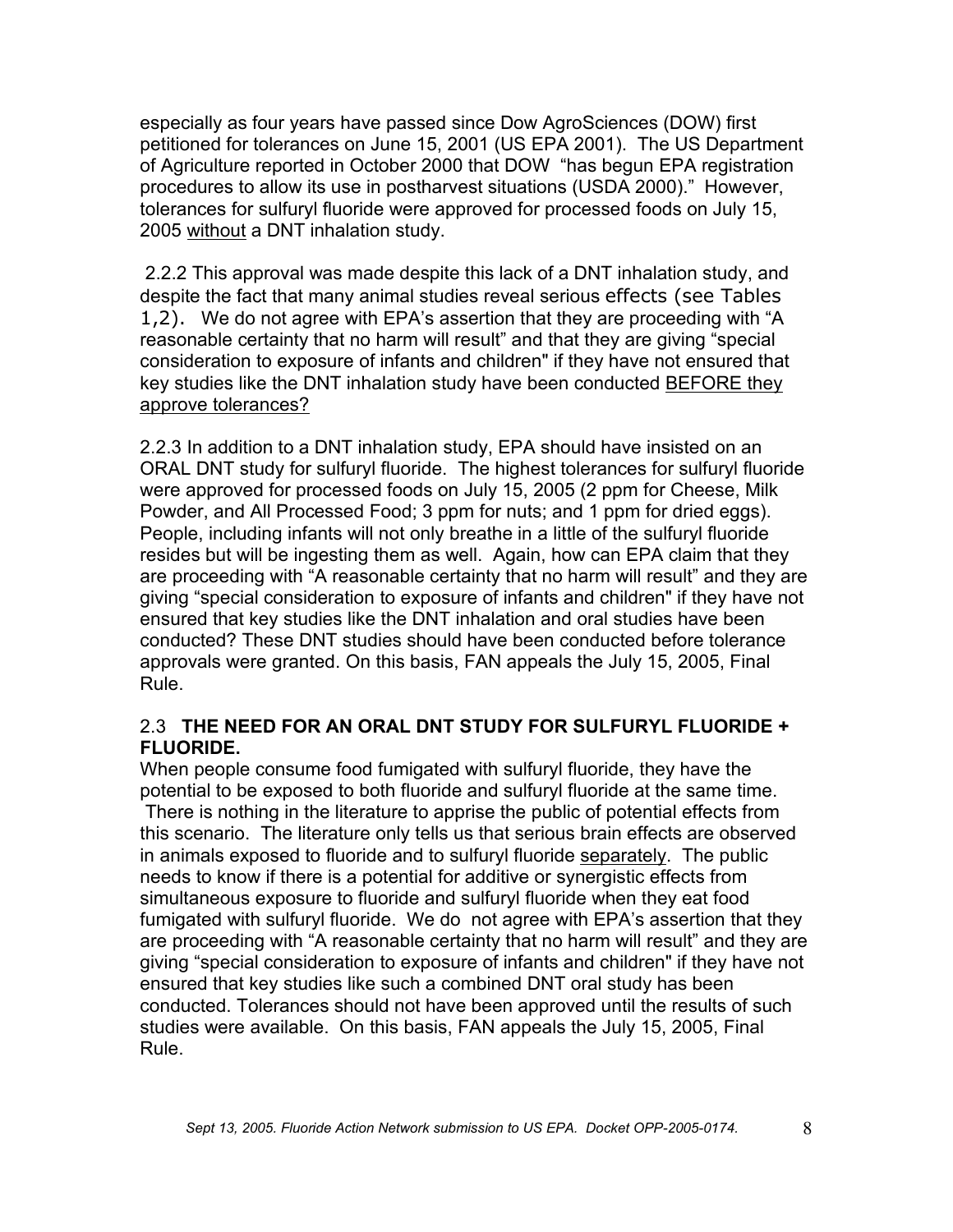#### **3. Some significant subpopulations will receive acutely toxic doses from fluoride residues from sulfuryl fluoride treatment of foodstuffs.**

3.1 The US EPA has failed to consider any acute toxic health effects besides death (US EPA 2005a, 2005). The EPA lists sub-lethal acute health effects such as vomiting but then cites only those dosages associated with death. For example, they extrapolate from the Certainly Lethal Dose by dividing by four to get what they call a "safely tolerated dose" (8-16mg/kg-bw), meaning it is unlikely to cause death. However, not only is the EPA's "safely tolerated dose" higher than the dose (5 mg/kg) estimated to cause death in some people (Whitford 1987, 1990, 1996), it is also far higher than the doses documented to produce gastrointestinal distress (e.g. nausea and vomiting). Doses as low as 0.1 to 0.3 mg/kg-bw can result in acute gastrointestinal symptoms (Akiniwa 1997, Gessner et al. 1994). Such symptoms may not be life threatening but it is certainly unacceptable for a pesticide residue to result in vomiting for many people consuming average portions of the fumigated food. How can EPA claim that they are proceeding with "A reasonable certainty that no harm will result" and that they are giving "special consideration to exposure of infants and children" if they have not examined these non-lethal but acute affects? On the basis of the EPA's failure to examine non-lethal acute effects FAN appeals the July 15, 2005, Final Rule.

3.2 To underline the seriousness of EPA's failure to examine non-lethal acute effects, FAN will examine how frequently the fluoride tolerance residues will lead to such acute poisoning episodes, we shall take the examples of dried eggs and wheat flour, both commonly consumed items in most people's diets. The fluoride tolerance for dried eggs is 900 ppm and for wheat flour is 125 ppm (FAN 2005, Table 1).

3.3 The US EPA, in a response to comments has apparently made a mistake in their calculations of how many milligrams of F would be contained in one reconstituted dried egg made up from 900 ppm dried egg powder (US EPA 2005b). We do not know where their mistake arose, but we note they used recipes supposedly based on teaspoons and may have confused these with tablespoons. On the basis of this error , and others, FAN appeals the July 15, 2005, Final Rule.

3.4 We used recipes and conversion factors from several sources, including the American Egg Board and the USDA to determine how many grams of dried egg is mixed with water to make one egg equivalent. Both sources gave conversions by weight, not by volume, so there was no possibility of errors when converting volumes and densities to weights. Using both of these independent conversion factors returned the same result which provides reassurance that the methods are correct. We here document and reference all our calculations. In contrast, the EPA does not reference any of their calculations and makes many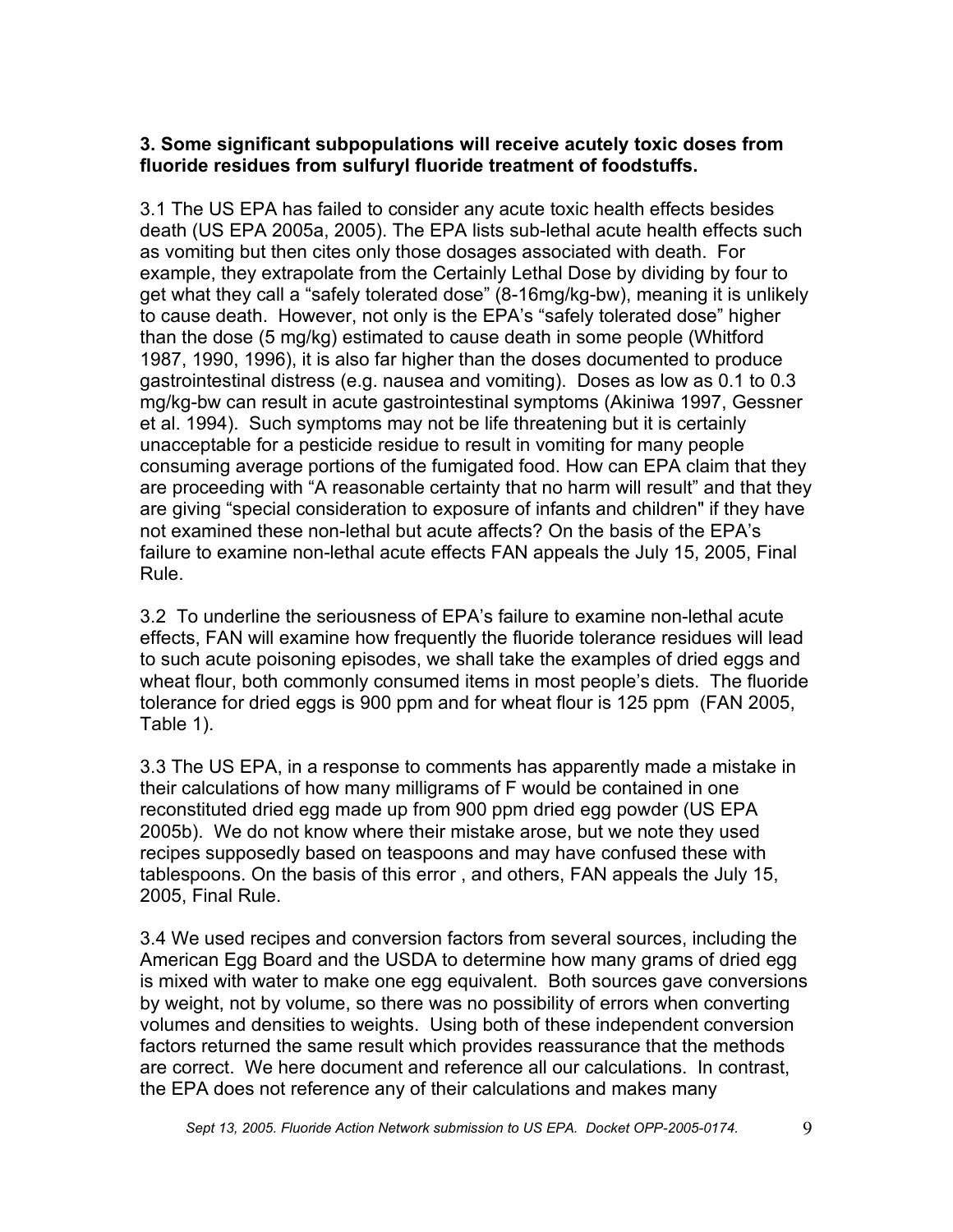unsubstantiated claims in their assessment of the likely exposure levels from consuming fumigated dried eggs.

# **3.5 Our calculations for acute fluoride dose from dried eggs:**

- F residue level in dried eggs: 900 ppm or 900 mg/kg
- Average weight of one large fresh egg: 50 g (American Egg Board 2005)
- Conversion factor from dried egg to fresh egg: 1 part by weight dried egg to 3 parts by weight water (USDA 2003; American Egg Board 2005)
- USDA standard serving size: 2 eggs
- 90<sup>th</sup> percentile large serving: 4 eggs

12.5 g dried egg mixed with 37.5 g water gives 50 g reconstituted egg

12.5 g  $X$  900 mg/kg  $X$  0.001 kg/g = 11.25 mg per fresh egg equivalent

2 egg equivalents X 11.25 mg/egg equivalent = 22.5 mg fluoride per serving

4 egg equivalents X 11.25 mg/egg equivalent = 45 mg fluoride per meal

3.6 This is based on whole dried eggs. These are the types of eggs most likely to be used as a direct replacement for fresh eggs in recipes like scrambled eggs and omelets.

3.7 We note that the EPA has calculated a much lower dose of only 3.1 mg/egg equivalent (EPA 2005). Since they do not reference their conversion factors it is not possible to determine where their mistake is made.

3.8 Our estimates of the frequency of acute poisoning incidents are based on the EPA contention that approximately 1% of all dried eggs will be fumigated. However, it should be noted the pesticide tolerance (40 CFR Part 180.145; US EPA 2005) has no provision for enforcing this limitation of use. On this basis FAN appeals the July 15, 2005, Final Rule.

3.10 In the EPA's response to the issue of dried egg tolerances, the EPA claims that it is highly unlikely for any individual to ever consume more than a single egg's worth of dried eggs (US EPA 2005b). They base this on their claim that dried eggs will only be used in mixes such as baking mixes. They apparently don't realize that dried eggs are a standard USDA food item supplied to schools, Indian Reservations, prisons, food banks, disaster relief agencies, and other low budget end-users where they may frequently be used instead of fresh eggs to prepare dishes such as scrambled eggs or omelets (USDA 2005). The USDA purchased 4 million pounds of dried eggs in 2003 (USDA 2004). Dried eggs are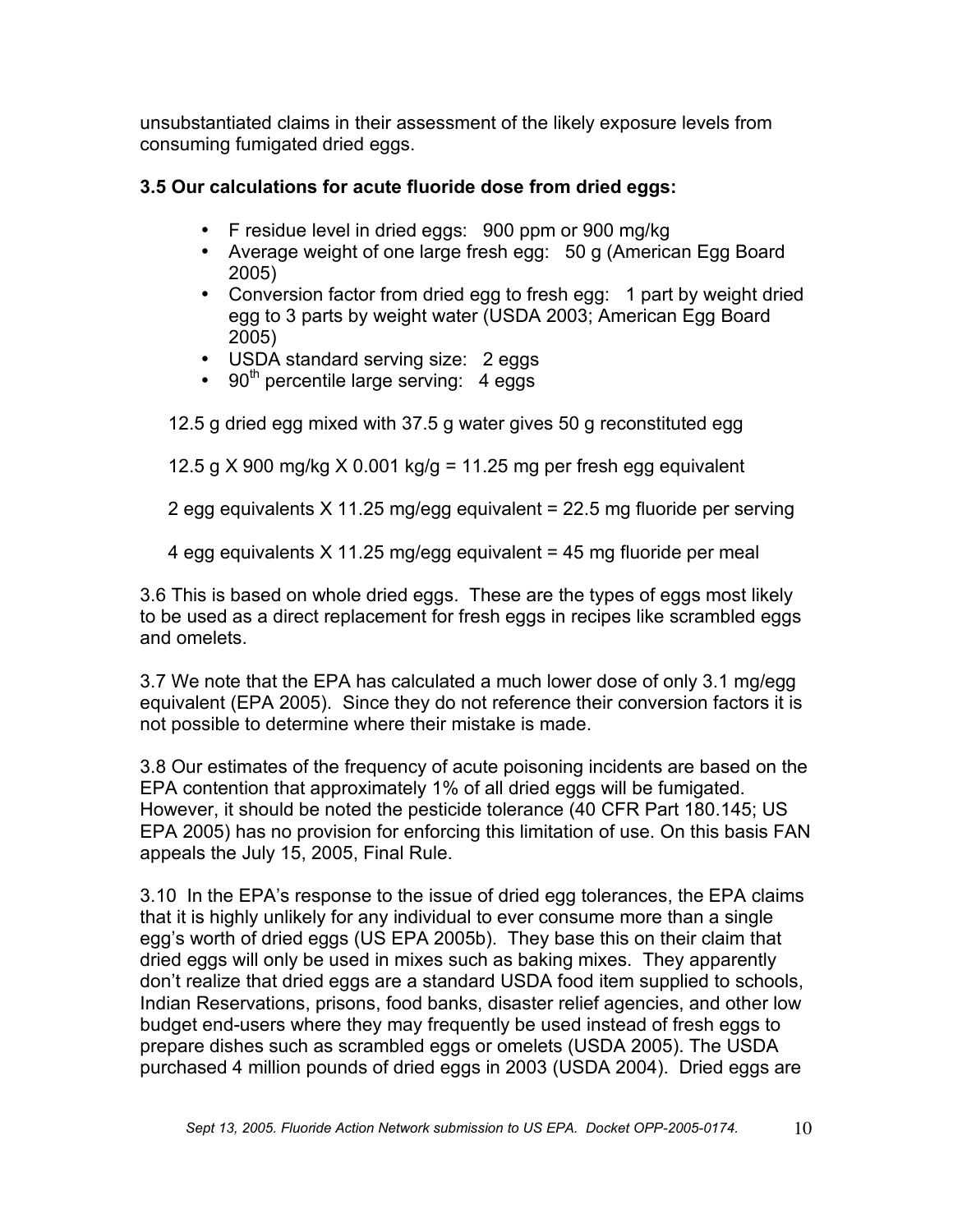also commonly found in lightweight foods for campers. Approximately 1/3 of all eggs consumed in the US are dried eggs. (American Egg Board 2005a)

3.11 Two eggs is considered a single serving of eggs by the USDA. Almost everyone would consume at least a single serving, and many would consume two servings worth or four eggs. As shown above, a four-egg meal prepared with 900 ppm residue dried eggs would give an acute dose of 45 mg F. Depending on the weight of the individual, this could range from 1.5 mg/kg-bw for a 30 kg child to 0.5 mg/kg-bw for a large adult weighing 90 kg. These dosages range from 2x to 15x greater than the dosages found to cause acute gastrointestinal symptoms including vomiting.

3.12 As a check on the reasonableness of these calculations, we can compare this outcome to the fluoride overdose warning on toothpaste. This warning is mandated by the Food and Drug Administration (FDA 1997). Fluoridated toothpastes contain between 1000 and 1500 ppm fluoride so they have only a slightly greater concentration than may be found in fumigated dried eggs. The FDA warning states that if a child ingests more than a pea-sized portion of toothpaste that a poison control center should be contacted immediately. A pea sized portion of dried eggs, or even several pea sized portions of dried eggs, would represent not even a single mouthful of scrambled eggs. This independently derived determination of the acute toxicity of fluoride ingestion by the FDA reinforces the accuracy of our calculations.

3.13 An acute poisoning scenario could occur in as many as 1% of meals prepared from dried eggs even if EPA is correct in assuming only 1% of all dried eggs will be fumigated. We have not been able to determine the total number of institutional meals where scrambled eggs made from dried eggs will be served per year in the US. However, the 4 million pounds of USDA dried eggs purchased each year (USDA 2003) represents 36 million four-egg servings per year. If 1% of these servings were made from 900 ppm egg powder that could result in 360,000 acute poisoning cases per year. In USDA pesticide residue surveys, typically 0.3% of all tested samples exceed the legal tolerance (USDA 2003a [PDP 2003]). Therefore, even if we assume that most fumigated dried eggs will contain less than 900 ppm, it is probable that 0.1 to 1% will contain the full tolerance level. This translates into 400 to 4000 very likely cases of acute fluoride poisoning per year. The USDA has never tested for fluoride pesticide residues in foods so no better estimates can be made.

3.14 It is clearly unacceptable for even a small number of institutions to have poisoning incidents about once every 100 days of serving egg dishes. At each such incident people consuming even a single serving could be vomiting from the fluoride they ingested.

3.15 But in fact, the situation is likely to be worse. Dried eggs are commonly sold in bulk containers up to 200 lbs. An institution might well purchase up to a year's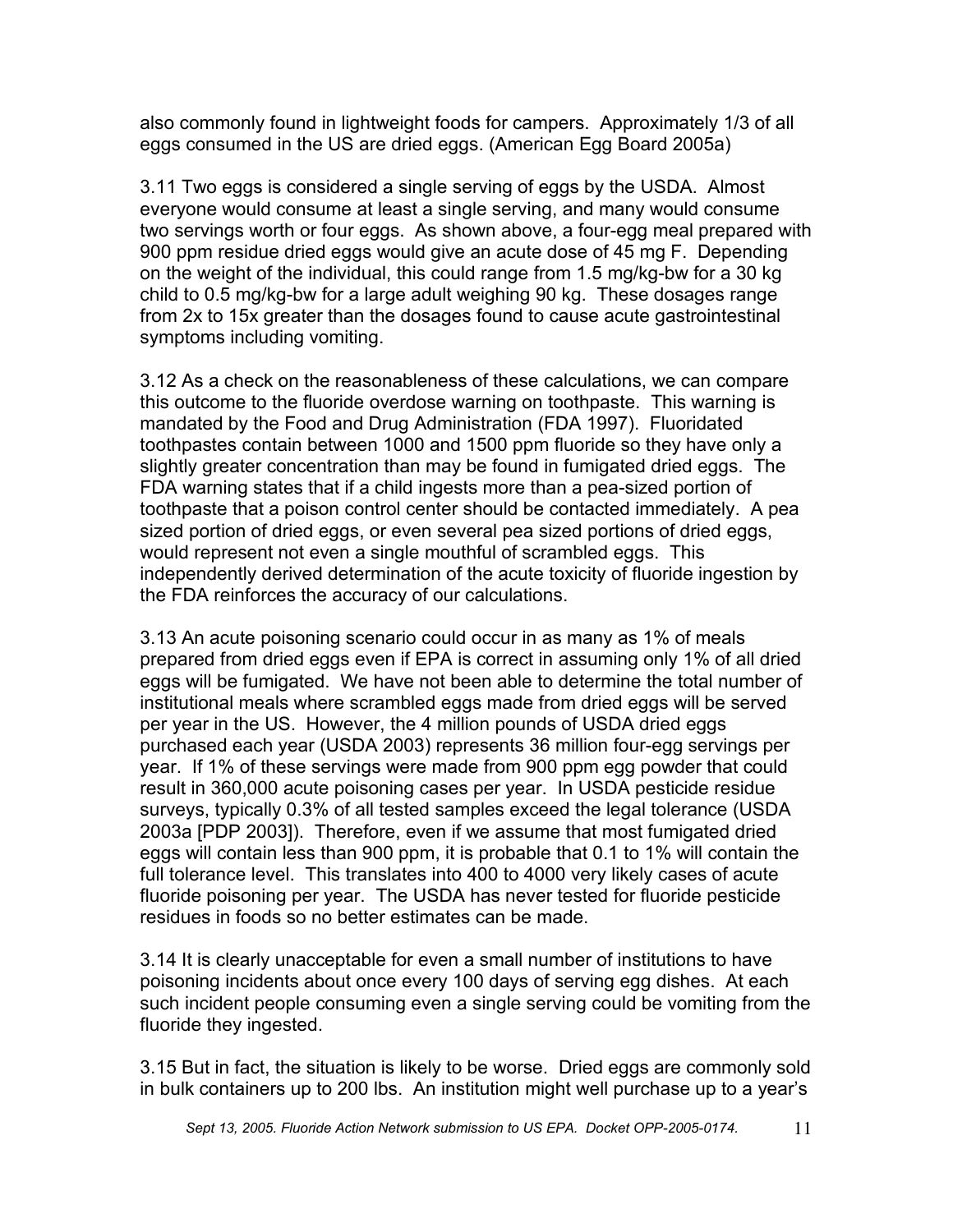supply of dried eggs which have a long shelf life. One out of a hundred such purchases would be of a batch which was fumigated. For this school, prison, nursing home, or food bank, every egg meal made from this fluoride contaminated batch would produce widespread acute illness. Even if this scenario only plays out in a few dozen institutions a year in the US, affecting only several thousand people, this is clearly unacceptable.

3.16 **Conclusion.** The failure of the EPA to do justice to the full potential of harm from acute exposure to these fluoride tolerances undermines their claim that they are proceeding with "A reasonable certainty that no harm will result". As we have shown above some Americans will be exposed to levels of fluoride (from ProFume) from consumption of dried egg which will exceed a dose at which with where we can anticipate acute (but non-lethal) effects. On this basis, FAN appeals the July 15, 2005, Final Rule.

As an independent check on our acute exposure analysis, we have employed the same DEEM software and food consumption database as used by EPA for their chronic exposure assessment. As noted earlier, EPA did not consider any sublethal acute health effect endpoints for fluoride.

This analysis considered fluoride exposure from only a single commodity, dried eggs. At this time we are unable to expand the analysis to consider all foods which will be fumigated because the list includes all processed foods. Even using DEEM software, the ability to do a full assessment is hampered by the difficulty in defining every category of processed food and it's individual exposure contribution. But difficulty in performing an analysis does not relieve EPA from the requirement to perform an acute toxicity analysis taking into account exposures from all food items with tolerances. This will include all processed foods with tolerances of 70 ppm, wheat and other grains with tolerances from 40 ppm to 125 ppm, and a wide range of commonly consumed fruits, vegetables, nuts, dairy, and meat products. On the basis of EPA's failure to perform this acute exposure analysis, FAN appeals the July 15, 2005, Final Rule.

[3.9 In addition, the ProFume pesticide label approved by US EPA on July 15, 2005 (Dow 2005) has been changed so that a 1:10 diluting of fumigated food products with non-fumigated products is no longer required. It is possible the EPA exposure assessment was based on the earlier labeling requirement (Dow 2004) rather than the current label. If this is the case then the EPA would underestimate the acute levels of exposure by a factor of 10.]

#### 4. **Chronic dose from sulfuryl fluoride residues will push more people over the US EPA's reference dose for fluoride.**

4.1 The US EPA's health risk assessment for fluoride residues underestimates chronic doses of fluoride from consumption of ProFume fumigated foods (US EPA 2005). We have calculated the chronic exposure to the average American,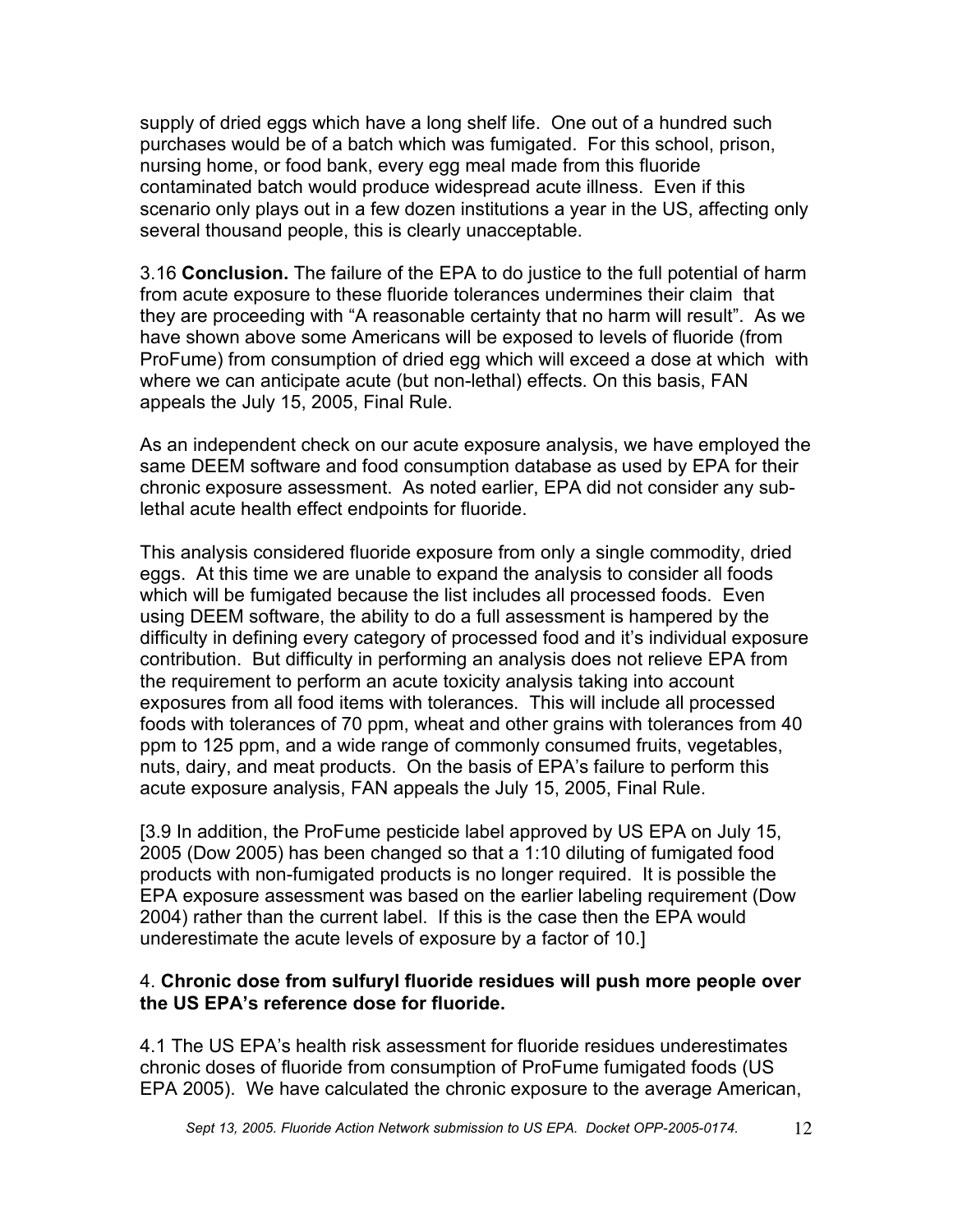as well as to significant subpopulations. The same DEEM software and food database as used by EPA was employed. An alternative method was also used for comparison purposes. Both methods found as much as ten times higher exposures than in EPA's HRA (US EPA 2005). For some significant subpopulations, amounting to millions of Americans, this led to an exceeding of the chronic reference dose (RfD) solely as a consequence of ProFume.

4.2 The US EPA's health risk assessment for F residues may underestimate chronic doses of fluoride. The July 15, 2005, Final Rule for fluoride tolerances (US EPA 2005) appears to address only some of the food tolerances requested by Dow in March 2005 (US EPA 2005a). On July 15, 2005, EPA approved tolerances for processed foods only. The current EPA exposure may be based solely on these processed food tolerances and may fail to account for the exposures that will result if Dow receives tolerances for the Raw Agricultural Commodities (RAC) that are pending (FAN 2005, Table 3). These RAC foods include Group 16 (grains, forage etc.) and Group 17 (both Groups with proposed tolerances of 130 ppm F); animal feed at 130 ppm; and flour, post harvest at 98 ppm.

4.3 Another possible explanation for EPA's underestimates of exposure is because they may not have used the most current pesticide label requirements on which to base their assumptions. The label for ProFume was just changed as of July 15, 2005 (Dow 2005). The changes in conditions of use were substantial. Three pages of specific restrictions were removed. No longer are there limits on maximum rates of fumigation or requirements that bulk food storage be severely reduced by a "drawdown" before fumigation. Requirements for blending after fumigation to dilute concentrations of fluoride are also eliminated.

4.4 It may be relevant to note that the only comment on the pesticide petition received by the EPA other than those opposed to the petition was from the North American Millers' Association representing 95% of the industry. Their one request was to alter the ProFume registration by eliminating the blending requirement:

"The current label for sulfuryl fluoride requires that wheat flour that is exposed to the compound must be blended into flour that has not been fumigated in a 10:1 ratio. This restriction severely limits or, depending on the location, could prevent its use as a tool to ensure that milled grain products are produced in a sanitary environment." (Bair 2005)

They strongly requested the EPA to eliminate this label restriction and the EPA seems to have complied, without any explanation or request for public input, as well as gone much further and eliminated most of the other usage restrictions such as drawdowns.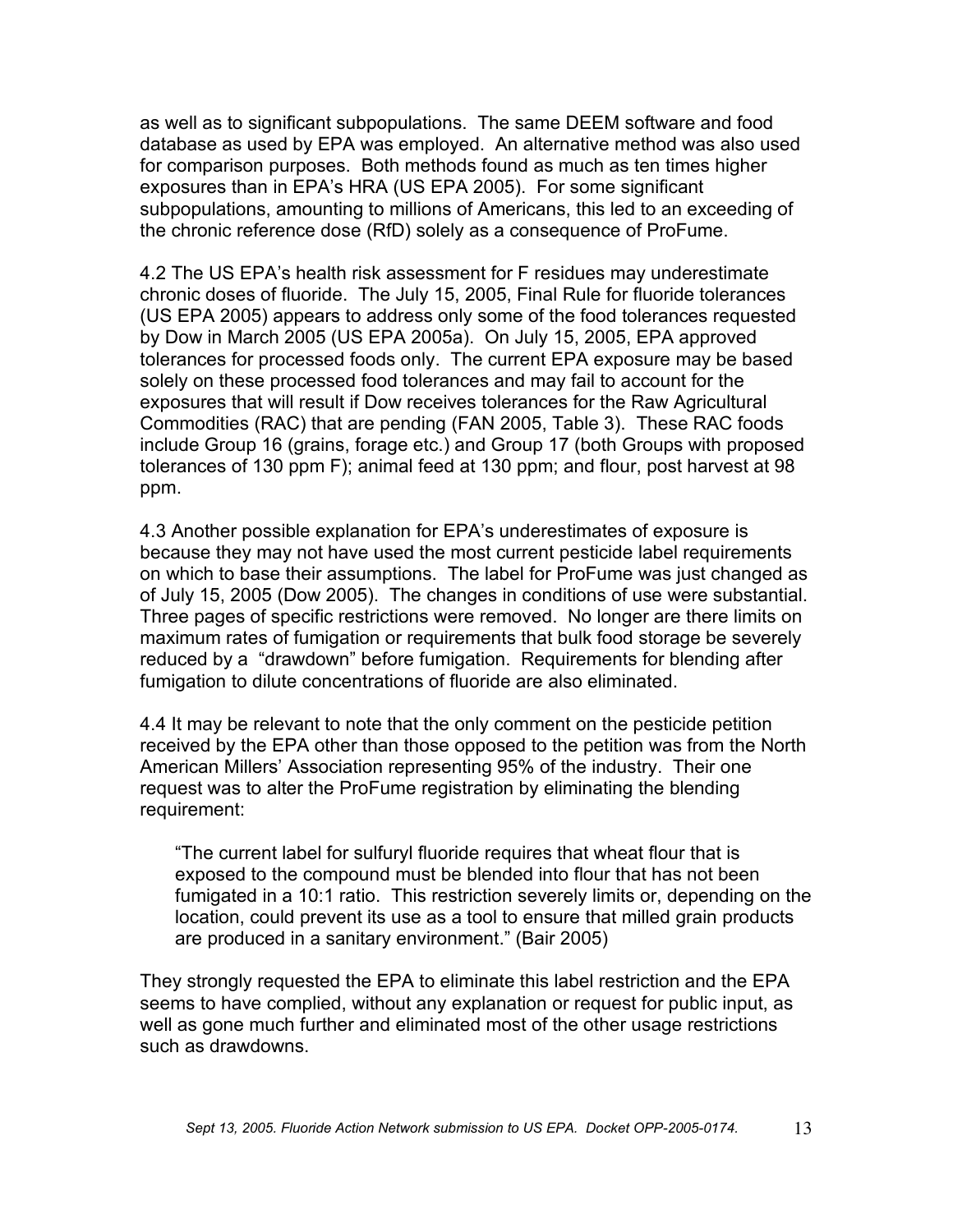4.5 If the EPA based their exposure assessment on the pre July 15, 2005 label (Dow 2004) requirements, then they would have severely underestimated the possible levels and amounts of food affected. The EPA has yet to make the full Health Risk Assessment used in the July 15 Final Rule (US EPA 2005) publicly available, so we have been unable to check its assumptions or methods. How can EPA claim that they are proceeding with "A reasonable certainty that no harm will result" if they can't or won't make a final HRA freely available to the public? On this basis FAN appeals the July 15, 2005, Final Rule.

4.6 It is interesting to note that ProFume's registration label in the United Kingdom specifically prohibits fumigation of any quantity of flour because of the risks of residue accumulation. It further requires that the first run out of the equipment following fumigation must be discarded and that the succeeding 50 minutes of run must be blended 10:1 with unfumigated flour (Dow 2005a). On the basis of the EPA's failure to exercise similar caution FAN appeals the July 15, 2005, Final Rule.

4.7 The EPA also failed to take into account those significant subpopulations which will receive the highest exposures. This may be the result of EPA's failure to properly define the highest exposure groups. The EPA seems to have only considered age and sex groups, not diet groups. Such failures again undermine the EPA's claim that they are proceeding with "A reasonable certainty that no harm will result" from these tolerances. On this basis FAN appeals the July 15, 2005, Final Rule.

# **4.8 Our analyses of chronic exposure risks**

We have conducted an analysis using the same software and food consumption database as the EPA (Durango Software 2005). Our assumptions concerning expected residue levels and percent of food treated are based on the EPA's summary HRA published in the Federal Register (US EPA 2005). The full details of our analysis will be provided in a forthcoming appendix. The results corresponded closely with our simplified methodology which will be described below.

4.9 Common sense combined with an examination of USDA food consumption data readily suggests that wheat (and other grains) will dominate the fluoride exposure for most people. The average American consumes about 170 grams/day of grains, mostly from wheat flour. Wheat flour has an existing tolerance of 125 ppm whereas all other RAC food categories have lower tolerances (US EPA 2005a, FAN 2005). This information should have immediately led the EPA to focus attention on exposures to people eating wheat products.

4.10 Since wheat so dominates the average consumer's exposure we performed a simplified non-conservative screening analysis focusing on wheat and grains.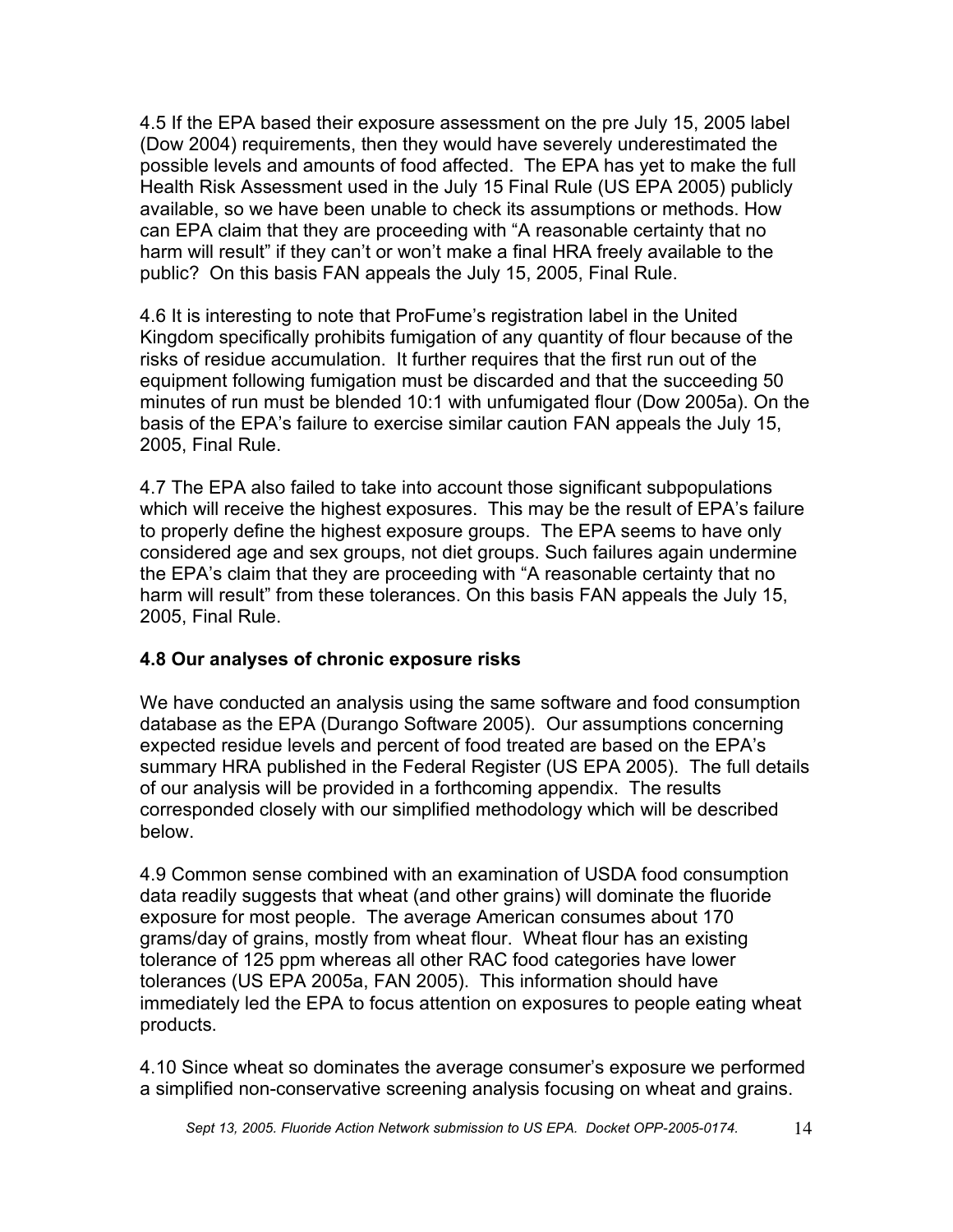4.11 Table A shows an expected tolerance for each food category based on a weighted average of the food items within each food category. Also shown is an estimate of the percentage of that food category which is fumigated. The EPA has estimated that for RACs, the percent crop treated (PCT) will be 40% for most items (US EPA 2005b, p. 40902).

4.12 For the key category, grains, the EPA has not publicly released the average residue levels of fluoride from trials. We have not assumed that the average would be the maximum tolerance of 125 ppm. Instead, we have been less conservative and chosen 60 ppm.

| food category          | g/day | <b>F</b> residues<br>(mg/kg) average<br>for food category | percent<br>treated | mg/day |
|------------------------|-------|-----------------------------------------------------------|--------------------|--------|
| dairy                  | 249   | 0                                                         | 0                  | 0.00   |
| vegetables             | 204   | 1                                                         | 40                 | 0.08   |
| meat, fish, eggs, nuts | 172   | 2                                                         | 40                 | 0.14   |
| grains                 | 169   | 60                                                        | 40                 | 4.05   |
| fruits                 | 147   | 1                                                         | 40                 | 0.06   |
| sweeteners             | 125   | 0                                                         | 0                  | 0.00   |
| fats                   | 85    | 0                                                         |                    | 0.00   |
| total                  | 1150  |                                                           |                    | 4.32   |

**Table A. Calculation of fluoride ingestion due to fumigation residues** By food category in average American diet, year 2000

All data from USDA have been corrected for waste and other losses and are from: http://www.ers.usda.gov/data/foodconsumption/FoodGuideIndex.htm

F residues are approximate weighted averages for each food category based on approximate average residue levels found in fumigation trials.

For grains, no "drawdown factor" is employed because the proposed pesticide label has eliminated this condition of use. Also, no "processing factor" is employed for conversion from grain to flour so that this estimate will be protective of those consumers who choose whole grain products as recommended by USDA for their health benefits. See text for more details.

Percent treated is from US EPA 2005

Food categories are for Raw Agricultural Commodities (RACs)

4.13 The Table A food categories are all RACs rather than processed foods. This is to avoid the problems of determining how much wheat is in a serving of pizza for example. The EPA clearly distinguishes between the percent crop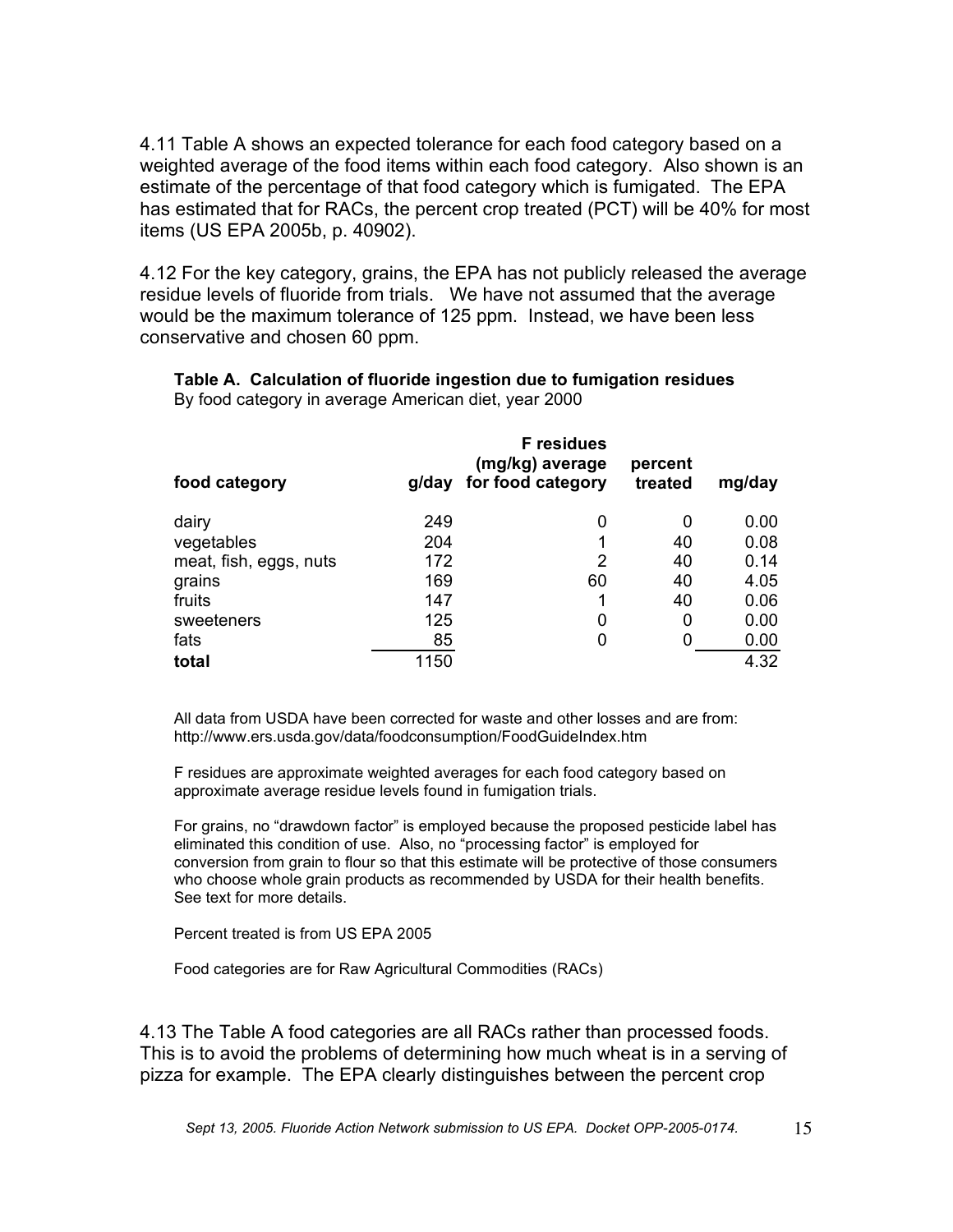treated (PCT) for RACs from the percent of product treated in the case of processed foods. They estimate processed foods will only have a PCT of 1%.

4.14 An important assumption we made in the calculations of Table A is that a conservative estimate will eliminate the EPA's "processing factor" and "drawdown factor" which were used in their 2004 Health Risk Assessment (US EPA 2004a). At that time the pesticide label for ProFume included the condition that before fumigation, storage bins of food commodities be drawn down to below 3 feet to reduce the quantity of food exposed to fumigation (Dow 2004). After fumigation, the fumigated food was to be blended 1:10 with unfumigated stock so as to dilute the fluoride residue level by a factor of 10x (Dow 2004). However, the revised pesticide label (Dow 2005) has eliminated this use condition. It should be noted that even if this condition had been retained, there is no enforcement mechanism or even monitoring system available to the US EPA to ensure compliance. Furthermore, it would appear that food processors have a strong financial interest in avoiding pre-fumigation drawdowns. As mentioned above, the main trade group for the grain milling industry specifically requested elimination of such conditions. Undoubtedly, the millers are concerned about the financial costs of emptying and then immediately refilling their facilities every 100 days.

4.15 For these reasons, the 10x drawdown factor used by the EPA in their earlier HRA has been eliminated in our analysis.

4.16 In the 2004 HRA the EPA also incorporated a "processing factor" for grains being milled. For wheat, application of the "processing factor" resulted in a 3x reduction in fluoride residue level of the flour. The EPA does not explain how they arrived at this factor but one can presume that this factor accounts for the wheat germ being removed from the flour when white flour is being produced from whole grain. The EPA has stated that oil and protein in food items preferentially absorb fluoride during fumigation. The wheat germ contains most of the oil and protein in wheat grain (USDA 2005a), so its removal likely explains the 3x reduction in fluoride. For non-wheat grains the EPA in 2004 used a "processing factor" of 0.78, presumably because less of the oil and protein is removed when milling corn, oats, barley, and the other grains.

4.17 We believe that application of this "processing factor" is not likely to be protective of a significant portion of the American population. Increasing numbers of people are consuming more whole grain products based on medical findings of significant health benefits from eating whole grains. In fact, the USDA recommends that Americans switch to whole grains as much as possible (USDA 2005b). This trend is exemplified by General Mills Corporation's recent announcement that it plans to change the recipe of all it's cereals to whole grain over the next few years (USA Today 2004). It would be ironic if people switching to whole grains for their established health benefits would be faced with the prospect of consuming unacceptably high fluoride residues due to fumigation by sulfuryl fluoride. This is analogous to the difficult trade-off between health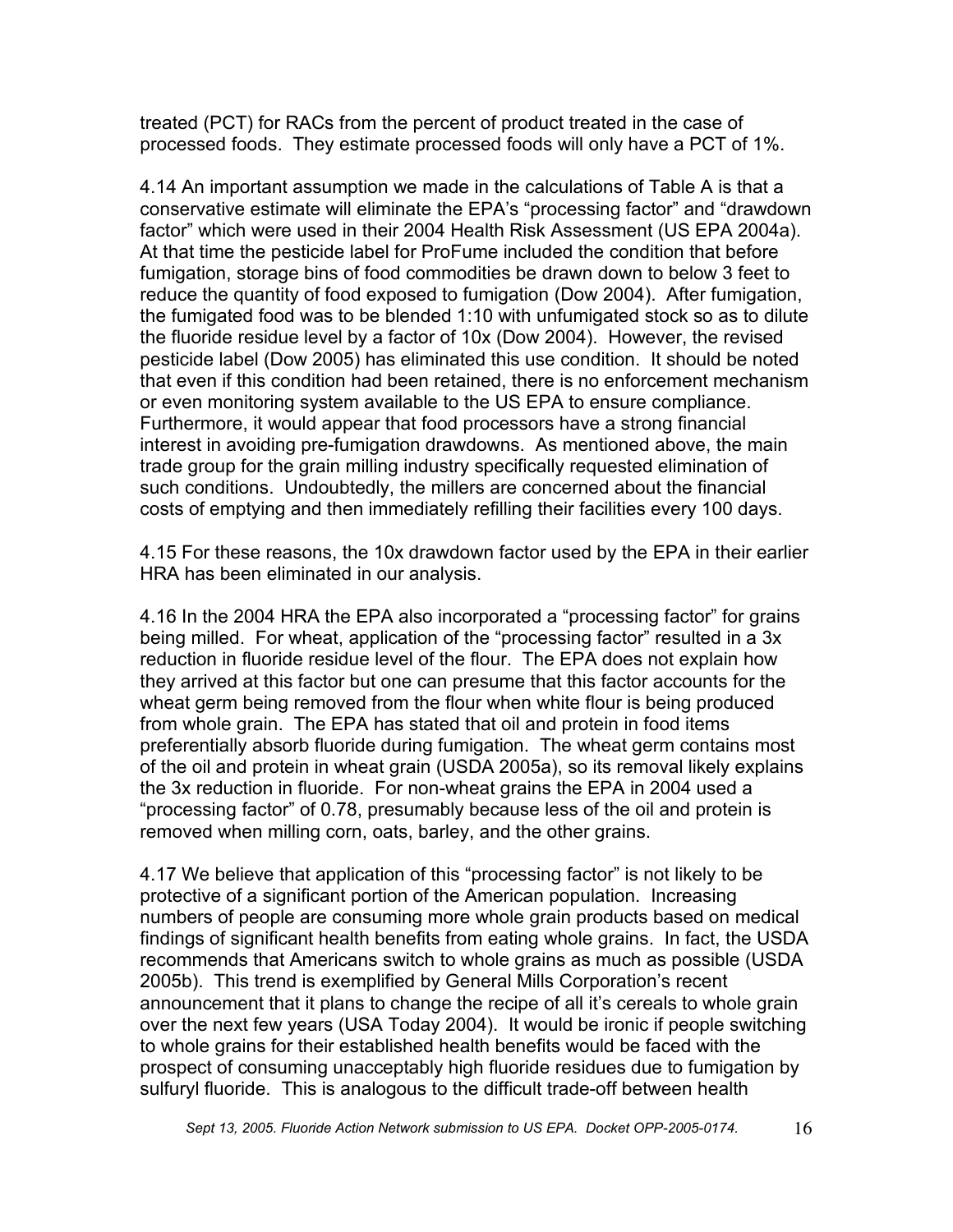benefits of eating fish while trying to avoid excessive mercury exposure. However, it is much easier to solve by simply preventing the use of sulfuryl fluoride as a food fumigant.

Returning to the analysis of fluoride exposures from a typical American diet: based on an estimated 60 ppm F residue level in grains and a 40% PCT, Table A shows that the average American diet will contain a chronic dose of over 4 mg/day F. Of this, over 90% is attributable to fumigated wheat and grains. When divided by the average American weight of 70 kg, this is a dosage of 0.06 mg/kg/day. Compare this result with the EPA's determination of 0.0093 mg/kg/day which is 6x lower (US EPA 2005, p. 40905). The EPA has made a significant underestimation. Since they provide few details or references to their data sources and methods it is impossible to determine why they have made a determination so different than the one we present here.

4.18 Perhaps they left out some food commodities as the July 15, 2005 Ruling did not cover all the proposed tolerances by Dow (US EPA 2005).

4.19 A gross mathematical error by EPA is revealed in their response to public comments. While trying to explain their estimates for the percentage of food items that might be fumigated twice, they state: "about 5% of 1% fumigated products could be fumigated twice or 0.0005% of foods" (US EPA 2005b, p. 7). They are off by a factor of 100x! Five percent of 1% equals 0.05%, not 0.0005%. Perhaps this error accounts for their underestimation. In any case, if this error is indicative of the lack of care with which EPA prepared their health risk assessment, then it raises concerns they have made errors elsewhere.

Their underestimation may also be due to their choice of improper assumptions or insufficiently conservative assumptions as described previously.

4.20 Our determination that fumigation with sulfuryl fluoride could in fact lead to exposures of 4 mg/day amongst many Americans leads to the unavoidable conclusion that the proposed residue tolerances are much too high, even if one accepts an RfD of 8 mg/day.

4.21 This finding is made much worse if significant subpopulations are considered. For food exposure, the critical subpopulation is those who consume more than the average quantity of wheat and grain products. The FDA has found that a good approximation can be made to determine the  $90<sup>th</sup>$  and  $95<sup>th</sup>$  percentile of food consumption for most categories of food. They find that the upper 10% of consumers eat about twice as much of a food type as the average. They have also found that the top 5% eat about 4 times the average (FDA 1995). For the US population 10% represents about 30 million people, and 5% represents about 15 million. These are very large subpopulations which certainly qualify as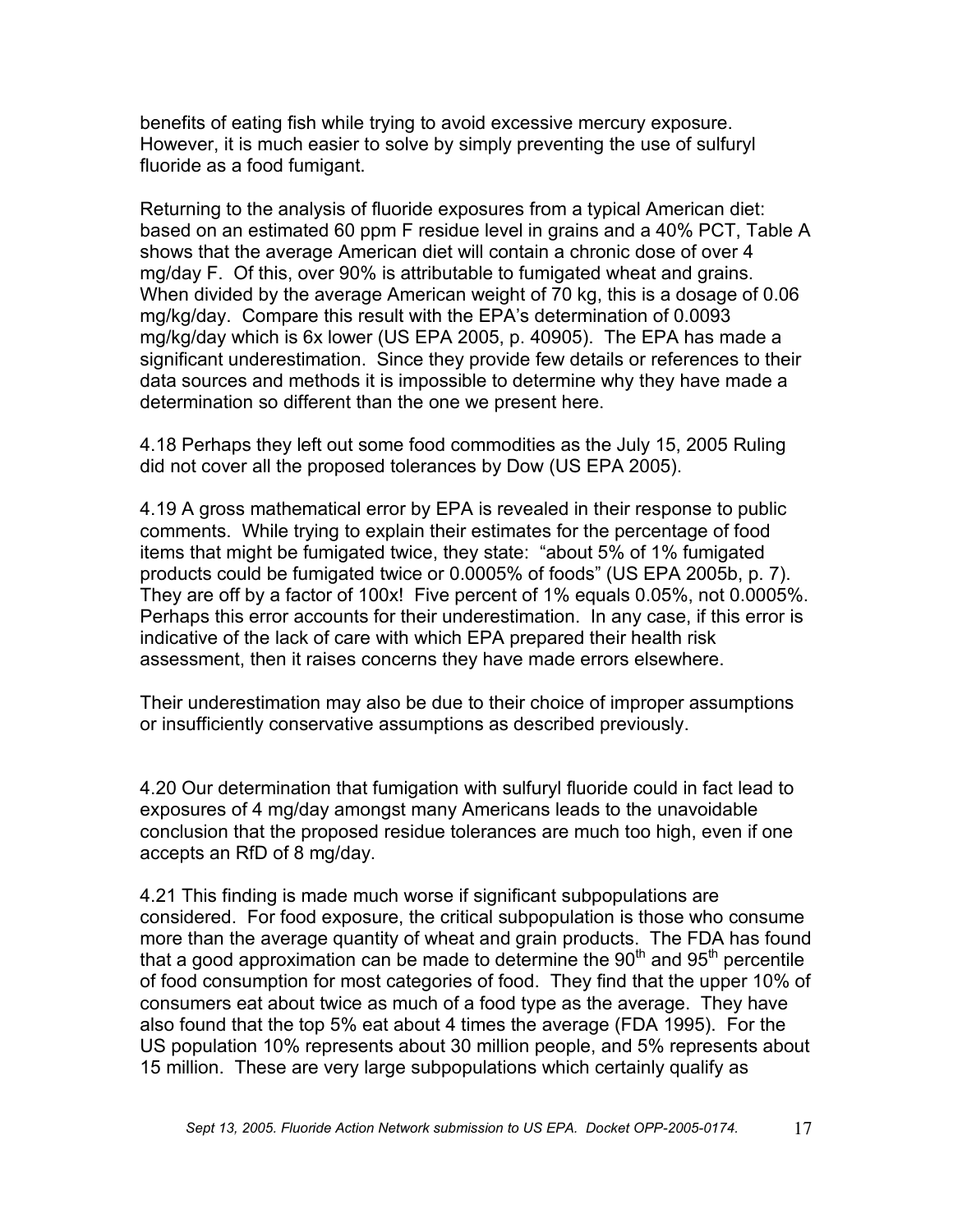"significant" by anyone's definition. They are larger than some of the subpopulations which the EPA considered.

4.22 Therefore, 30 million Americans are likely to eat larger than average portions of bread, pasta, and other grain products. From the fumigation residues alone, most could exceed the RfD of 8 mg/day or 0.114 mg/kg-bw/day.

4.23 Again, this finding is so extraordinary that it is worthwhile performing a reality check by comparing these high exposure levels to a more familiar route of exposure: through drinking water.

4.24 Very simply, 2 liters of water at 4 ppm a day is considered by the EPA the limit of what is safe (i.e. 8 mg/day). Compare this to the 170 grams a day of wheat and grain products typically consumed, 40% of which may have been fumigated with sulfuryl fluoride. When the concentration in that fumigated wheat averages 60 ppm, it yields a dose of 4 milligrams of fluoride which is the same dose as consuming one liter of water at 4 ppm i.e. half the reference dose. If we now throw in the other fumigated foods consumed and other sources of fluoride, clearly many more Americans will be pushed over the reference dose.

4.25 It is hard to understand how Dow AgroSciences and the US EPA could consider allowing residues of 900 ppm fluoride in a fairly common food commodity (dried eggs) and 125 ppm in the single largest component of many people's diets (wheat flour). But this blatant disregard for consumer's health may reflect the fundamentally flawed methodology underlying almost all aspects of the Dow and EPA health risk assessments. It certainly does not engender confidence that the tolerances for sulfuryl fluoride have been carefully designed to be fully protective of all Americans. In fact, just the opposite appears to be the case: the tolerances requested by Dow were based solely on levels found after trial fumigations. No consideration was given to the health consequences of Americans ingesting these residues and the Health Risk Assessment was essentially an afterthought which attempted to justify the safety of the levels through manipulation of facts and science.

4.26 The US EPA needs to seek an independent body to perform a Health Risk Assessment for ProFume fluoride residues, so that the public can be reassured that a small section of the pesticide division has not been captured by the interests of Dow AgroSciences. Such an HRA must consider all relevant scientific studies, especially the most current. It cannot rely on decades old reviews which have been shown to have been influenced by narrow political considerations rather than science and the public interest (Carton & Hirzy 1998; Marcus 1990, 1995; US EPA Unions 2005; Bryson 2004). It most certainly cannot put any trust in the Dow and US EPA HRAs.

4.27 **Conclusion.** The failure of the EPA to do justice to the full potential of harm from the chronic exposure to these fluoride tolerances, especially when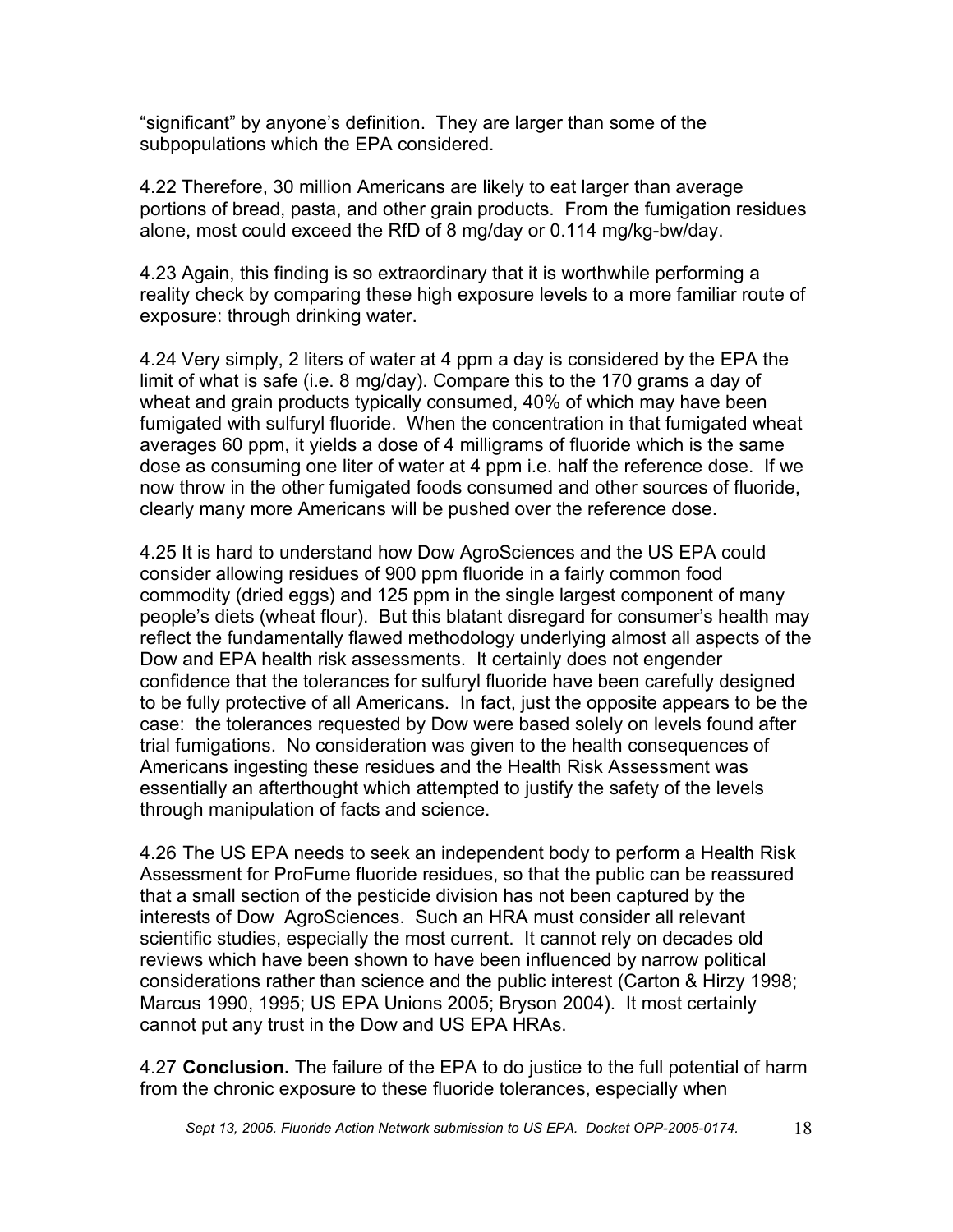combined with other routine exposures that Americans have to fluoride, undermines their claim that they are proceeding with "A reasonable certainty that no harm will result" and their claim that they are giving "special consideration to exposure of infants and children. On this basis, FAN appeals the July 15, 2005, Final Rule.

#### **5.US EPA's health risk assessment for ProFume is unsatisfactory because it is predicated on the safety of the MCLG of 4 ppm which cannot be defended scientifically.**

5.1 The unacceptable risks posed by ProFume use and the new tolerance limits reviewed in sections 3 and 4 above are all predicated on maintaining the fiction that the reference dose of 8 mg per day is a safe. This reference dose is not scientifically defendable as our previous largely unanswered analysis has made clear (Appendix A). Here we summarize these arguments and based on these arguments, all the conclusions reached in Sections 3 and 4 are further reenforced. On this basis FAN appeals the July 15, 2005, Final Rule.

5.2 The reference dose of 8 mg per day is based upon the same analysis which the US EPA used in 1986 to determine its MCLG.

5.3 . The MCLG (as well as the MCL) is currently set at 4 ppm.

5.4 In 2003 the US EPA Office of Drinking Water asked the National Academy of Sciences (NAS) to review the scientific literature pertaining to the toxicology of fluoride and offer advice on the EPA's current MCLG. This review has been largely necessitated by the extensive publication of literature on toxic end points which occur at or near this level and which have been published since the last review by the NRC in 1993. The National Research Council is expected to produce its report in late 2005 or early 2006.

5.5 However, without waiting for this NRC review to be completed, the US EPA Pesticide division has used the current MCL of 4 ppm as the basis of a health risk assessment it has performed for ProFume. How can the EPA maintain that they are proceeding with "A reasonable certainty that no harm will result" and that they are giving "special consideration to exposure of infants and children" with respect to increased fluoride exposure from these tolerances, if they are not willing to wait for the NRC review to be completed? On this basis, FAN appeals the July 15, 2005, Final Rule.

5.6 The scientific basis for the MCLG and MCL of 4 ppm is extremely inadequate from the perspective of the norms usually applied in calculating safe drinking water standards and other regulatory processes in setting safe standards based upon animal and epidemiological data. Any independent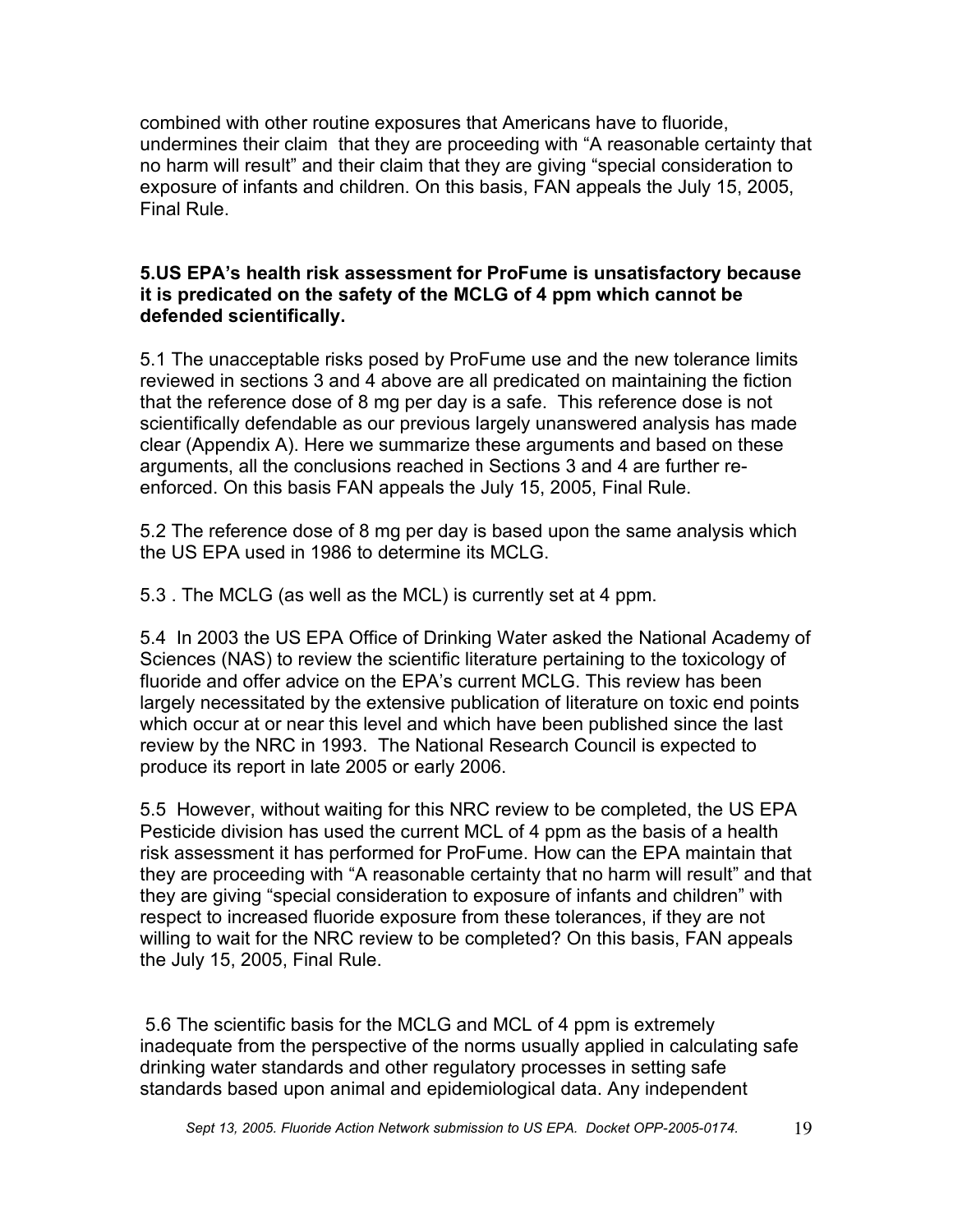analysis of this derivation would clearly undermine the EPA claims that they are proceeding with "A reasonable certainty that no harm will result" and that they are giving "special consideration to exposure of infants and children" from increased fluoride exposure from the proposed tolerances. On this basis, FAN appeals the July 15, 2005, Final Rule.

5.7 When a more appropriate and scientifically defendable reference dose is developed (see section 9) it becomes clear that a high proportion of the American population is currently being overdosed on fluoride (a fact which becomes apparent when one looks at the current dental fluorosis rates in children, see discussion in section 10.4) and no further additions to this current exposure burden should be countenanced by the US EPA. Until the US EPA takes into account this pre-existing overdose situation they cannot claim that they are proceeding with "A reasonable certainty that no harm will result" or that they are giving "special consideration to exposure of infants and children" in this matter of further exposure. On this basis, FAN appeals the July 15, 2005, Final Rule.

5.8 We further argue that even if one accepts the MCLG of 4 ppm, the reference dose derived from it (8 mg/day) is being exceeded already by millions of people in the US. This being the case no additional source of fluoride must be allowed to enter the US food supply because this will further increase the number of people who will exceed the reference dose and exacerbate the risks posed to those who are already above this dose. On this basis, FAN appeals the July 15, 2005, Final Rule.

#### 65. **The US EPA derivation of the 4 ppm MCLG for fluoride is scientifically flawed.**

6.1 Before discussing the problems with EPA's MCLG, we start first with EPA's description of how the MCLG was derived:

"For fluoride, both the MCL and the MCLG have been set at 4.0 ppm in order to protect against crippling skeletal fluorosis. The MCLG was established in 1986 [FR 51 (63)] and is based on a LOAEL of 20 mg/day, a safety factor of 2.5, and an adult drinking water intake of 2 L/day." (US EPA 2004a)

6.1 Before discussing the problems with EPA's MCLG, we start first with EPA's description of how the MCLG was derived:

"For fluoride, both the MCL and the MCLG have been set at 4.0 ppm in order to protect against crippling skeletal fluorosis. The MCLG was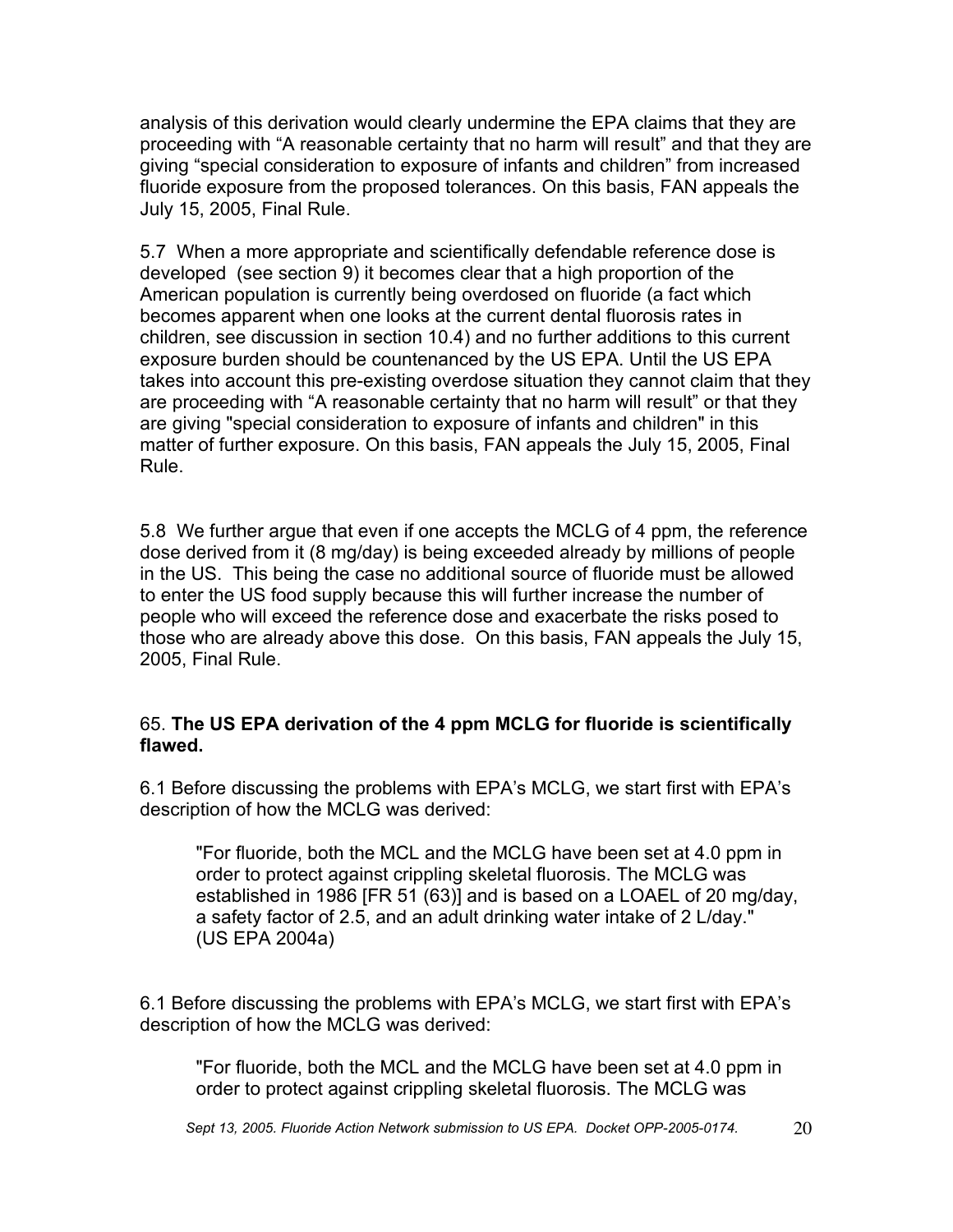established in 1986 [FR 51 (63)] and is based on a LOAEL of 20 mg/day, a safety factor of 2.5, and an adult drinking water intake of 2 L/day." (US EPA 2004a)

6.2 Let us break this explanation down into its component parts:

- a) The end point chosen was crippling skeletal fluorosis.
- b) The LOAEL offered for this was 20 milligrams per day.
- c) The safety factor offered to protect the most vulnerable is 2.5.
- d) The amount of water drunk is 2 liters.

6.3 The calculation is as follows: 20 milligrams per day divided by 2.5 (safety factor) = 8 milligrams per day. If one assumes that someone drinks 2 liters of water a day the safe level is 4 milligrams per liter, because if someone drank 2 liters of water at this level they would receive 8 milligrams of fluoride. Thus the derived MCLG is 4 ppm.

6.4 To put that "safe" level into perspective, 4 ppm is 400-800 times higher than the level found in mothers' milk (0.005 - 0.011 ppm, Institute of Medicine, 1997).

#### 7. **What is wrong with the EPA's 1986 determination of the MCLG of 4 ppm?**

7.1 This derivation is hopelessly wrong on all four steps. Even at the time, the inadequacies of this derivation was pointed out by some EPA scientists like Dr. Robert Carton and Dr. William Hirzy , who claimed that it was manipulated for political reasons (Carton & Hirzy 1998). Today, with the benefit of more research findings the inadequacies are even more glaring. Let us examine each step of the calculation.

# 7.2 **The end point of skeletal fluorosis.**

7.2.1 Today there are many other end points of fluoride's toxicity which have been reported in literally hundreds of peer reviewed and published articles. The NRC will be reviewing these.

7.2.2 Even in 1986, bone damage was not the only toxic end point discussed in the literature. Considerable discussion, for instance, had taken place about thyroid dysfunction. In 1958 Galletti and Joyet found that the thyroid function of patients with hyperthyroidism could be lowered by daily doses of fluoride between 2.5 and 4.52 and 10 milligrams per day. Such doses are as low as one quarter of the EPA's reference dose of 8 mg of fluoride per day for bone damage. In Russia in 1985, Bachinskii et al. found that normal thyroid function was lowered at 2.3 ppm. If we assumed that these citizens drank two liters of water per day, their daily dose would have been 4.6 milligrams.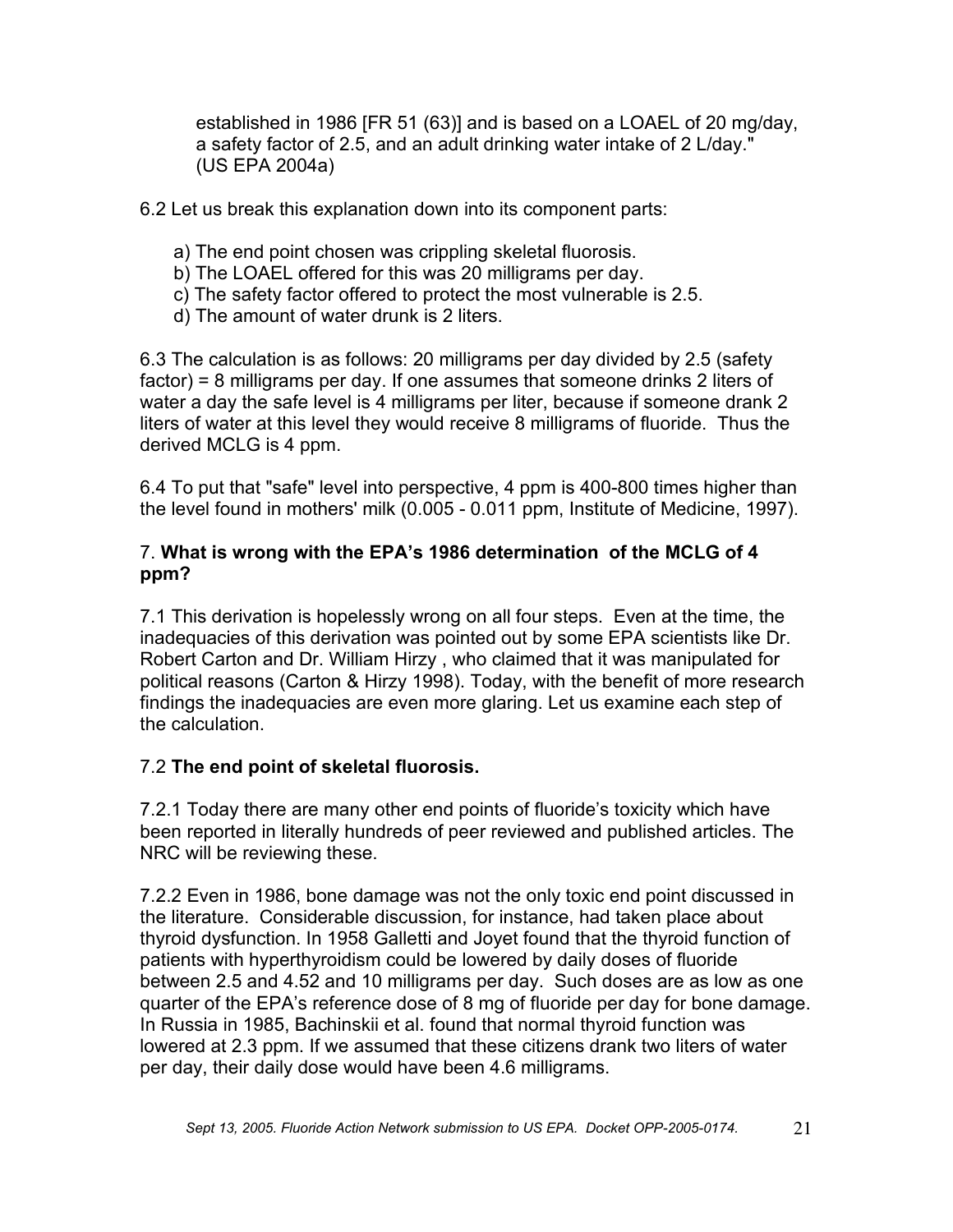7.2.3 Even if the EPA could justify limiting the discussion of fluoride's toxic end points to bone damage, there were other findings available to the EPA in 1986 which indicated a lower observable adverse effect level than crippling skeletal fluorosis. For example, the EPA should have considered one of the findings of the Newburgh-Kingston fluoridation trial (1945-55). The authors Schlesinger et al. (1956) found a statistically significant increase in cortical bone defects in the children in the fluoridated community compared to the non-fluoridated community (13.5% versus 6.5 %). US EPA scientists should have been made aware of this finding because NAS reviewers drew special attention to it in 1977 in the context of questions about a potential relationship between fluoridation and osteosarcoma in young males. The strength of the cortical bone is critically important in the protection of the appendicular skeleton from bone fracture. Such defects were associated with a dose of about 1-2 milligrams per day.

7.2.4 Since 1986, meanwhile, a voluminous literature has been published indicating that fluoride can weaken bone before it causes crippling fluorosis. This literature includes clinical trials (Dambacher 1986; Hedlund 1989; Bayley 1990; Orcel 1990; Riggs 1990; Schnitzler 1990; Gutteridge 2002); animal studies (Turner 1992; Lafage 1995; Sogaard 1995; Turner 1995; Fratzl 1996; Turner 1996); and epidemiological investigations (Sowers 1986; Sowers 1991; Alarcon Herrera 2001; Li 2001).

7.2.5 Of particular interest are the clinical trials of Hedlund (1989); Bayley (1989), Orcel (1990), and Gutteridge (2002), for the doses used in these trials were only 21 to 25 mg per day. Considering the short term duration of these trials (less than 4 years), they should be regarded as highly relevant to the EPA's MCL. Considering that the evidence strongly indicates that bone fracture occurs before crippling fluorosis, it is imperative that EPA justify why crippling fluorosis remains the appropriate endpoint for bone health, instead of bone fracture.

# 7.3 **The LOAEL of 20 mg per day.**

7.3.1 Even if the EPA chooses to ignore bone fracture, and all the other nonskeletal end points (see section 8), and continues to use the end point of skeletal fluorosis, it is both unscientific and contrary to common sense to choose the crippling phase of skeletal fluorosis as the LOWEST OBSERVABLE ADVERSE EFFECT LEVEL. Skeletal fluorosis is estimated to have three clinical phases and a pre-clinical phase (DHHS, 1991). According to the Department of Heath and Human Services (DHHS 1991), painful arthritic symptoms can begin in the first clinical phase of fluorosis, before the onset of crippling. The existence of arthritic symptoms in the pre-crippling stage of the disease has been widely reported in the literature (Singh & Jolly 1970; Cook 1971; Franke 1975; Teotia 1976; Czerwinski 1977; Carnow 1981; Czerwinski 1988; Roschger 1995; Savas 2001; Eichmiller 2005). While not everyone with pre-crippling clinical fluorosis will experience arthritic pain (Franke 1975), the evidence is clear that some people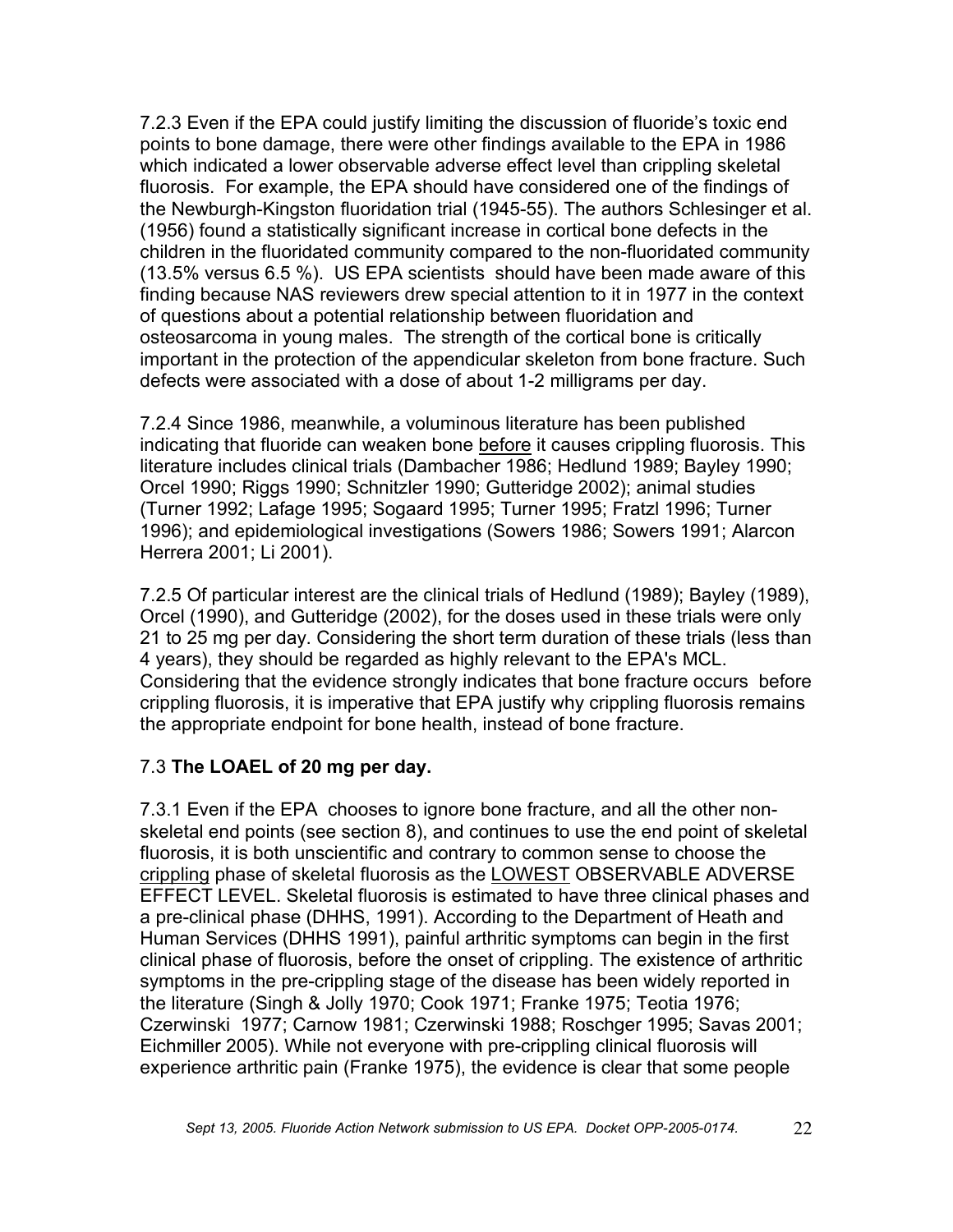*will*. Thus, if skeletal fluorosis is the endpoint of concern, EPA's LOAEL should be set to protect against the pre-crippling clinical effects.

7.3.2 Even if EPA chose to continue ignoring the pre-crippling effects of fluorosis, it would still need to update the LOAEL for crippling fluorosis. The NRC(1993) panel lowered the LOAEL for crippling skeletal fluorosis to 10 milligrams per day (On page 59 of their report the authors write: "Crippling skeletal fluorosis might occur in people who have ingested 10-20 mg of fluoride per day for 10-20 years"), but strangely they did so without recommending a corresponding MCLG of 2 ppm.

7.3.5 Moreover, the EPA based their MCLG on a chronic dose lasting only 10 years, not a lifetime of 70 to 100 years. People drink water and consume food their entire lives, not just for 10 years. Fluoride steadily accumulates in the bone and other calcifying tissues over a lifetime. Studies have shown a clear age dependence on bone fluoride levels in humans as old as their 80s. For crippling skeletal fluorosis the EPA NRC(1993) should have included an additional factor of 7 to 10 to account for lifetime accumulation of fluoride.

# 7.4 **The safety margin of 2.5**.

7.4.1 The EPA failed to use the customary safety factor of 10 to adjust a LOAEL (20 mg per day) to a NOAEL. (see also the discussion in 8.3.5) Considering the fact that the 20 mg/day figure is based on only 10 years of exposure, and that it does not protect against the pre-crippling clinical phase of fluorosis which has been documented to cause arthritic pains in some people, the reduced safety factor of 2.5 is not justified.

7.4.2- The EPA failed to use another safety factor to allow for the range of vulnerability in a human population to any toxic substance (intra-species variation). This was an especially serious error because the data used to derive the 20 mg/day LOAEL (Room 1937) was based on a small sample of otherwise healthy industrial workers. One needs a safety factor, therefore, to cover the extra vulnerability of the very young, the very old, the malnourished, and those with kidney dysfunction.

7.4.3 The EPA makes it very clear why the standard protective safety factors were sacrificed in their calculation, when they say it was to allow "sufficient concentration of fluoride in water to realize its beneficial effects in protecting against dental caries." In other words, the EPA is protecting the water fluoridation program. This kind of consideration may have had a place in the discussions when they moved from an MCLG to an MCL, but it should not have been a factor in determining the MCLG. For an MCLG the task is to determine a safe level, based on scientific studies of toxic end points, and that analysis should not have been distorted by any consideration of a supposed beneficial level.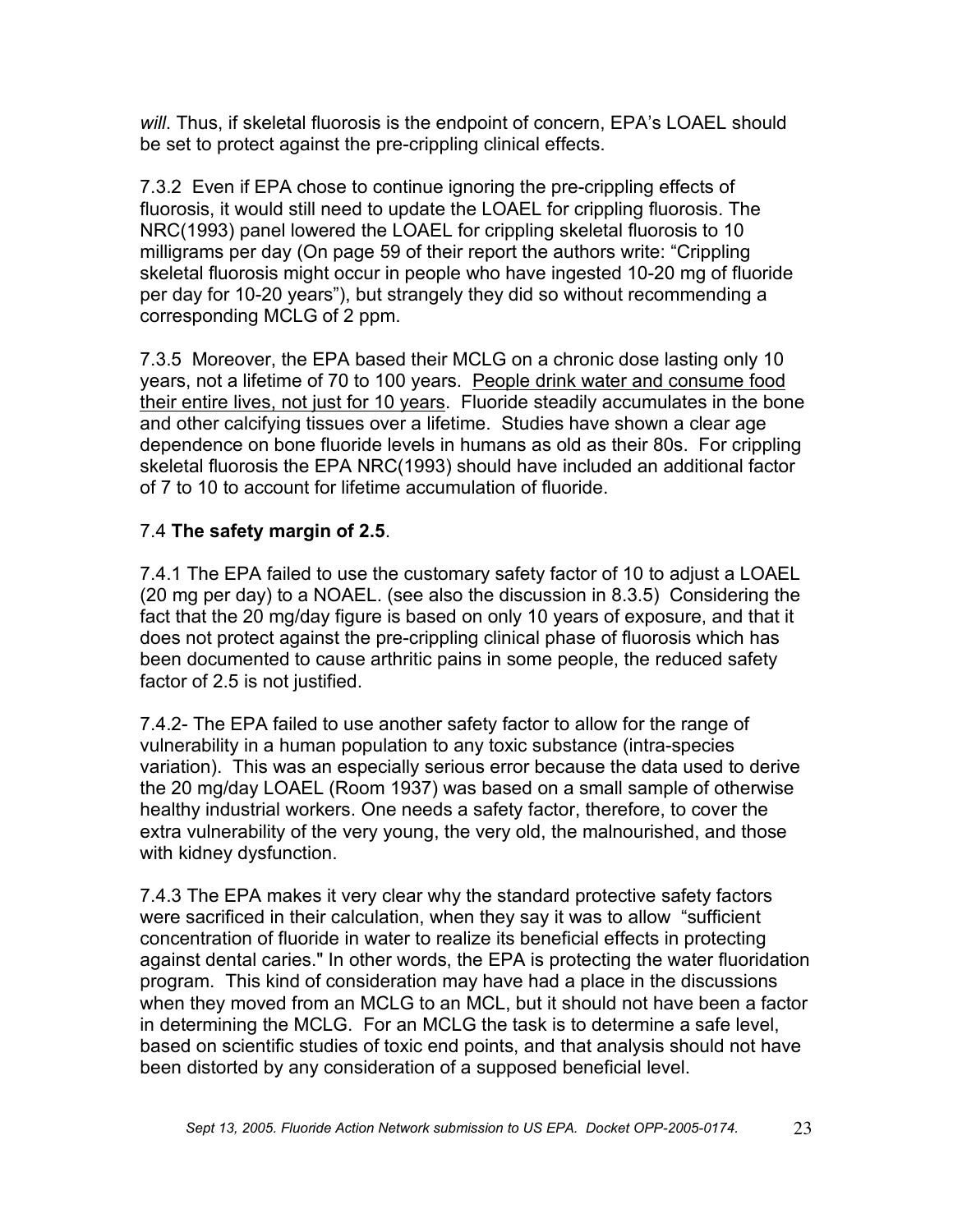7.4.6 The current NRC panel has made it clear that they are not considering any supposed beneficial levels of fluoride (panel discussion at a public hearing August 12, 2003).

# 7.5 **The assumption that the amount of water drunk is 2 liters.**

There are two problems when we move from the supposedly safe level of 8 milligrams per day to an MCLG of 4 ppm:

7.5.1 First, the average person may drink 2 liters of water per day. But millions of people drink far more than this. Indeed, some agencies are actually, the Food and Nutrition Board (FNB) of the National Academies now recommends that males over the age of 18 drink 3 liters of water per day (FNB 2004). According to FNB, over 5% of males between consume at least 5 liters of water a day, while 1% of males between the age of 19 and 50 consume at least 9 liters of water a day. Over 5% of adult females consume over 4 liters a day, while 1% of females consume over 5.5 liters a day (FNB 2004; Appendix E).

7.5.2 Second, no allowance was made for other sources of fluoride people are digesting from food, beverages, pesticide residues and dental products. As recently documented by White (2005), some individuals in the US can ingest over 25 mg/day from tea alone.

# 8**. Adjusting the MCLG for the EPA's incorrect derivation.**

8.1 Even if we limit ourselves to an end point of skeletal fluorosis the MCLG needs to be reduced. As detailed in Appendix C, evidence and protocol would necessitate lowering the MCLG by a factor of 40:

**2x** (to update LOAEL with revised estimate [10 mg/day] for crippling fluorosis);

**2x** (to update LOAEL to protect against arthritic effects occurring prior to crippling fluorosis);

**4x** (to utilize standard safety factor of 10 instead of 2.5); and **2.5x** (to protect individuals with high water consumption).

8.2 Total downward adjustment = x40 (even this neglects an adjustment for others sources of fluoride).

8.3 If we make this adjustment the MCLG of 4 ppm would be lowered to 0.1 ppm  $(4$  ppm divided by  $40 = 0.1$  ppm).

8.4 Note in this discussion we have not introduced an extra safety factor for children exposed to pesticides as required in the Food Quality Protection Act (FQPA)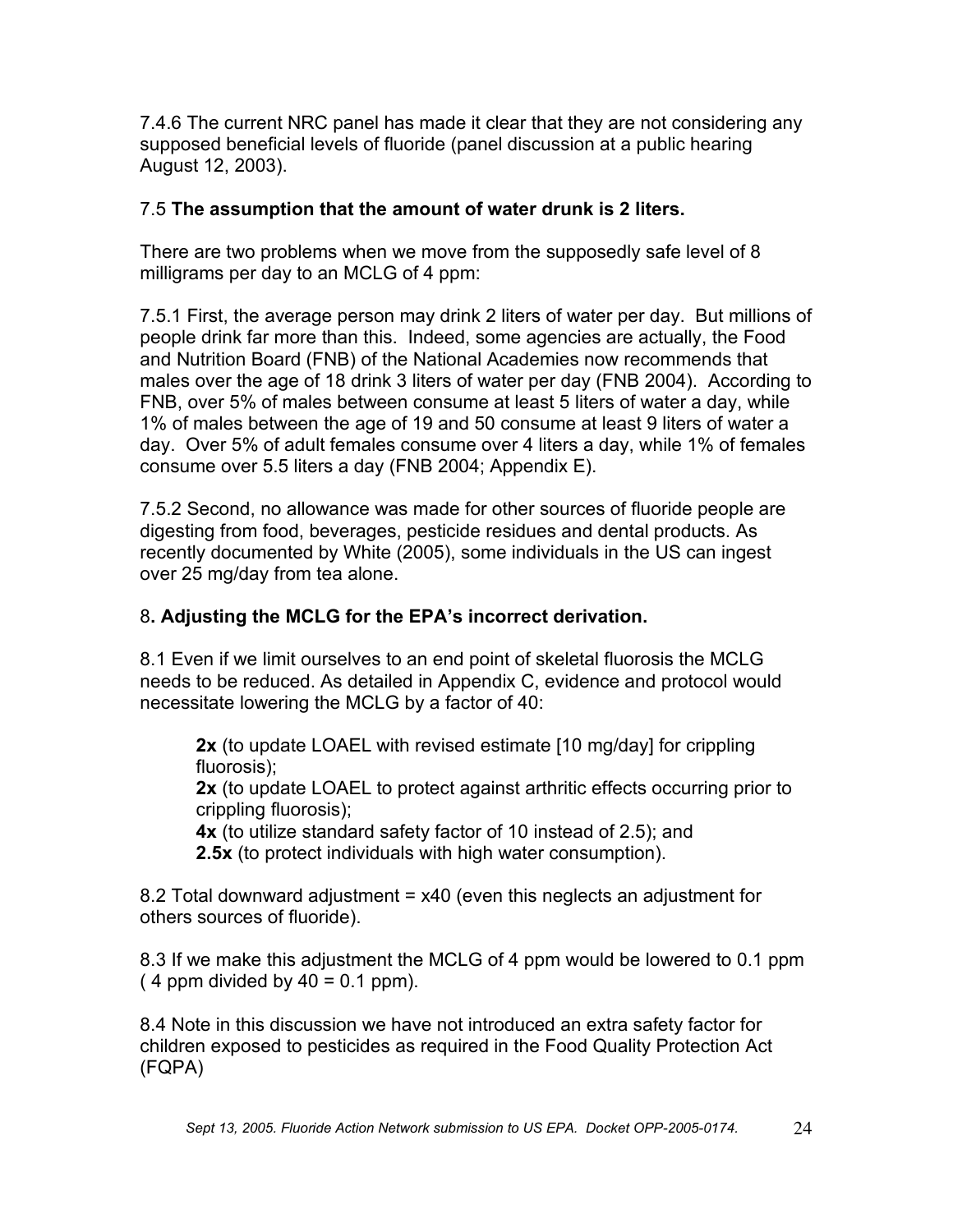8.5. The formal reason the EPA gives for not applying the FQPA factor for children was their claim that skeletal fluorosis is a chronic problem and not of an extra concern for children. However, the work of Alarcon-Herrera et al. (2001) indicates that bone damage may well be a problem for children at levels of fluoride exposure which cause dental fluorosis.

8.6 Moreover, with other toxic end points now published (e.g. lowering of IQ, see next section) children are specifically at risk and thus the FQPA factor should also be applied for these end points. In this case the US EPA claims that: "The Agency has determined that a 10X FQPA safety factor in the form of a data base uncertainty factor (UFDB) is [not] needed to account for the lack of the DNT study since the available data provide no basis to support reduction or removal of the default 10X factor."

8.7 **Conclusion:** Only by ignoring all end points except crippling skeletal fluorosis could the EPA get away with the following statement from their final rule: "EPA believes no additional safety factor for the protection of children is necessary " – FR Jan 23, 2004. This is unacceptable and unscientific. Thus their claim that that they are proceeding with "A reasonable certainty that no harm will result" and that they are following the mandates of the FFDCA, which requires (see Section 408(b)(2)(C)) that the EPA "give special consideration to exposure of infants and children" are both clearly false. On this basis FAN appeals the July 15, 2005, Final Rule.

We shall see from the next section that a dismissal of all other end points is cavalier and amounts to a failure to exert due diligence in their regulatory duty to protect children from potential harm.

# 9. **Taking into account the research published since the NRC (1993) review.**

The current NRC panel will have to consider the scientific studies on fluoride's toxic end points that have been published since 1993. In our view for the EPA to believe that all the end points discussed below will resolve themselves conveniently in favor of leaving crippling skeletal fluorosis as the lone end point of regulatory concern, and thus to proceed with permitting the registration of ProFume and approving greatly increased food tolerance limits for fluoride on over 200 foodstuffs, WITHOUT waiting for the NRC's considered view of the matter, is reckless in the extreme. It MUST constitute a failure to exercise due diligence in the matter.

Some of the key studies that the NRC will be reviewing will include:

9.**1 Brain damage in animals**.. There have been over 30 studies indicating that fluoride can damage animal brain (see listing in Table 3, 4). In some cases brain damage is caused at very low doses. For example, Varner et al. (1998) fed rats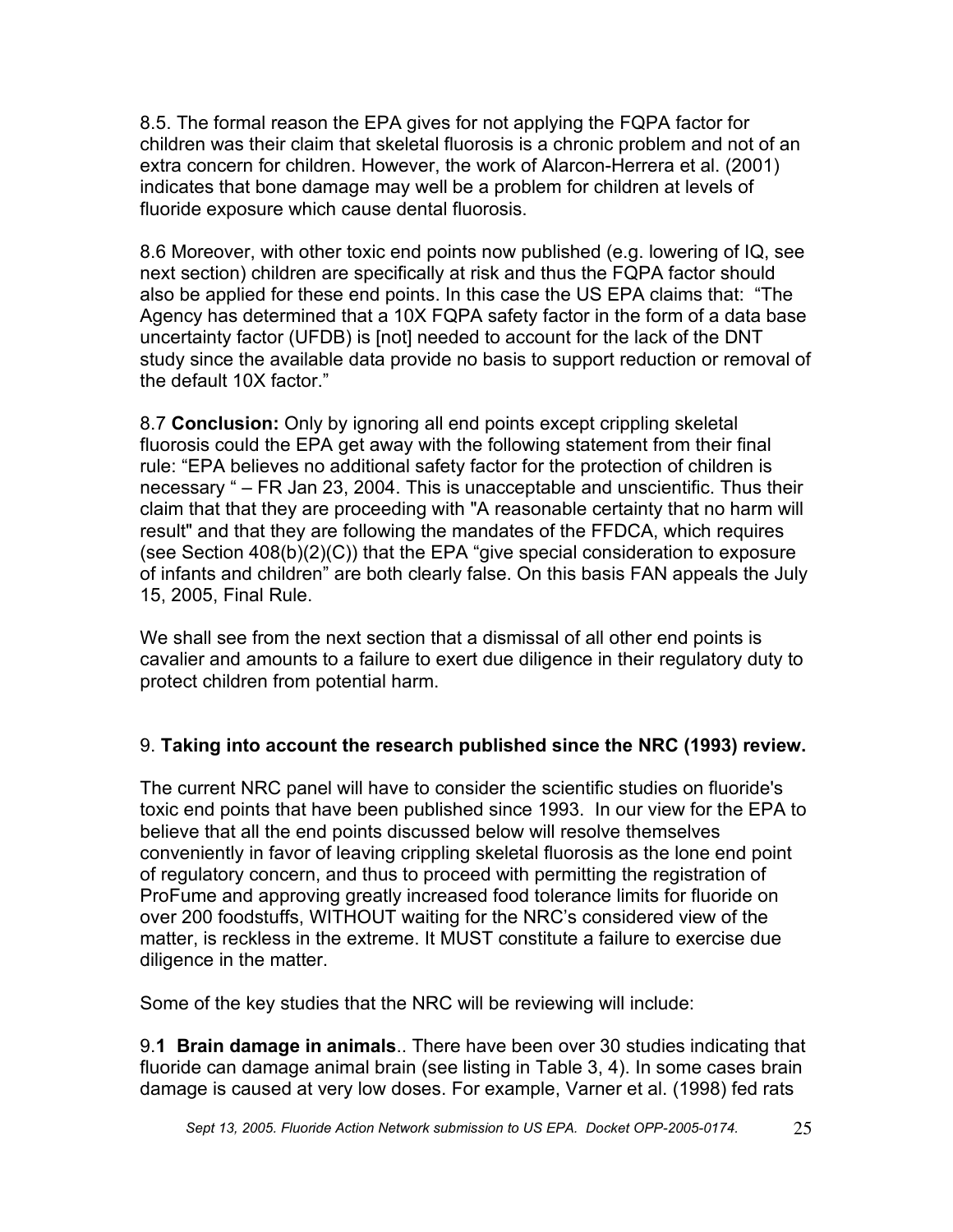with 1 ppm fluoride in water (i.e. the same level used in water fluoridation programs) for 1 year and showed kidney damage, brain damage and uptake of aluminum into the brain (see 10.1.4). In addition, the studies by Dr. Guan and colleagues (Guan 1998; Long 2002; Chen 2003) have consistently found neurotoxic effects among rats drinking water with 30 ppm fluoride in water. When considering that blood fluoride levels are typically 5 times lower in rats than in humans when exposed to the same dose of fluoride (Turner 1992), the Guan studies are probably more indicative of human exposure to  $\sim$ 6 ppm fluoride in water.

9.1.1 **Fluoride crosses the blood brain barrier** (Zhai et al. 2003; Inkielewicz & Krechniak 2003; Vain and Reddy 2000; Guan et al 1998; Mullenix et al. 1995; Gerents et al. 1986; Tomomatsu 1981).

In a 12-week study, rats fed 5 and 25 mg F-/L, in drinking water, the brain fluoride content increased "in a dose-dependent and a time-dependent manner." The fluoride content in the brains of the 25 ppm treated animals was nine times higher than controls. According to the authors, "Fluoride in soft tissues is associated with structural changes and disorders in their function. (Inkielewicz & Krechniak 2003)." See also Chino et. al 1995; Shahs 1992 & 2001; Shivarajashankara et al. 2001.

# 9.1.2 **Pre-natal effects: fluoride crosses the placenta**.

"Human studies have shown that the placenta is not in any sense a barrier to the passage of fluoride to the fetus. There is a direct relationship between the serum fluoride concentration of the mother and that of the fetus; the cord serum concentration is 75% that of the maternal fluoride concentration. From the fetal blood, fluoride is readily taken up by the calcifying fetal bones and teeth (WHO 2002: Environmental Health Criteria 227; citing Sheen & Takes, 1974)."

9.1.3 A 1992 paper (Du) presented results of an examination of brains of 15 aborted fetuses at 5-8th gestation month from an endemic fluorosis area compared with those from a non-endemic area. Fetal brains from the endemic fluorosis area revealed a significant reduction in the density of mitochondria and a reduction in the mean volume of neurons.

9.1.4 **Fluoride helps aluminum cross the blood-brain barrier** (Varner et al. 1998). Fluoride elevates the aluminum level in brain (Varner et al. 1998, Isaacson et al. 1997) and the formation of beta amyloid deposits which are the classic brain abnormality of Alzheimers' disease.

9.1.5 **Fluoride ions are well-known activators of G-proteins**. G-proteins are considered the most important signal transducing molecules in cells. Fluoride's interaction with G-proteins is thought to explain its well done activation of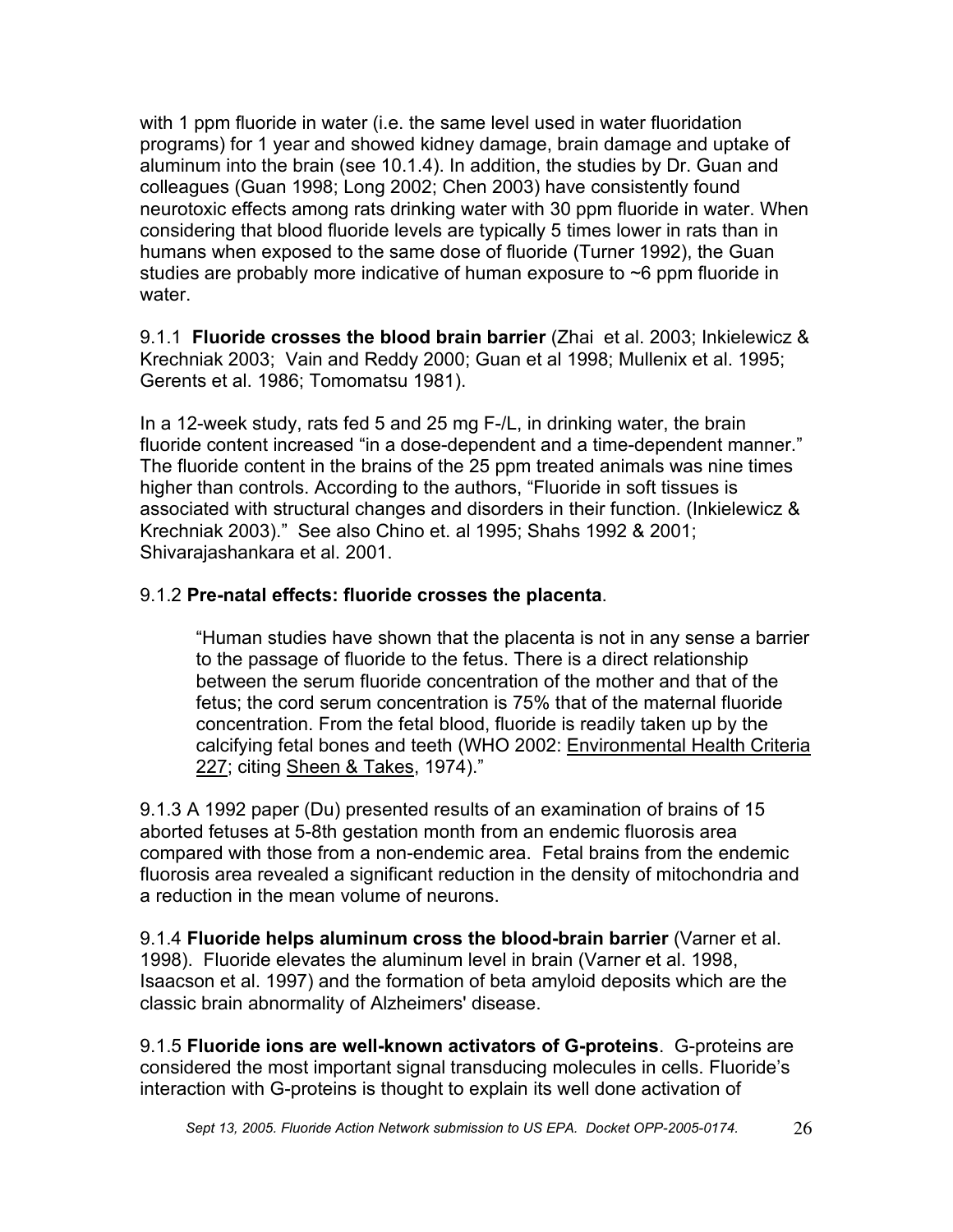adenylate cyclase. In neurons, adenylate cyclases are located next to calcium ion channels for faster reaction to Ca2+ influx; they are suspected of playing an important role in learning processes. Recent data (Borasio et al. 2004) suggest a NaF-sensitive G protein "involvement of the inhibitory regulatory subunit of the cAMP system in inducing presynaptic inhibition by interaction with calciumsensitive structures." See Table 5.

9.1.6 **Fluoride and the hippocampus.** Several published papers on fluoride's effect on the hippocampus should raise concern (Zhai JX et al. 2003; Bhatnagar et al. 2002; Shivarajashankara YM et al. 2002; Chen J et al. 2002; Zhang Z et al. 2001; van der Voet et al. 1999; Varner et al. 1998; Mullenix et al. 1995; Kay et al. 1986). Damage to the hippocampus usually results in profound difficulties in forming new memories and affects access to memories prior to the damage. In Alzheimer's disease, the hippocampus becomes one of the first regions of the brain to suffer attack; causing memory problems and disorientation

9.2. **Lowering of IQ in children.** There have been several studies from China indicating a lowering of IQ associated with exposure to fluoride. Some of these studies have not controlled for some key variables, but the latest study by Xiang et al. (2003 a and b) did control for both lead and iodine exposure, and found a lowering of IQ children estimated to occur at 1.8 ppm fluoride. Of added concern is the potential for fluoride to exacerbate the neural developmental effects on the fetus in situations where the pregnant woman has low iodine intake (Lin Fa-Fu, 1991).

# 9.3 **Endocrine disruption.**

Dow AgroSciences makes the extraordinary claim that there is no evidence that fluoride causes any damage to the endocrine system (U.S. EPA 2002, 2005a). This assertion flies in the face of the voluminous literature which indicates that fluoride impacts the male reproductive system; interacts with G-proteins; accumulates in the pineal gland and lowers thyroid function. We discuss each of these in more detail below.

# 9.3.**1 Effects on the Male Reproduction system**

9.3.1.1 There is a substantive body of published papers that detail fluoride's adverse effects on the male reproductive system (see Table 6). The predominant effect reported in animal studies is fluoride's potential to affect male fertility.

9.3.1.2 **Fluoride accumulates in the rodent testis** in a dose-dependent and time-dependent manner (Kiang CX et al. 2005; Inkielewicz & Krechniak 2003; Krasowska & Wlostowski 1996; Tomomatsu 1991).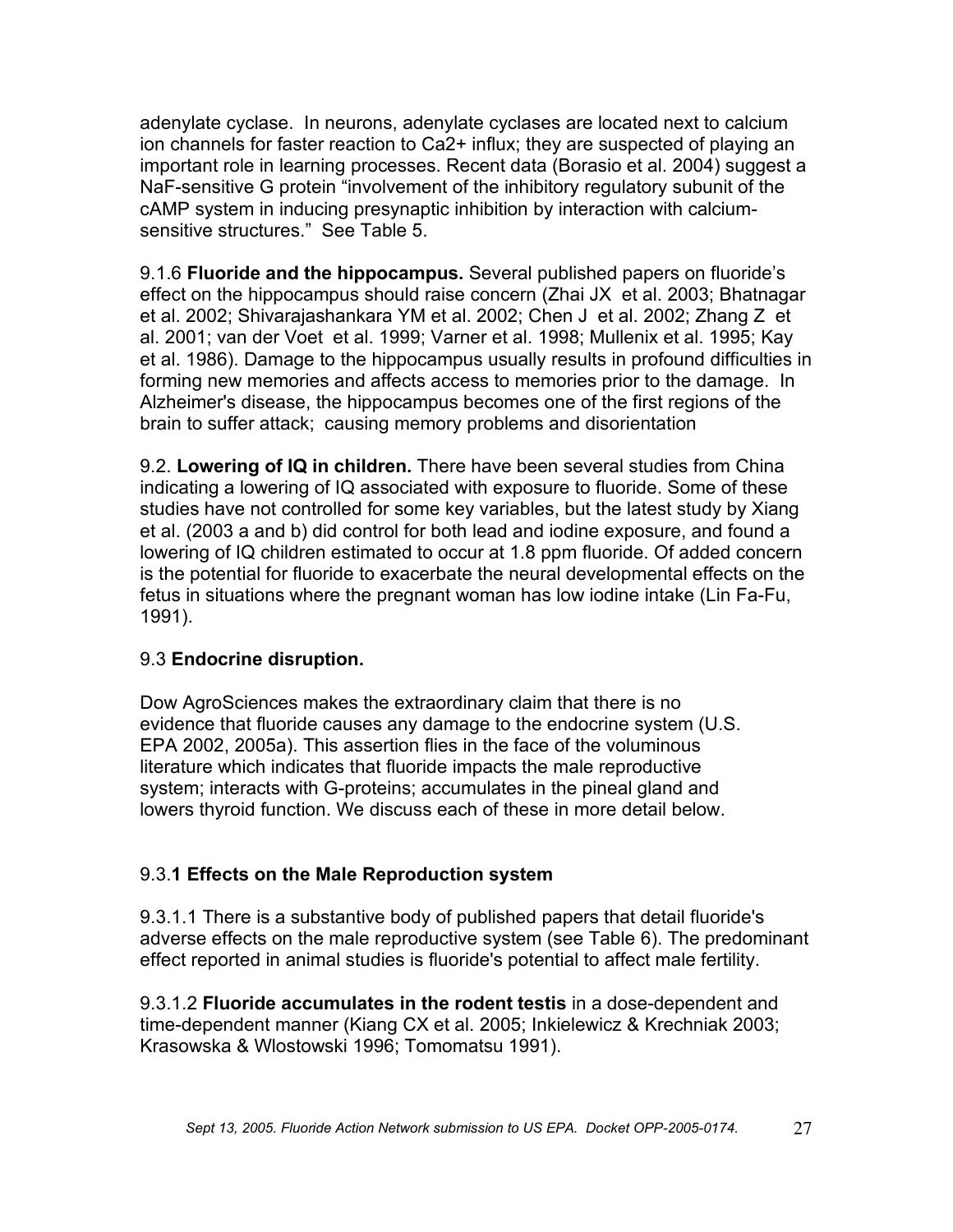9.3.1.3 Inkielewicz & Krechniak (2003) report a twelve-fold increase in the fluoride content of rat testis after a 12 week regimen of 24 mg F-/L in drinking water.

9.3.1.4 Some published papers reporting effects: (see also Attachment: Table 6)

#### **Sperm abnormalities**

Pushpalatha et al. 2005; Chinoy et al. 2004; Chinoy & Sharma 2000; Chinoy et al. 1997; Kumar & Susheela 1995; Kumar & Susheela 1994; Song K et al. 1991; Chinoy, Sequeira , Narayana 1991; Chinoy & Rao et al. 1991; Pati & Bhunya 1987. (See attachment: Table 6)

# **Decrease in Sperm Count**

Pushpalatha et al. 2005; Ghosh et al. 2002; Zhu XZ et al. 2000; Chinoy & Sharma 2000; ; Narayana & Chinoy 1994; Chinoy & Sequeira 1992; Chinoy, Pradeep & Sequeira 1992; Chinoy, Sequeira , Narayana 1991; Chinoy & Rao et al. 1991. (See attachment: Table 6)

#### **Decrease in Sperm Motility:**

Pushpalatha et al. 2005; ; Zhu XZ et al. 2000; Chinoy & Sharma 2000; Chinoy & Sharma 1998; Chinoy et al. 1997; Chinoy, Reddy, Michael 1994; Narayana & Chinoy 1994; Chinoy & Narayana 1994; Chinoy & Sequeira 1992; Chinoy, Sequeira , Narayana 1991. (See attachment: Table 6)

#### **Decline in Testosterone Levels**:

Chinoy et al. 2004; Susheela & Jethanandan 1996; Chubb 1985; Kanwar et al. 1983; Araibi et al. 1989. (See attachment: Table 6)

#### **Decrease in Fertility:**

Elbetieha et al. 2000; Chinoy & Sharma 2000; Chinoy & Sharma 1998; Pinto et al. 1998; Chinoy et al. 1995; Chinoy, Reddy, Michael 1994; Chinoy & Sequeira 1992; Chinoy, Pradeep & Sequeira 1992; Araibi et al. 1989.

#### **Leydig cell damage:**

Susheela & Kumar 1997; Narayana & Chinoy 1994.

# **Effects on spermatogenesis:**

(Jiang CX et al. 2005; Chinoy, Tewari, Jhala 2004; Song K et al. 1991; Susheela & Kumar 1991; Chinoy, Rao et al. 1991; Shashi 1990; Kour & Singh 1980.

# **9.3.1.5 The Sprando & Collins et. al. studies**

The Sprando and Collins et. al. team published 6 papers on fluoride's effects in Food and Chemical Toxicology (1995, 1996, 1997, 1998, June 2001, August)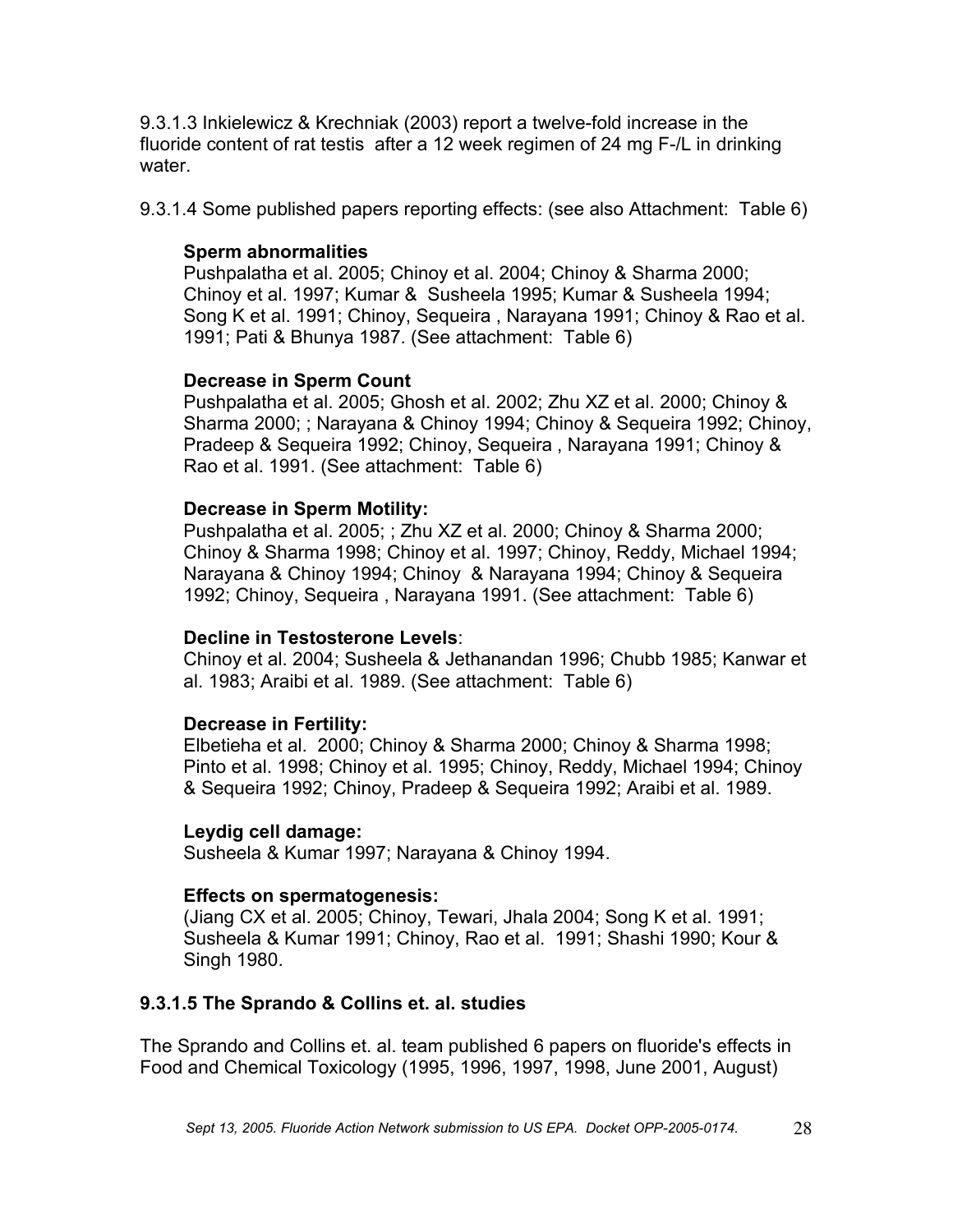and are frequently cited by those who would dismiss ALL concerns of fluoride's effect on the male reproductive system.

These rat studies should have been the "gold standard" for investigating fluoride's effects. They were initiated to determine fluoride's effects on male reproduction (1996, 1997, 1998); female developmental toxicity (1995); and multigenerational effects (June 2001 and August 2001).

For such an important federally funded project, it is surprising that not one of these 6 published papers presented fluoride levels in blood, bone, urine, tissue, or organs for NaF-treated groups or for the Controls.

In March 2004, Ellen Connett of Fluoride Action Network spoke with Robert Collins, one of the authors, about these studies. Dr. Collins stated that samples of blood, bone, tissue, and organs from all experiments were given to a FDA researcher for analysis of fluoride levels. However, the results of this analysis have not been published, and, according to Dr. Collins, it is unlikely that it will be published.

This is unfortunate, because without publication of the fluoride levels in blood, bone, tissue, and organs in their animals, the findings of Sprando and Collins are seriously compromised, especially in view of the anomalous findings in their controls.

Included as part of this submission is an Appendix that reviews the adverse effects observed in the Control group vs treated groups in the Sprando and Collins et. al studies. (See attachment: APPENDIX B)

# 9.3.2 **G-proteins.**

9.3.2.1 G-proteins are involved in transmitting signals across membranes from water soluble messengers arriving out the outside of the cell in order to activate an enzyme or some other process inside the cell. Such water soluble messengers include many hormones.

9.3.2.2 There are some 3000 biochemical experiments which document that fluoride in the presence of a trace amount of aluminum ion can activate Gproteins in the absence of the messenger. This offers a general mechanism whereby fluoride, if it reaches a sufficient concentration, could interfere with MANY hormonal systems. In other words it may not just be an endocrine disrupter it may be SUPER endocrine disrupter. Of particular concern would be at the interface of soft and hard tissues. (See attachment: Table 5)

# 9.3.3 **The Pineal Gland**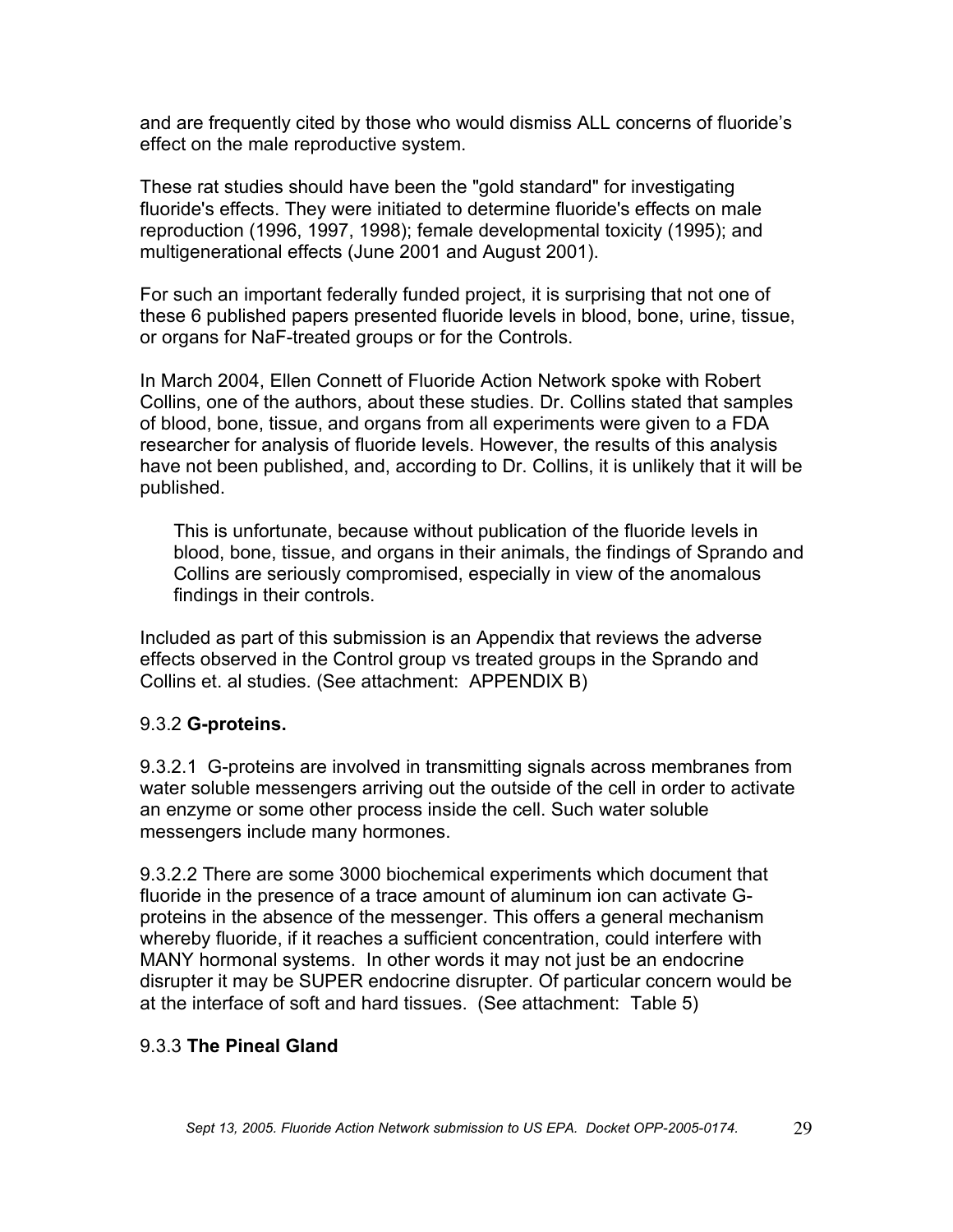9.3.3.1 Another place where fluoride concentrations are such that they could interfere with G-proteins, as well as enzymes, is the pineal gland.

9.3.3.2 In the 1990s, Jennifer Luke from the UK discovered that the human pineal gland accumulates fluoride. This gland, which is a calcifying tissue like the teeth and the bones, produces fluoride concentrations (average 9000 ppm) in the calcium hydroxy apatite crystals which is higher than either found in tooth enamel or the bone, except for those with crippling skeletal fluorosis (Luke, 2001).

9.3.3.3 In her PhD thesis Luke showed that the accumulation of fluoride in the pineal gland can reduce the gland's synthesis of melatonin, a hormone that helps regulate the onset of puberty. Fluoride-treated animals were found to have reduced levels of circulating melatonin and an earlier onset puberty than untreated animals (Luke , 1997). Luke concluded:

"The safety of the use of fluorides ultimately rests on the assumption that the developing enamel organ is most sensitive to the toxic effects of fluoride. The results from this study suggest that the pinealocytes may be as susceptible to fluoride as the developing enamel organ (Luke 1997, page 7)."

9.3.3.4 The fact that fluoride's impact on the pineal gland was never studied, or even considered, before the 1990s, highlights a major gap in knowledge underpinning current policies on fluoride and health. Moreover, governments do not appear inclined to follow up on - or repeat - these important findings. The MRC(2002) actually rated such a research need as lower than follow up studies on dental fluorosis! Such a cavalier attitude to such a potentially important finding is hard to fathom.

9.3.3.5 Until Jennifer Luke's work many people were unaware that the pineal gland produced the same crystals of calcium hydroxyapatite as the bones and teeth. According to Luke's 1997 PhD thesis:

"It is remarkable that the pineal gland has never been analysed separately for F because it has several features which suggest that it could accumulate F. It has the highest calcium concentration of any normal soft tissue in the body because it calcifies physiologically in the from of hydroxyapatite (HA). It has a high metabolic activity coupled with a very profuse blood supply: two factors favouring the deposition of F in mineralizing tissues. The fact that the pineal is outside the blood-brain barrier suggests that pineal HA could sequester F from the bloodstream if it has the same strong affinity for F as HA in the other mineralizing tissues (Luke 1997, page 1).

"After a half a century of the prophylactic use of fluorides in dentistry, we now know that fluoride readily accumulates in the human pineal gland. In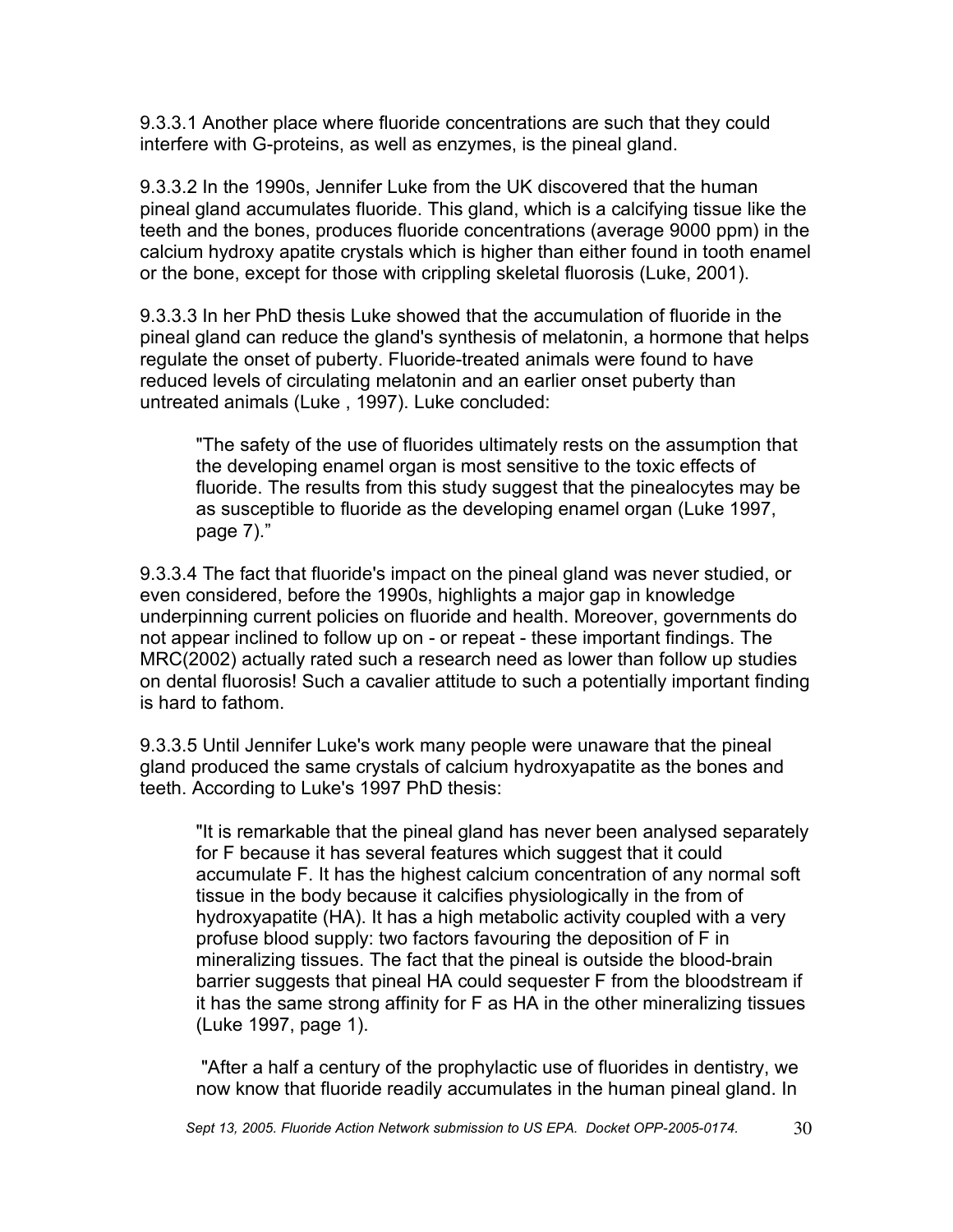fact, the aged pineal contains more fluoride than any other normal soft tissue... However, the pineal gland is unique in that it can be classified as a soft or as a mineralizing tissue. In terms of mineralized tissue, the mean fluoride concentration in the pineal calcification was equivalent to that in severely fluorosed bone and more than four times higher than in corresponding bone ash, i.e.,  $8,900 \pm 7,700$  vs.  $2,040 \pm 1,100$  mg/kg, respectively. The calcification in two of the 11 pineals analysed in this study contained extremely high levels of fluoride: 21,800 and 20,500 mg/kg (Luke 1997, page 167)."

9.3.3.6 The fact that Luke found in her animal studies that fluoride lowered melatonin levels AND shortened the time the animals took to reach puberty, puts into interesting light a finding from the Newburgh-Kingston fluoridation trial. The authors reported that on average the girls in Newburgh started menstruation 5 months earlier than the girls in the non-fluoridated city of Kingston. However, they did not consider the result significant at the time (Schlesinger et al. 1956)

One of the risks we may be taking by exposing our whole population to fluoride is interfering with delicate regulatory timing processes, from the onset of puberty to the aging process.

# 9.3.4 **Thyroid function**

9.3.4.1 For a long period in Europe (approximately 1930 –60) doctors used sodium fluoride to lower the activity of patients who suffered from hyperthyroidism. The doses used were remarkably low - 2-10 mg fluoride /day (Galleti and Joyet, 1958).

9.3.4.2 The response by promoters of fluoridation has been that while fluoride lowers the activity of the thyroid gland of patients with hyperthyroidism it has no effect on those with normal thyroid function.

For example, in 1970, Demole dismissed concerns about water fluoridation and its impact on the thyroid gland. He argued, based largely on animal studies, that fluoride, like some other drugs "which act upon the sick organism" is "inactive in the healthy organism."

9.3.4.3 However, Bachinskii et al. (1985).showed that normal thyroid function was lowered at 2.3 ppm fluoride in drinking water. This Russian study was not referenced by the EPA in 1986 or the NRC in 1993. In 2004, in response to our bringing up this paper as part of our comments on ProFume, scientists at the EPA claimed that they couldn't respond to this paper because it was in Russian! We have provided a translation of this paper just in case the EPA still has not found a translator for this 3 page paper. (see link to English translation in references under Bachinskii.)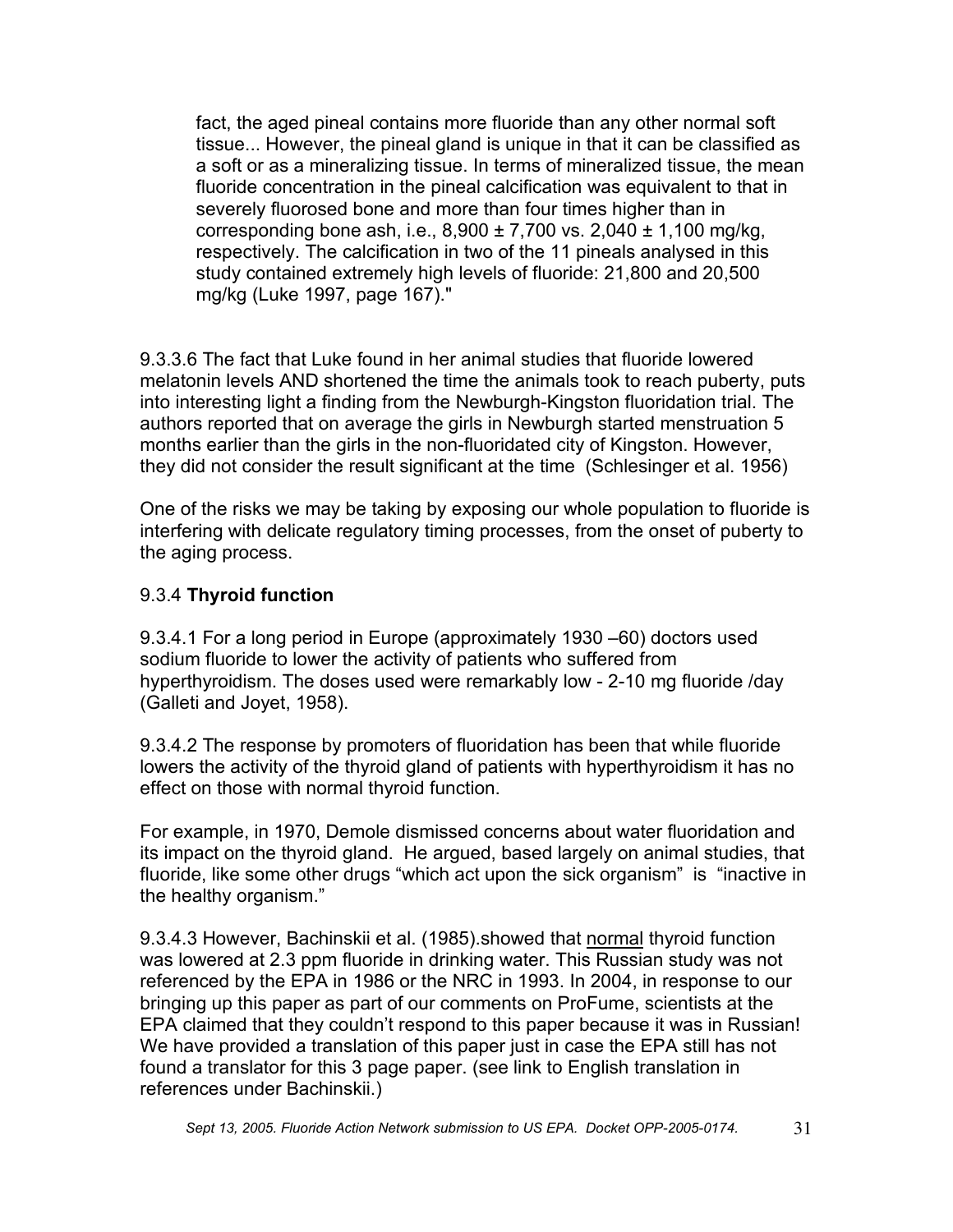9.3.4.4 The search for a mechanism of how fluoride might lower thyroid activity has a very long and elusive history . Some, noting the fact that fluoride and iodide are both halides, have suggested that fluoride competes with iodide for uptake into the thyroid gland. This does not appear to be the case. Nor does fluoride appear to compete with iodide in its insertion into the thyroid hormone molecules (the thyroid hormones T3 and T4 contain 3 and 4 iodine atoms respectively). A more promising hypothesis is that fluoride mimics the thyroid stimulating hormone (TSH) by switching on its associated G-protein. However, this is puzzling because, taken at face value, this would suggest that fluoride would stimulate thyroid activity, not lower it. A possible explanation has come from Tezelman et al. who have suggested that overproduction of cyclic AMP (the second messenger) leads to a feedback mechanism resulting in a desensitization of the TSH receptor, thus ultimately leading to reduced activity of the gland.

9.3.4.5 Considering the rampant and increasing problem of hypothyroidism in the United States, and the millions of people drinking fluoridated water, this issue needs urgent attention. In 1999, the second most prescribed drug of the year was Synthroid, which is a hormone replacement drug used to treat hypothyroidism. Problems associated with an underactive thyroid gland include depression, fatigue, weight gain, muscle and joint pains, increased cholesterol levels, and heart disease.

#### 9.4 **Dental fluorosis.**

9.4.1 Dental fluorosis rates in children are increasing in the US. Even in unfluoridated communities (i.e. with less than 0.7 ppm natural fluoride) rates are as high as 20% and in fluoridated communities approximately 30% of children have dental fluorosis on at least two teeth (Heller et al, 1997).

9.4.2 A recent CDC report (CDC, 2005) indicates that the average dental fluorosis rates in American children (including both fluoridated and unfluoridated communities) has risen by 9.2% between 1987 and 2002, from 22.8% to 32 %. (CDC 2005) The figures include 3.4% of children in the moderate and severe categories.

9.4.3 Such overall rates of moderate and severe dental fluorosis would have been unthinkable to the early promoters of fluoridation as highlight by the following statements from H. Trendley Dean, the first director of the National Institute of Dental Research. Dean's studies on dental fluorosis and dental caries provided the platform for the country's water fluoridation program.

9.4.4 Dean classified dental fluorosis into the following categories: questionable; very mild; mild; moderate and severe. The comments listed below clearly indicate that he felt that any level of fluorosis above the very mild would be unacceptable.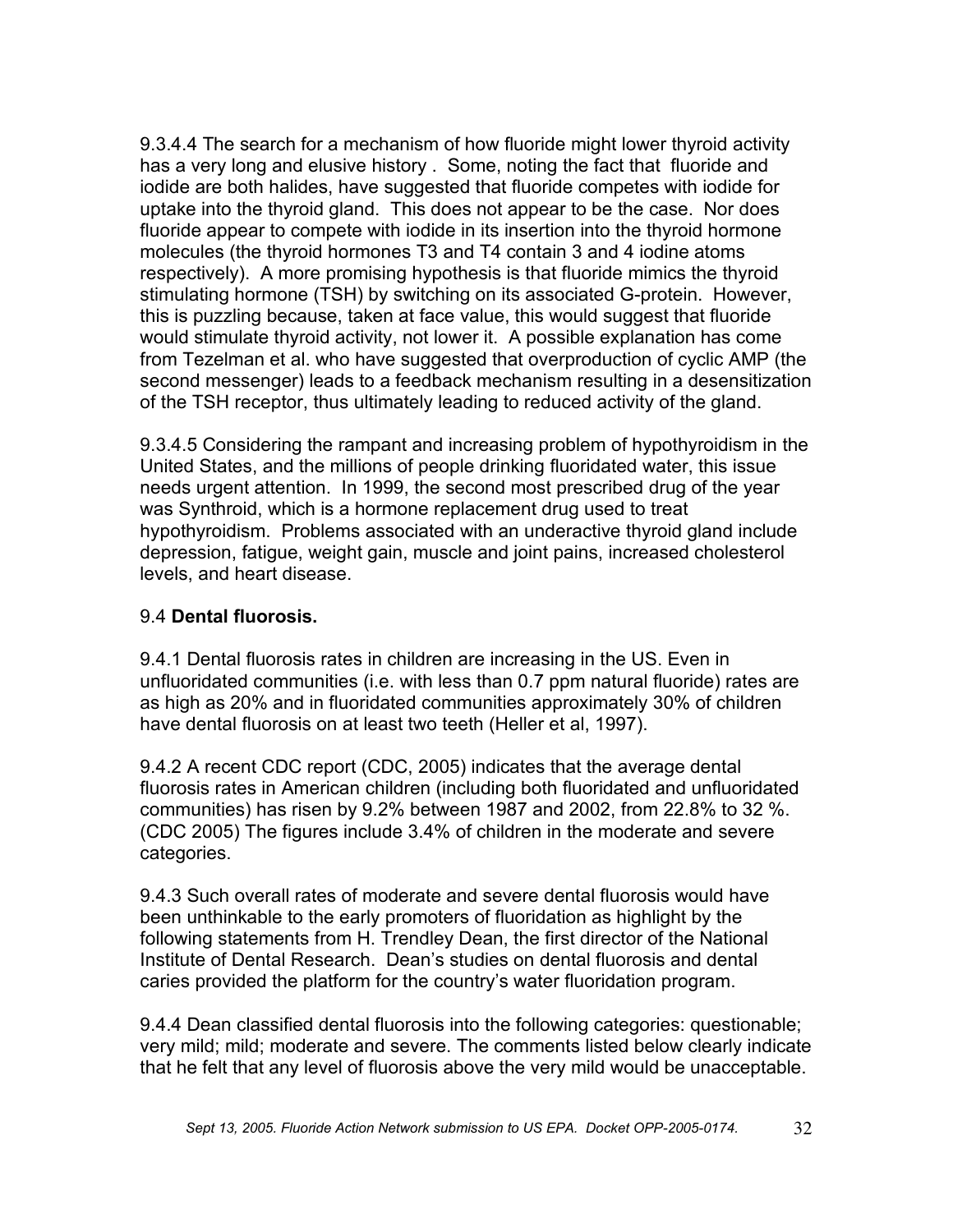a) In 1936, in an address to the Seventh Annual Meeting of the American Medical Association, Dean stated:

"from the continuous use of water containing about 1 part per million, it is probable that the very mildest forms of mottled enamel may develop in about 10% of the group." (my emphasis) (Dean, 1936)

b) After describing the percentages and severity of mottled enamel, which would be expected at higher fluoride concentrations, Dean wrote:

"In other words, we are dealing with a low grade chronic fluoride poisoning of children …" (Dean, 1936)

c) In 1942, in his famous "21 City" paper, Dean wrote:

"Strikingly low dental caries prevalence was found associated with the continuous use of domestic waters whose fluoride (F) content was as low as about 1 part per million, a concentration which under the conditions prevailing in the localities studied produced only sporadic instances of the mildest forms of dental fluorosis of no practical esthetic significance." (my emphasis) (Dean, 1942, p.1178)

d) In 1952, Dean had this to say in testimony before the Delaney Committee of the US Congress:

"We don't want any 'mild' when we are talking about fluoridation. We don't want to go that high and we don't have to go that high…I don't want to recommend any fluoridation where you get any 'mild'" (Dean 1952).

e) In 1941, Dean wrote:

"It is obvious that whatever effect the waters with relatively high fluoride content (over 2.0 ppm of F) have on dental caries is largely of academic interest; the resultant permanent disfigurement of many of their users far outweighs any advantage that might accrue from the partial control of dental caries" (my emphasis) (Dean, 1946, p.762)

9.4.5 The standard response of those who still enthusiastically promote water fluoridation, which includes the ADA and the CDC, is that dental fluorosis is just a cosmetic problem and not a health effect.

9.4.6 This position ignores the psychological impacts that children undoubtedly experience who have moderate or severe dental fluorosis.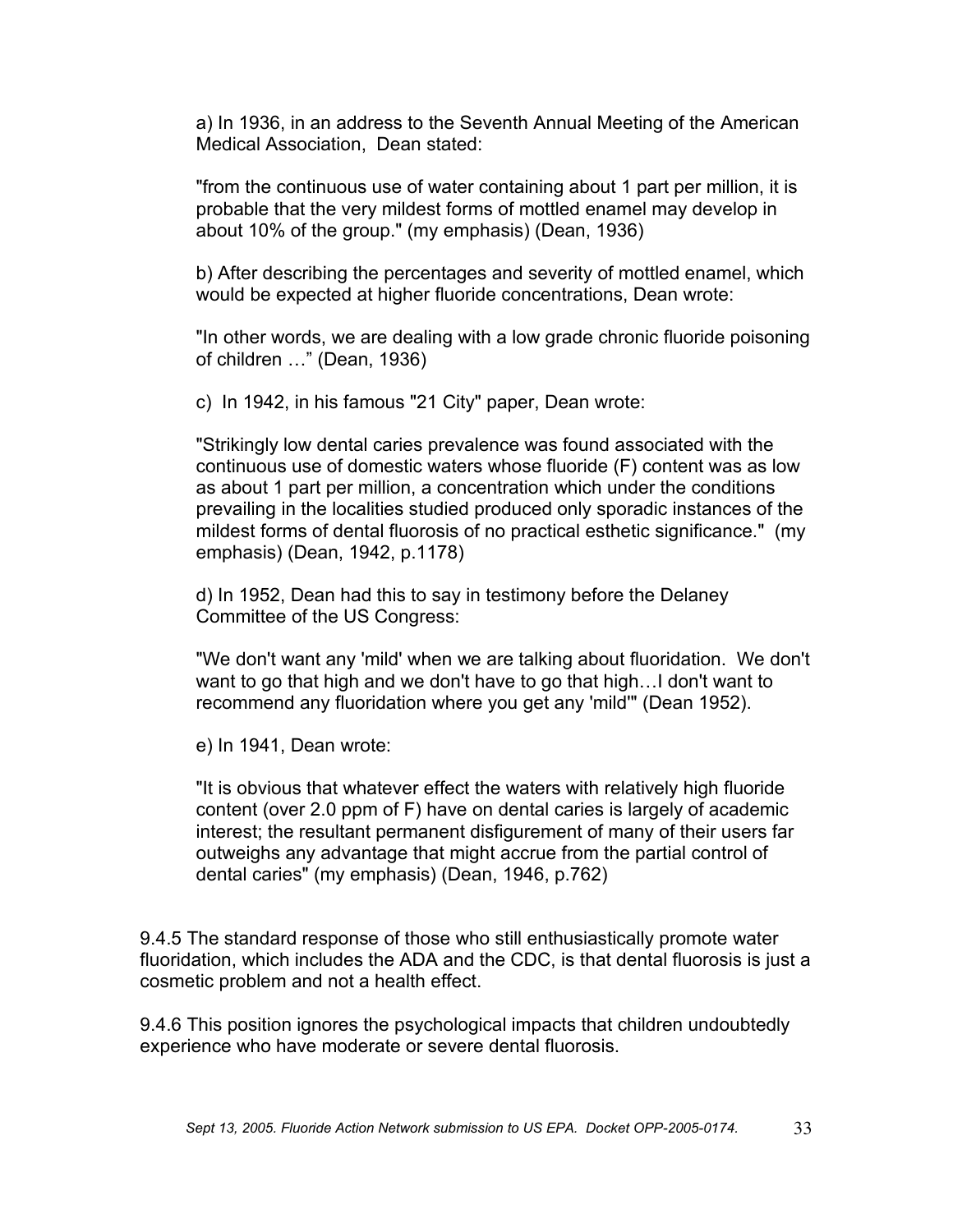9.4.7 It also fails to consider that this SYSTEMIC effect indicates some alteration of the biochemistry of the growing tooth (Aoba & Fejerskov 2002). There is no law that says that the same interference in the tooth's biochemistry will not occur in other tissues. Thus it has always been a hope of fluoridation promoters, rather than a proven fact, that the presence of dental fluorosis signaled no other damage to the body.

9.4.8 In 2001, Alarcon-Herrera et al. showed that, in a high endemic area for fluoride in Mexico (1.5 – 5.5 ppm fluoride in water), bone fractures in children increased linearly with the severity of dental fluorosis. There may be other differences in these Mexican children and most American children, however the approach of using dental fluorosis – a known marker of fluoride exposure before the eruption of the permanent teeth – as a biometric in epidemiological studies on fluoride's possible impact on children's development and health makes good sense. Inexplicably, this has seldom been done in fluoridating countries. We are flying blind on fluoride's impact on the child's developing tissues. This is not the case in India and China where they take fluoride's toxicity seriously.

9.5 **Hip fractures in the elderly.** While the results of epidemiological studies on hip fractures in the elderly have been mixed, the most recent study from China by Li et al. (2001) shows a convincing dose related increase. Compared to hip fracture rates in a village at 1 ppm, the rates doubled in villages between 1.5 ppm and 3.5 ppm and tripled at 4.3 – 8 ppm. The daily dose at 1.5 ppm was estimated to be 6.85 milligrams per day. For no apparent scientific reason pro-fluoridation governments either downplay or ignore this study.

# 9.6 **Kidney.**

9.6.1 With the exception of the pineal gland, the kidney accumulates more fluoride than all other soft tissues in the body (Hongslo 1980; Ekstrand 1996; Whitford 1996). It is well known that high doses of fluoride can damage the kidney after short periods of exposure, e.g. anesthesia (Mazze 1977). There is also evidence that low doses of fluoride, taken over longer periods of time, can also damage the kidney. For example, both Varner (1998) and Ramseyer (1957) found kidney damage in rats drinking water with just 1 ppm. Manocha (1975) found kidney damage in monkeys drinking water with just 5 ppm F, while Borke & Whitford (1999) found kidney damage in rats drinking water with just 10 ppm. In the latter study, the average blood fluoride levels of the rats with kidney damage was just 38 ppb – a concentration commonly exceeded in people living in 1 ppm areas.

9.6.2 Complementing this animal research, many studies have found kidney disease to be a common feature of human skeletal fluorosis (Ando 20001; Derryberry 1963; Jolly 1980; Kumar 1963; Lantz 1987; Reggabi 1984; Shortt 1937; Siddiqui 1955; Singh 1963; Singla 1976).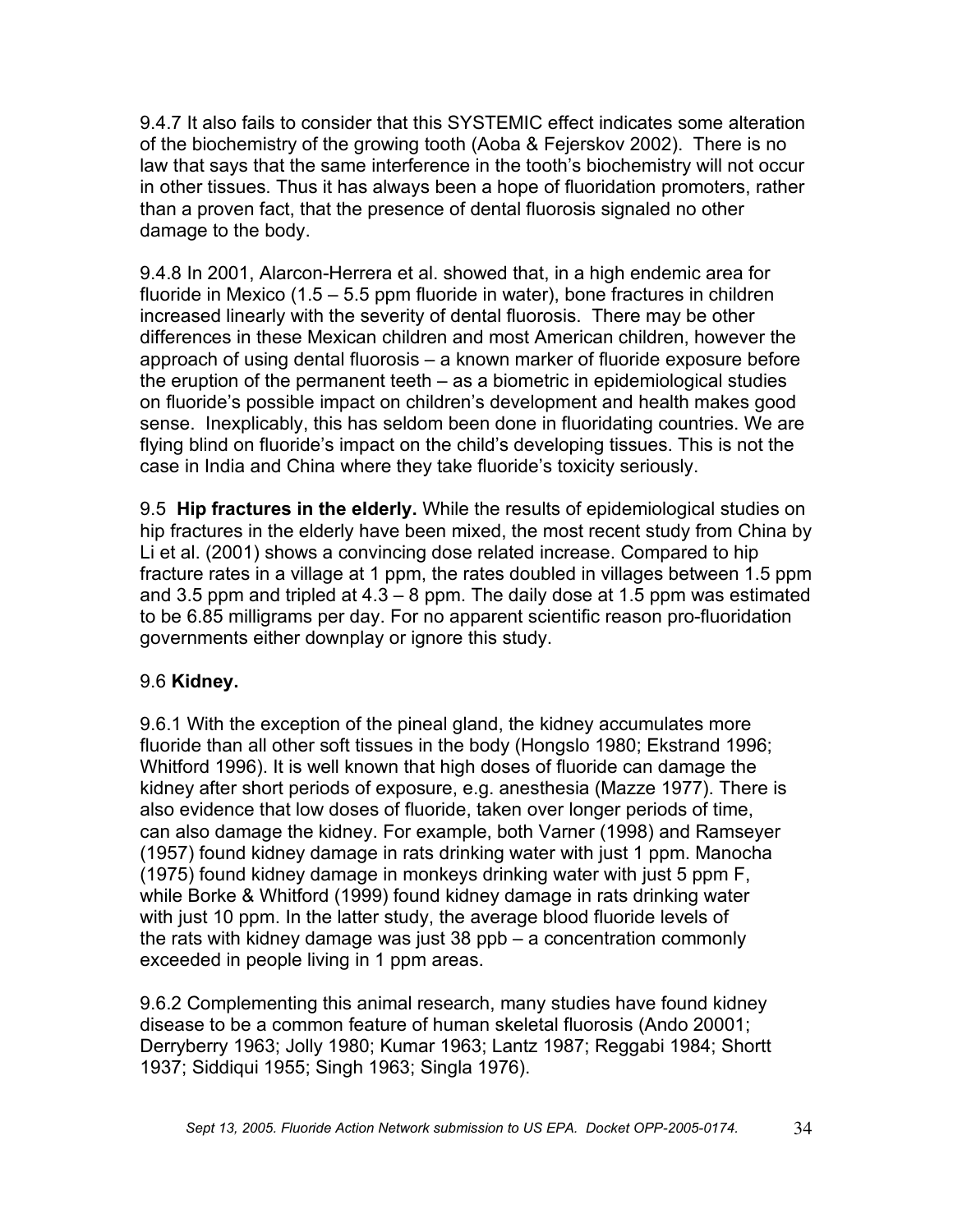9.6.3 Also, and perhaps most significantly, a recent human study from China, has found a dose-dependent relationship between fluoride ingestion and kidney damage in children (Liu 2005). The study found evidence of kidney damage among children drinking water with as little as 2.6 ppm. This is well below EPA's MCLG. (See also Attachment: Table 2, sulfuryl fluoride effects on kidney)

# 9.7 **Osteosarcoma in young males.**

9.7.1 As the press has now made very clear (Begley 2005, Eilperin 2005, Lavoie 2005) Dr. Elise Bassin (PhD thesis, 2001), using a more sophisticated analysis of a matched case-control study than performed hitherto, has reported a significant increase in osteosarcoma in boys exposed to fluoride in their 6th, 7th and 8th years (i.e. during their mid childhood growth spurt). This study is not only important in its own right but may explain why some previous studies did not find a study between fluoride and osteosarcoma.

9.7.2 Using a weight of evidence analysis Bassin's result shifts the balance of animal and human findings to a probable link between fluoride exposure and osteosarcoma in males . See FAN's two-part submission to the NRC (Connett et al. 2005 a, b). This view is shared by the Environmental Working Group (2005); and eleven unions representing over 7000 professionals at the US EPA (US EPA Unions). If the NRC review panel concurs with this assessment, then fluoride must be considered a probable human carcinogen and the MCLG should be set at zero.

9.8 **Conclusion.** The failure of the EPA to examine seriously any of the end points discussed in section 10, instead of placing their reliance on out-of-date reviews and an MCLG (which was based on 70 year old data for only one end point in adults), makes a mockery of their claim that they are proceeding with "A reasonable certainty that no harm will result". It also underlines their failure to follow the other critical mandate of the FFDCA, which requires (see Section 408(b)(2)(C)) that the EPA "give special consideration to exposure of infants and children" since many of these end points are of special concern for infants and children. In our view, it is reckless to proceed with permitting more fluoride exposure to Americans – especially infants and children -without the EPA conducting a very careful analysis of the literature pertaining to fluoride's impacts on the health of infants and children. It compounds this recklessness that the EPA is not even prepared to wait for the NRC to review this literature for them, even though the EPA itself requested this review. On all these points FAN appeals the July 15, 2005, Final Rule.

# 10. **A new science-based MCLG**

10.1 As discussed above if the NRC accepts that fluoride is a probable human carcinogen based on Bassin's and previous work, the NRC will have to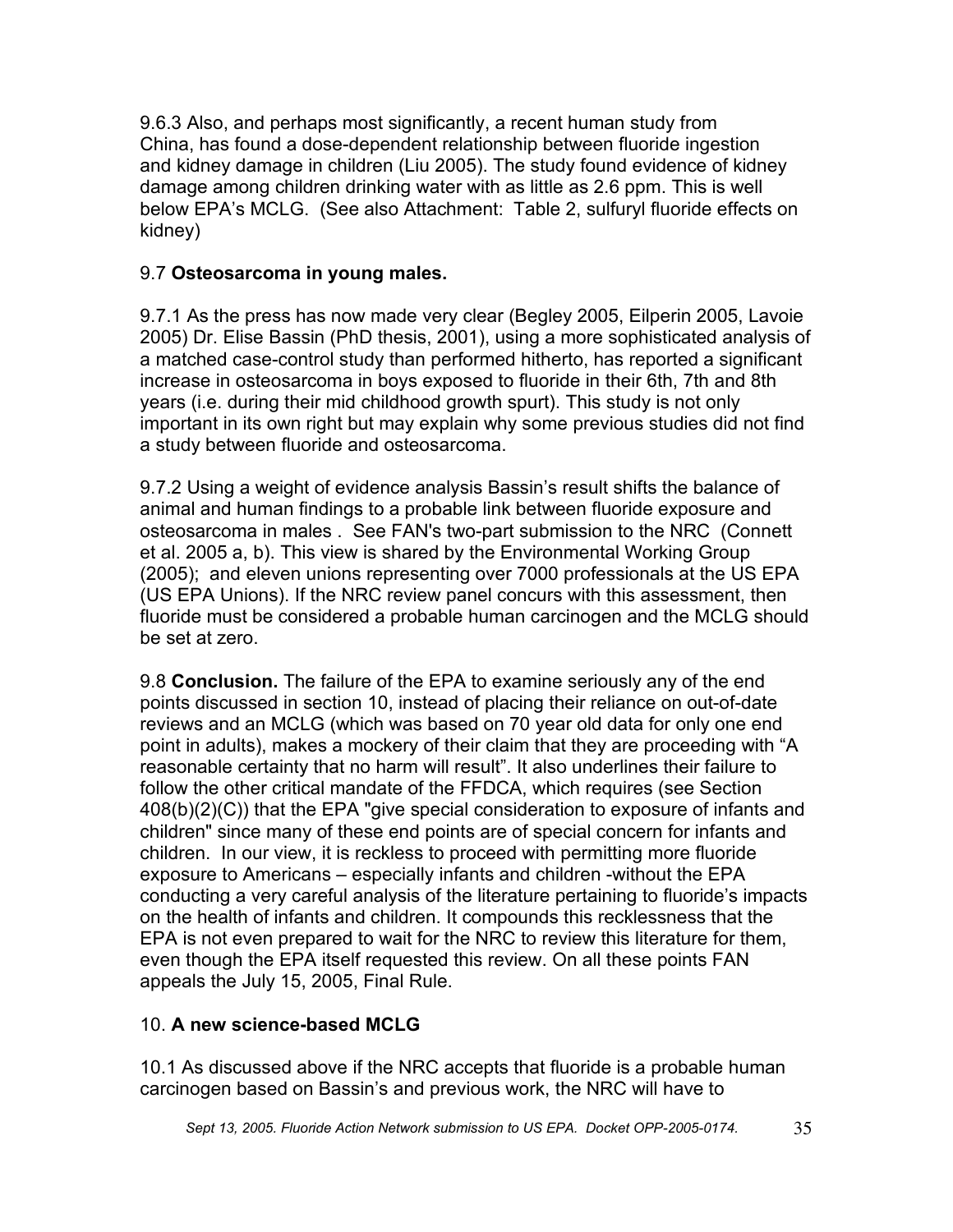recommend an MLCG of zero. This again lends weight and common sense to the argument that the EPA should wait for the NRC to complete its review for giving any green light for the use of ProFume as a fumigant on food or the sanctioning of the highest fluoride tolerance limits it has ever issued.

10.2 It should also be noted that 11 EPA unions representing over 7000 professionals working at the EPA have written to Stephen Johnson requesting that EPA set a "maximum contaminant level goal for fluoride at zero, in accordance with Agency policy for all likely or known human carcinogens (US EPA Unions)." Again the caution of so many professionals – many of them very familiar with risk assessment procedures - is in sharp contrast with the handful of people pushing this matter through in the EPA's Pesticide's division.

10.3 Even if the NRC panel does not recommend an MCLG of zero, there are several things which are very apparent. Unless every one of the end points discussed in section 10 above are thrown out.

- a) The MCLG of 4 ppm cannot be defended, even if one restricts oneself to skeletal fluorosis and other bone damage
- b) If science prevails, the MCLG will have to be lowered.

c) An MCLG cannot be justified above 0.1 ppm, and possibly not above the level found in mothers milk (0.01 ppm).

d) This would force the cancellation of the practice of water fluoridation at 1 ppm, which would greatly reduce exposure both directly and indirectly in processed foods and beverages currently prepared with fluoridated water.

e) Even with such a cancellation there is enough fluoride from other sources to exceed a reference dose related to an MCLG of 0.1 ppm. Any scientifically defendable reference dose is being exceeded by many, if not most, Americans.

10.4 Clearly, no further increased fluoride exposure in the human food chains can be tolerated. On this basis FAN appeals the July 15, 2005, Final Rule.

#### 11 **Even if the MCLG remains at 4 ppm many Americans still exceed the reference dose (8 mg/day) derived from it.**

11.1 .If, despite the science presented above, the MCLG remains at 4 ppm, it can still be easily shown that many Americans are exceeding the reference dose of 8 mg/day from which it was derived, and the reference dosage (for a 70 kg adult) of 0.115 mg/kg/day. We present several scenarios below: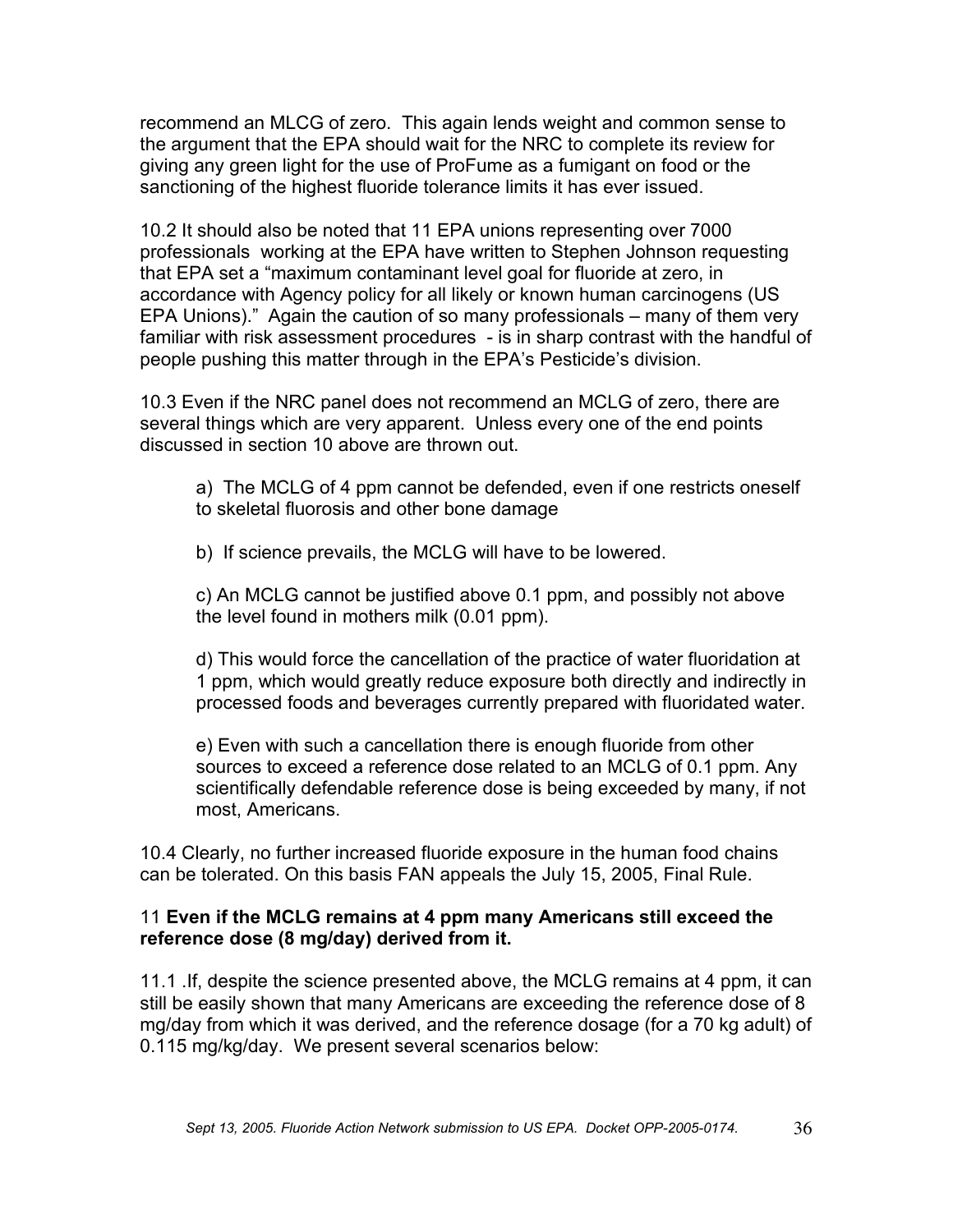- a) 8 mg/day will be exceeded by someone living in an area with levels of fluoride at 4 ppm in their water, if they drink the FNB's recommended 3 liters per day: 3 liters/day x 4 mg/liter = 12 mg/day.
- b) 8 milligrams per day will be exceeded by people living in an area with levels of 2.7 ppm and higher if they drink the FNB's recommended 3 liters of water per day: 3 liters  $x$  2.7 mg/liter = 8.1 mg/day.
- c) 8 milligrams per day will be exceeded by people living in an area with levels of fluoride in their water of 2 ppm, if they drink more than 4 liters per day: 4.1 liters/day x 2 mg/liter = 8.2 mg/day. (This would apply to about 5% of adult females and 10% of adult males according to FNB's 2004 data).
- d) 8 milligrams per day will be exceeded by people living in an area with levels of 1 ppm in their water if they consume 8 liters of water per day. (This would apply to over 1% of adult males according to FNB's 2004 data).:
- e) 8 milligrams per day will be exceeded by heavy tea drinkers (Whyte 2005), particularly when combined with fluoride from other sources, including optimally fluoridated water.

11.2 In addition, an interesting additional source of provide is presented by a drinker of Californian wines. For many years vineries have used cryolite as a protection against fungal growth. This leaves fluoride residues in the wine.

11.3 Researchers from California State University in Fresno conducted a 5 year study (1990-1994) on vineyards throughout the San Joaquin Valley <http://cati.csufresno.edu/verc/rese/96/960601/>. They found that "[m]ultiple applications of Cryolite during the growing season significantly increase fluoride in wines." Notably they found fluoride levels between 3 – 10 ppm in several varieties of wine. And, most significantly, they found levels of 12 ppm in some varieties of Zinfandel and French Columbard. At 12 ppm, one liter of wine would result in a dose of 12 mg of fluoride.

11.4 In 1997, "analyses of nineteen California wines revealed fluoride concentrations ranging from 0.23 to 2.80 ppm (mean 1.02 ppm, with seven samples above the international limit of 1 ppm)." (Burgstahler, 1997).

11.5 Because of European requirements on imported wine, the levels of fluoride in Californian wine has been falling but it is important to note that this may not apply to wines not designed for export to Europe. Cryolite use on California wine grapes was reported to be 110,326 pounds in 2002 and 37,035 pounds in 2003 (FAN 2004, PAN 2005).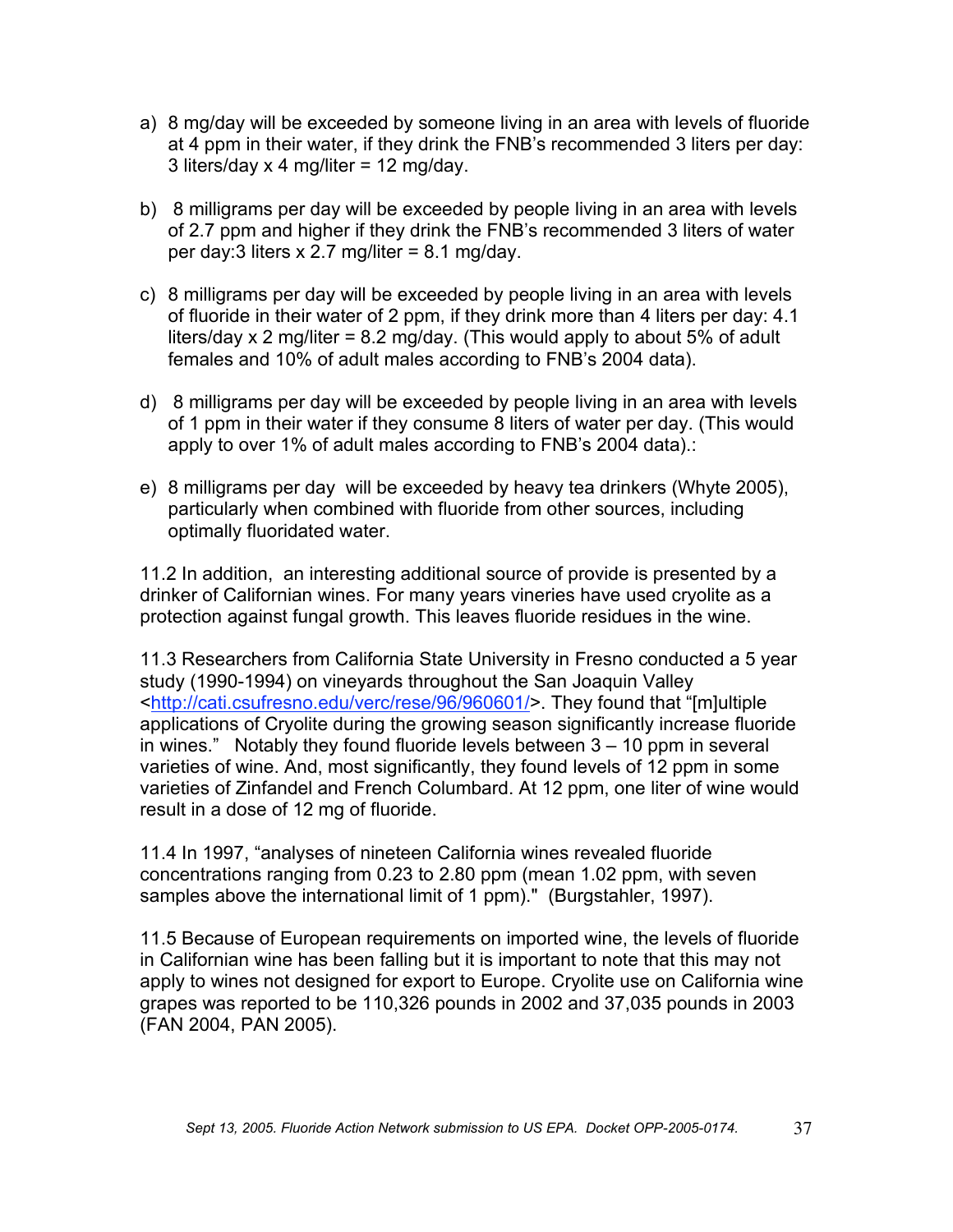11.6 Thus a glass or two or more of Californian wine per day would add still further to the daily intake of fluoride and thus add more people to each scenario above.

11.7 **Conclusion:** EPA's failure to consider or examine any one of these scenarios makes a mockery of their claim that that they are proceeding with "A reasonable certainty that no harm will result" from the tolerances. On this basis FAN appeals the July 15, 2005, Final Rule

#### **12. Comments on the EPA's attempt to use a new reference dose of 10 mg/day.**

12.1 In their responses to FAN's critique of the HRA performed by the pesticide division and their reliance on an outdated MCLG of 4 ppm and the reference dose of 8 mg/day, the EPA has offered an alternative reference dose. To do this they use a 1997 report by the Food and Nutritional Board (FNB) of the Institute of Medicine (I0M).

12.2 Unfortunately, the small section of this FNB-IOM report devoted to fluoride is very poor scientifically on the issue of fluoride's toxicity and their derivation of an upper tolerance level (UL) for fluoride is highly dubious. There are not many independent fluoride researchers who would agree that its safe to have a dose of fluoride of 10 mg/day every day from 8 years to death.

12.3 The IOM's utilization of an Uncertainty Factor of 1 for skeletal fluorosis was profoundly inappropriate. For a report professing such a great deal of certainty on skeletal fluorosis, it is ironic to note that one of its key authors (Gary Whitford) stated one year earlier, in 1996, that 10 mg/day of fluoride could cause crippling skeletal fluorosis. Whitford had reached this conclusion as well during his work for the NRC in 1993. In the NRC's 1993 report, it was Whitford who authored the chapter on skeletal fluorosis which stated that doses as low as 10 mg/day could cause crippling fluorosis. Somehow, however, between 1996 and 1997, Gary Whitford (without any new dose information on skeletal fluorosis published in the literature) changed his estimate from 10 mg/day causing crippling skeletal fluorosis to one where it causes only the pre-clinical or stage 1 of clinical fluorosis (IOM, 1997) . For an estimate to change so greatly, without any new evidence to support the change, raises many questions about the "certainty" of IOM's "uncertainty factor" of 1.

12.4 We also note that IOM's reference to NRC's 1993 discussion of skeletal fluorosis is incorrect. IOM cites the NRC report as saying that 10 mg/day was associated with preclinical or phase 1 fluorosis. This is what IOM states:

"…extensive reviews of the scientific literature revealed no adverse effects unless fluoride intakes were greater than 10 mg/day for 10 or more years (Kaminsky et al., 1990; NRC,1993; USPHS, 1991). At these high chronic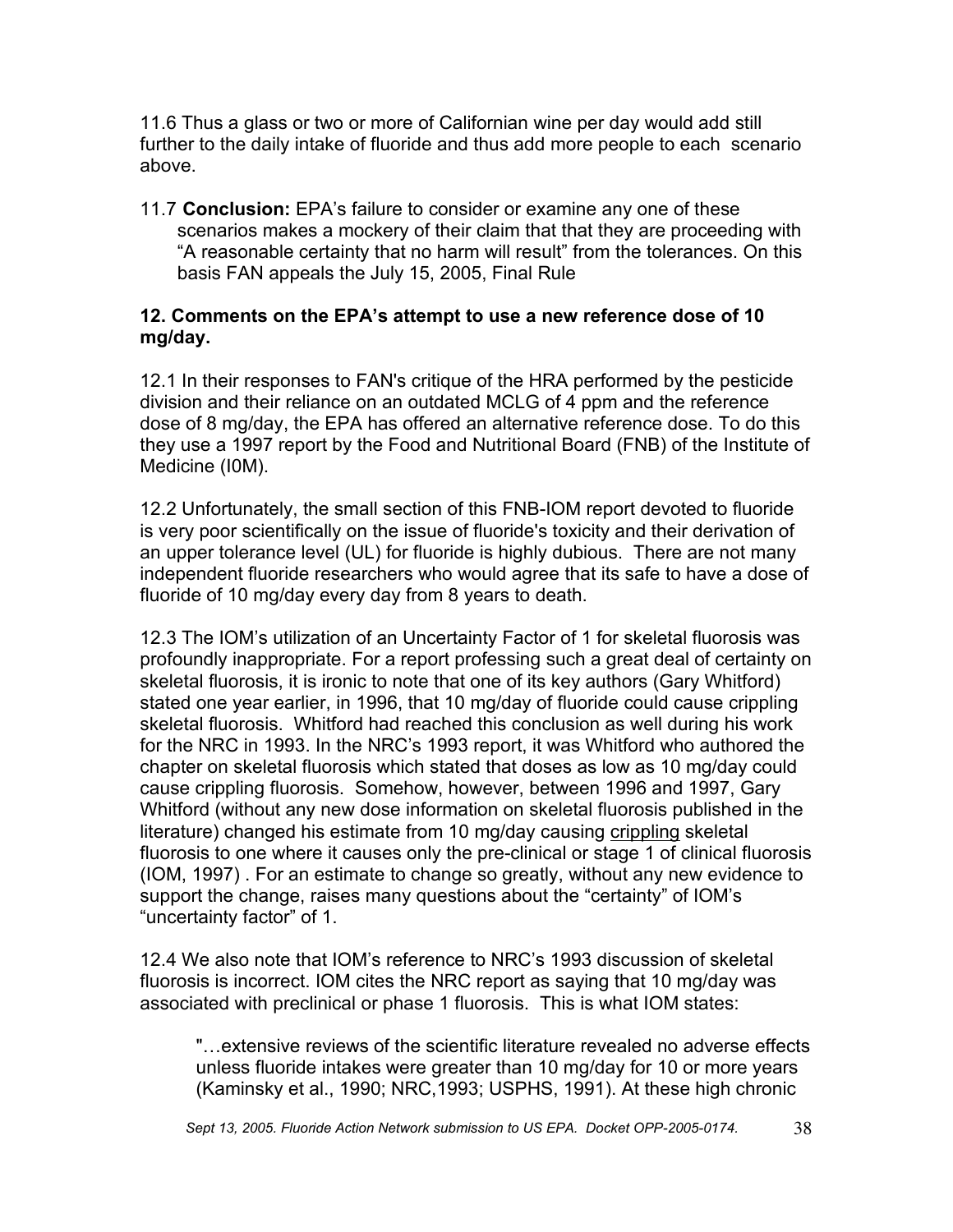intake levels, the risk of skeletal changes consistent with preclinical or stage 1 skeletal fluorosis increases" (IOM 1997).

However, what the NRC (1993) report states is that 10 mg/day could cause crippling fluorosis – not just preclinical or phase 1. Here is their exact quote:

"Crippling skeletal fluorosis might occur in people who have ingested 10- 20 mg of fluoride per day for 10-20 years." (NRC 1993).

12.5 On page 310 of their report, the FNB-IOM authors state:

"…extensive reviews of the scientific literature revealed no adverse effects unless fluoride intakes were greater than 10 mg/day for 10 or more years (Kaminsky et al., 1990; NRC,1993; USPHS, 1991). At these high chronic intake levels, the risk of skeletal changes consistent with preclinical or stage 1 skeletal fluorosis increases."

We note that the latest review they cite here is 1993. So at the time of publication the FNB-IOM was at least four years out of date on the primary literature. By no stretch of the imagination can this be described as an "extensive review of the literature". Attempts by Dr. Paul Connett and Dr. J. William Hirzy to bring recent literature to the FNB's attention at a public hearing in September 1997 was totally ignored as were follow up letters signed by 13 scientists.

12.6 So if the FNB-IOM was four years out of date in 1997, then the EPA's use of their findings in 2005 makes them 12 years out of date!

12.7 Some of the key studies that had been published by the time the FNB-IOM went to press included Freni's study on lowered fertility in counties with fluoride in the drinking water at 3 ppm or more (Freni, 1994) and many studies indicating fluoride's impacts on reproduction in animals. While the ADA cites a "personal communication" which has criticized Freni's work, this has never been published or sent to the author for rebuttal. Nor have any other critiques. If there were legitimate reasons for dismissing Freni's findings then they should have been aired by the FNB-IOM authors not just simply ignored. The same now applies to the EPA.

12.8 Another very important study was Mullenix's study of fluoride's impact on rat brain ( Mullenix et al. 1995) and subsequent studies from China on the lowering of IQ. The earlier studies had weaknesses but the FNB-IOM should have addressed them and not ignored them completely. The EPA is on even more shaky ground because they have not only ignored the early studies but also the latest one by Xiang 2003 a and b) which eliminated most of these weaknesses.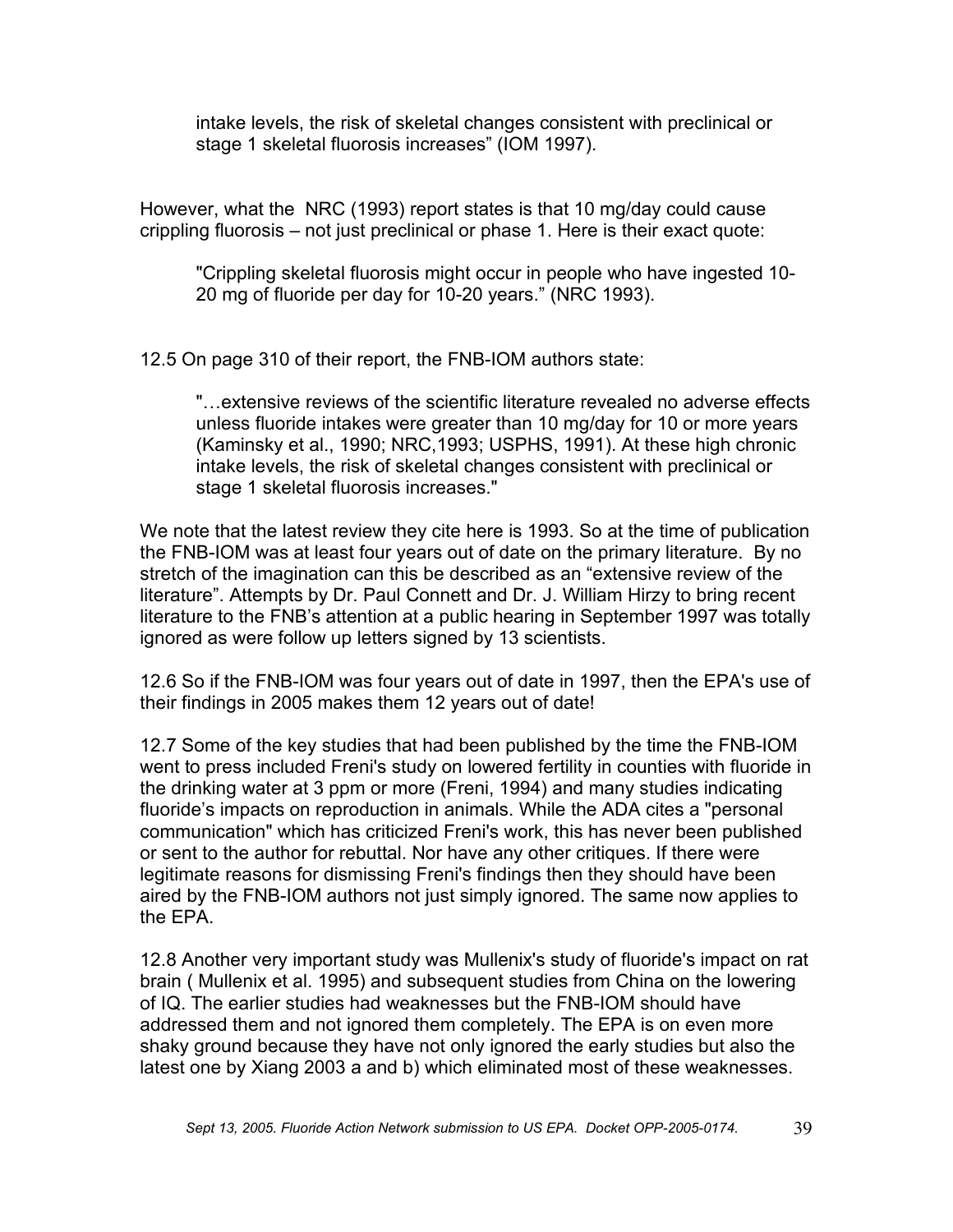12.9 Other examples of literature ignored by both the FNB-IOM in 1997 and the EPA in their Final ruling are given in section 10 above.

- 12.10 So once again in groping for this weak and dated FNB-IOM review to buttress its dubious reference dose the EPA provides another example of its failure to follow the mandates of the FFDCA - Section 408(b)(2)(A)(ii) and Section 408(b)(2)(C) which requires them, with respect to the setting of pesticide chemical residues on food that there should be "A reasonable certainty that no harm will result" and that they give "special consideration to exposure of infants and children." Again on this basis FAN appeals the July 15, 2005, Final Rule.
- 12.11There is also a huge inconsistency in the EPA relying on the Food and Nutrition Board of the IOM (IOM 1997) for their opinions on this matter because this same agency (FNB 2004) advocates that adults consume 3 liters of water a day, whereas the EPA's MCLG is derived assuming that Americans only drink two liters a day! In actual fact a good proportion of Americans drink far more water than this, as we have discussed above. Again this underlines the very poor science underpinning the MCLG and the reference dose derived from it. Such inconsistencies are a further basis for FAN's appeal of the July 15, 2005 Final Rule.

# 13. **Conclusions**

13.1 Throughout this submission FAN has indicated the numerous places for the basis of our appeal of the July 15, 2005 Final Rule.

13.2 It is hard to understand how Dow AgroSciences and the US EPA could consider allowing residues of 900 ppm fluoride in a fairly common food commodity (dried eggs) and 125 ppm in the single largest component of many people's diets (wheat). But this disregard for consumer's health may reflect the fundamentally flawed methodology underlying almost all aspects of the Dow and EPA health risk assessments. It certainly does not engender confidence that the proposed sulfuryl fluoride tolerances have been carefully designed to be fully protective of all Americans. In fact, just the opposite appears to be the case: the tolerances requested by Dow were based solely on levels found after trial fumigations. No consideration was given to the health consequences of Americans ingesting these residues and the HRA was essentially an afterthought which attempted to justify the safety of the levels through manipulation of facts and science.

13.3 EPA's HRA must consider all relevant scientific studies, especially the most current. It cannot rely on decades old reviews which have been shown to have been influenced by narrow political considerations rather than science and the public interest [Carton, Marcus, EPA unions, Bryson]. It most certainly can not put any trust in the Dow and US EPA HRAs.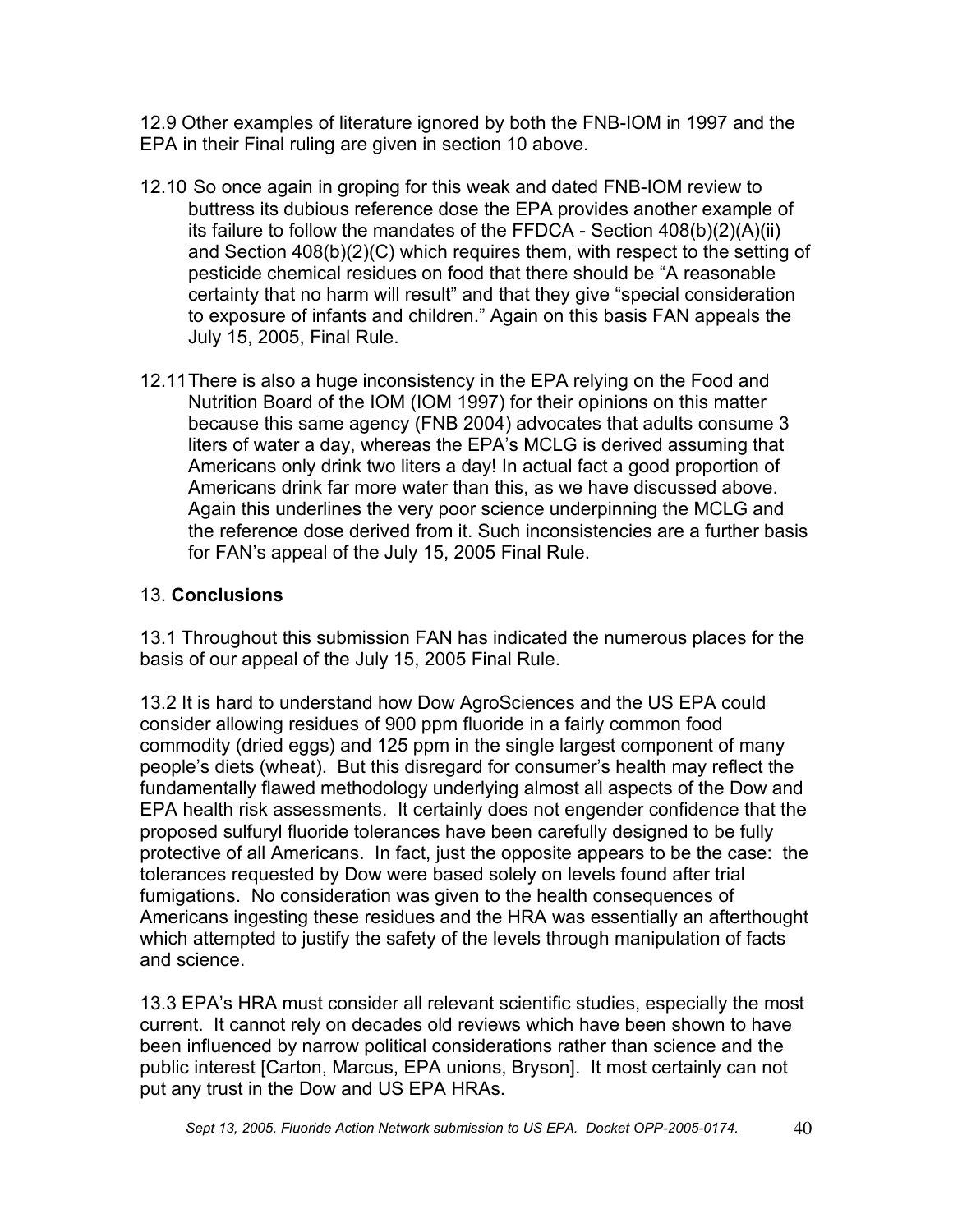13.4 Meanwhile, the NRC panel might make such an exercise moot, if they return a recommendation for an MCLG of zero or less than 1 ppm.

#### 14. **References**

Akiniwa, Kenji (1997). Re-examination of acute toxicity of fluoride. Fluoride 30(2): 89-104. FULL STUDY

Alarcon-Herrera MT, et al. (2001). Well Water Fluoride, Dental fluorosis, Bone Fractures in the Guadiana Valley of Mexico. Fluoride 34(2): 139-149. FULL STUDY

American Egg Board (2005) Egg Products web page at: http://www.aeb.org/proc/egg\_products.html - equivalents

American Egg Board (2005a) Liquid Egg Product Statistics web page at: http://www.aeb.org/proc/stats/liquid-use.html

Anderson R, Beard JH, Sorley D (1980). Fluoride intoxication in a dialysis unit— Maryland. Morb. Mortal. Wkly. Rep. VOL 29 ISS Mar 28, P134-136.

Ando M, et al. (2001). Health effects of fluoride pollution caused by coal burning. Science of the Total Environment 271(1-3):107-16. Abstract

Anon (1978). Nonskeletal fluorosis. Fluoride 11(3):111-114.

Aoba T, Fejerskov O. (2002). Dental fluorosis: chemistry and biology. Critical Reviews of Oral Biology and Medicine 13(2):155-70.

Apetri AC, Surewicz WK (2003). Atypical effect of salts on the thermodynamic stability of human prion protein. J Biol Chem. Apr 3. FULL STUDY

Araibi AA, Yousif WH, Al-Dewachi OS (1989). Effect of high fluoride on the reproductive performance of the male rat. J BIOL SCI RES; 20 (1). 19-30.

Aoba T, Fejerskov O. (2002). Dental fluorosis: chemistry and biology. Critical Reviews of Oral Biology and Medicine 13: 155-70.

Bachinskii PP, et al. (1985) Action of the body fluorine of healthy persons and thyroidopathy patients on the function of hypophyseal-thyroid the system. Probl Endokrinol (Mosk) 31(6):25-9. TEXT IN ENGLISH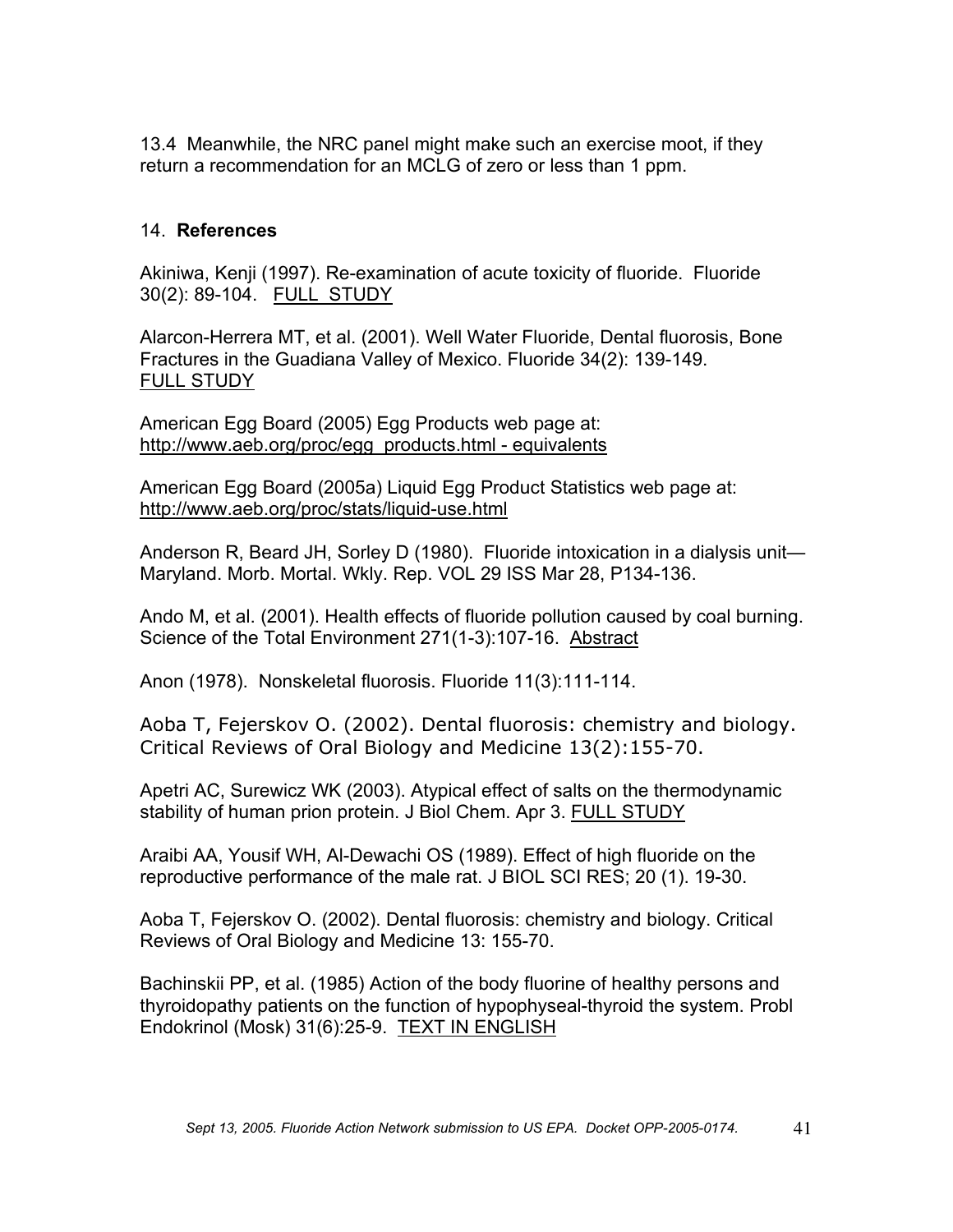Bair J (2005). Letter to US EPA on behalf of the North American Millers' Association in response to new pesticide tolerances for sulfuryl fluoride. Federal Register Docket No. OPP-2005-0067-0018. April 19. FULL TEXT

Bassin EB. (2001). Association Between Fluoride in Drinking Water During Growth and Development and the Incidence of Ostosarcoma for Children and Adolescents. Doctoral Thesis, Harvard School of Dental Medicine. FULL TEXT: CHAPTER 3

Bayley TA, et al. (1990). Fluoride-induced fractures: relation to osteogenic effect. Journal of Bone and Mineral Research 5(Suppl 1):S217-22.

Begley S (2005). Fluoridation, cancer: did researchers ask the right question? Wall Street Journal. Page B1. July 22. http://www.fluoridealert.org/news/2323.html

Beltrán-Aguilar ED, Griffin SO, Lockwood SA (2002). Prevalence and trends in enamel fluorosis in the United States from the 1930s and 1980s. J Am Dent Assoc 133:157--66. Abstract

Bhatnagar M, Rao P, Sushma J, Bhatnagar R (2002). Neurotoxicity of fluoride: neurodegeneration in hippocampus of female mice. Indian J Exp Biol. May;40(5):546-54. Abstract

Bolea S, Avignone E, Berretta N, Sanchez-Andres JV, Cherubini E (1999). Glutamate Controls the Induction of GABA-Mediated Giant Depolarizing Potentials Through AMPA Receptors in Neonatal Rat Hippocampal Slices. J Neurophysiol 81: 2095-2102. FULL STUDY

Borasio PG, Cervellati F, Pavan B, Pareschi MC (2004). "Low" concentrations of sodium fluoride inhibit neurotransmitter release from the guinea-pig superior cervical ganglion. Neurosci Lett. Jul 1;364(2):86-9. FULL TEXT available at Science Direct.

Borke JL, Whitford GM (1999). Chronic fluoride ingestion decreases 45Ca uptake by rat kidney membranes. Journal of Nutrition 129:1209-13. FULL STUDY

Breakwell NA, Behnisch T, Publicover SJ, Reymann KG (1995). Attenuation of high-voltage-activated Ca2+ current run-down in rat hippocampal CA1 pyramidal cells by NaF. Exp Brain Res. 106(3):505-8. Abstract

Burgstahler AW et al. (1997). Fluoride in California wines and raisins. Fluoride 30: 142-146.

Carnow BW, Conibear SA. (1981). Industrial fluorosis. Fluoride 14: 172-181.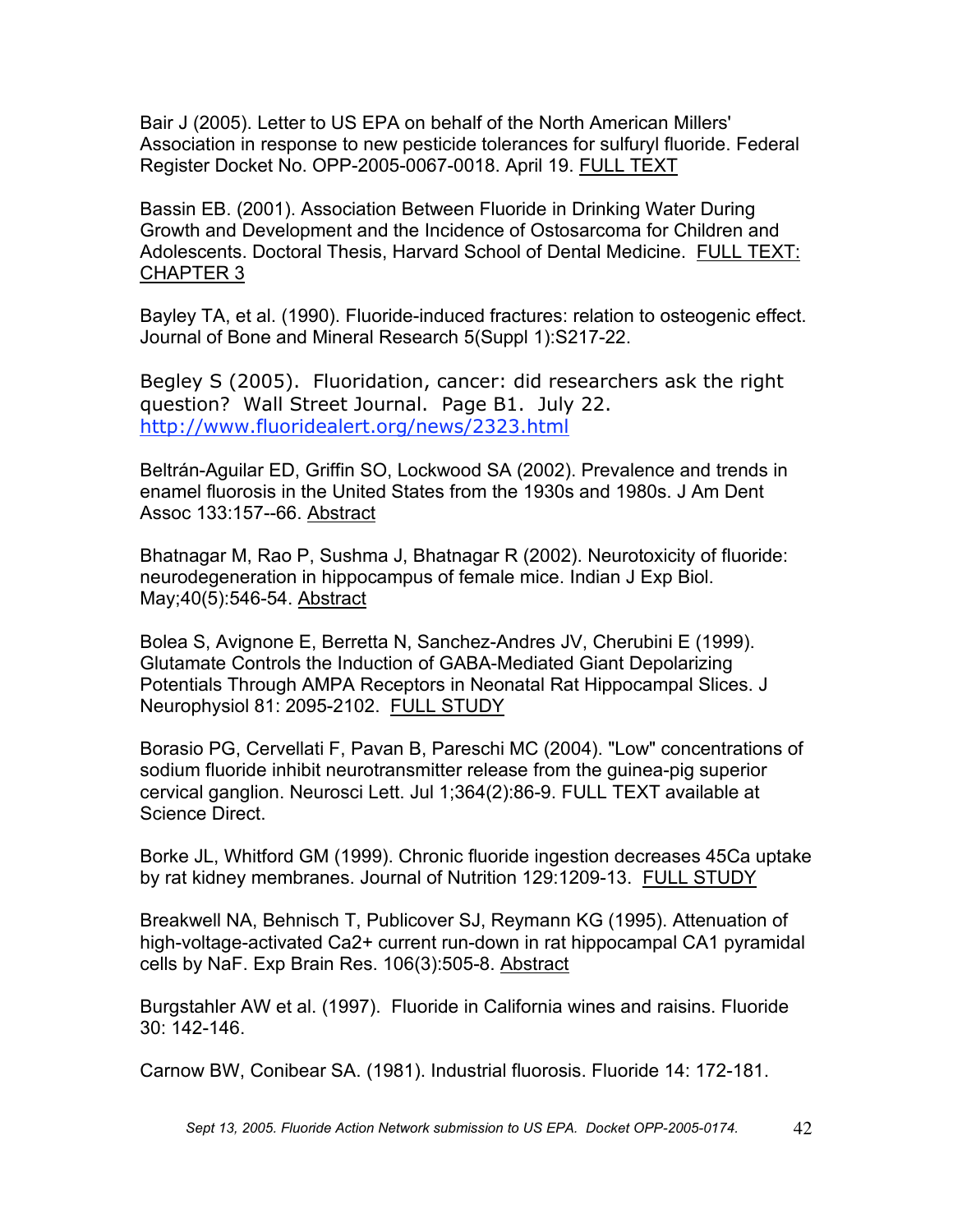Carton RJ, Hirzy JW (1998). Applying the NAEP Code of Ethics to the Environmental Protection Agency and the Fluoride in Drinking Water Standard. FULL TEXT

Centers for Disease Control and Prevention (CDC, 2002) Prevalence of selfreported arthritis and chronic joint symptoms among adults. MMWR 51:948-950. FULL TEXT

Centers for Disease Control and Prevention (CDC, 2005) Surveillance for dental caries, dental sealants, tooth retention, edentulism, and enamel fluorosis--United States, 1988-1994 and 1999-2002. MMWR Surveill Summ 54(3):1-43.

Chen J, Shan KR, Long YG, Wang YN, Nordberg A, Guan ZZ (2003). Selective decreases of nicotinic acetylcholine receptors in PC12 cells exposed to fluoride. Toxicology. Feb 1;183(1-3):235-42. Abstract. FULL TEXT available at Science Direct.

Chen J, Chen X, Yang K, Xia T, Xie H (2002). [Studies on DNA damage and apoptosis in rat brain induced by fluoride]. Zhonghua Yu Fang Yi Xue Za Zhi. Jul;36(4):222-4. Abstract

Chen J, Chen X, Yang K (2000). [Effects of selenium and zinc on the DNA damage caused by fluoride in pallium neural cells of rats]. Wei Sheng Yan Jiu. Jul;29(4):216-7. Abstract

CHENG T.J., CHEN TM, CHEN CH, LAI YK (1998). Induction of stress response and differential expression of 70 kDa stress proteins by sodium fluoride in HeLa and rat brain tumor 9L cells. JOURNAL OF CELLULAR BIOCHEMISTRY; 69 (2). 221-231. Abstract

Chinoy NJ, Tewari K, Jhala DD (2004). FLUORIDE AND/OR ARSENIC TOXICITY IN MICE TESTIS WITH GIANT CELLS AND SUBSEQUENT RECOVERY BY SOME ANTIDOTES. Fluoride 37(3); 172-184.

Chinoy NJ and Sharma A (2000). Reversal of fluoride-induced alteration in cauda epididymal spermatozoa and fertility impairment in male mice. Environmental Sciences: an International Journal of Environmental Physiology and Toxicology 7(1):29-38.

Chinoy NJ, Mehta D (1999). Effects of protein supplementation and deficiency on fluoride-induced toxicity in reproductive organs of male mice. Fluoride 32(4):204- 214.

Chinoy NJ, Sharma A (1998). Amelioration of fluoride toxicity by Vitamins E and D in reproductive functions of male mice. Fluoride 31(4):203-216. FULL STUDY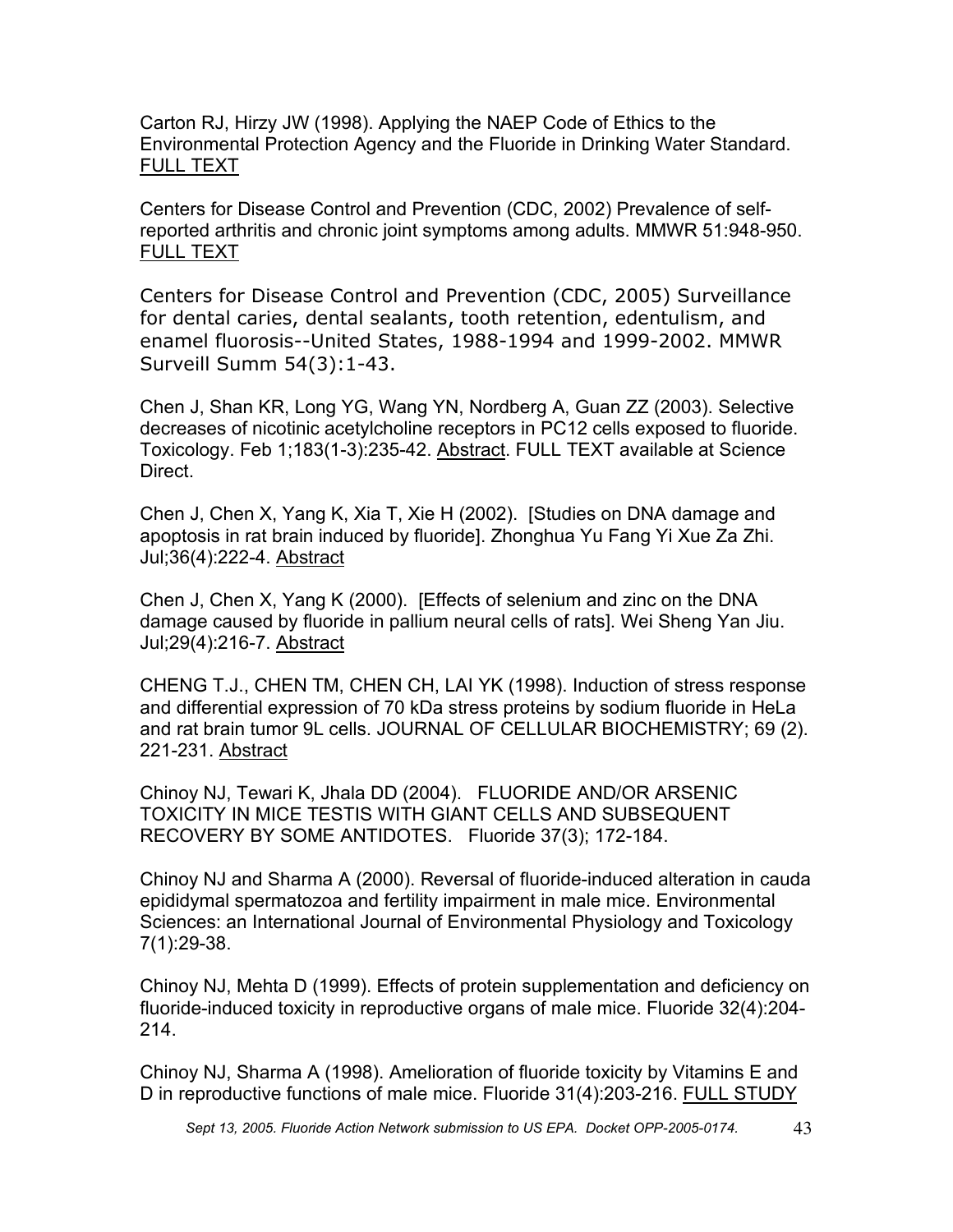Chinoy NJ, Shukla S, Walimbe AS, Bhattacharya S (1997). Fluoride toxicity on rat testis and cauda epididymal tissue components and its reversal. Fluoride 30(1):41-50.

Chinoy NJ, Patel BC, Patel DK, et al. (1997). Fluoride toxicity in the testis and cauda epididymis of guinea pig and reversal by ascorbate. Med Sci Res 25(2):97-100.

Chinoy NF, Narayana MV, Dalal V, Rawat M, Patel D (1995). Amelioration of fluoride toxicity in some accessory reproductive glands and spermatozoa of rat. Fluoride 28(2):75-86.

Chinoy NJ, Reddy VVPC, Michael M (1994). Beneficial effects of ascorbic acid and calcium on reproductive functions of sodium fluoride-treated prepubertal male rats. Fluoride 27(2):67-75.

Chinoy NJ, Narayana MV (1994). In vitro fluoride toxicity in human spermatozoa. Reprod Toxicol Mar-Apr;8(2):155-9. Abstract

Chinoy NJ, Sequeira E (1992). Reversible fluoride induced fertility impairment in male mice. Fluoride 25(2):71-76.

Chinoy NJ, Pradeep PK, Sequeira E. (1992). Effects of fluoride ingestion on the physiology of reproductive organs of male rats. Journal of Environmental Biology 13 (1) 55-61.

Chinoy NJ , Sequeira E, Narayana MV (1991). Effects of vitamin C and calcium on the reversibility of fluoride-induced alterations in spermatozoa of rabbits. Fluoride 24(1):29-39.

Chinoy NJ, Rao MV, Narayana MV, Neelakanta E (1991). Microdose vasal injection of sodium fluoide in the rat. Reproductive Toxicology 5(6):505-512. **Abstract** 

Chinoy NJ, Sequeira E (1989). Effects of fluoride on the histoarchitecture of reproductive organs of the male mouse. Reprod Toxicol 3(4):261-7. Abstract

Chinoy NJ, Sequeira E (1989). Fluoride induced biochemical changes in reproductive organs of male mice. Fluoride 22(2):78-85.

Chubb C (1985). Reproductive toxicology of fluoride. 3rd International Congress of Andrology, Boston, Massachusetts. J Androl 6:59.

Claro E, Wallace MA, Fain JN (1990). Dual effect of fluoride on phosphoinositide metabolism in rat brain cortex. Stimulation of phospholipase C and inhibition of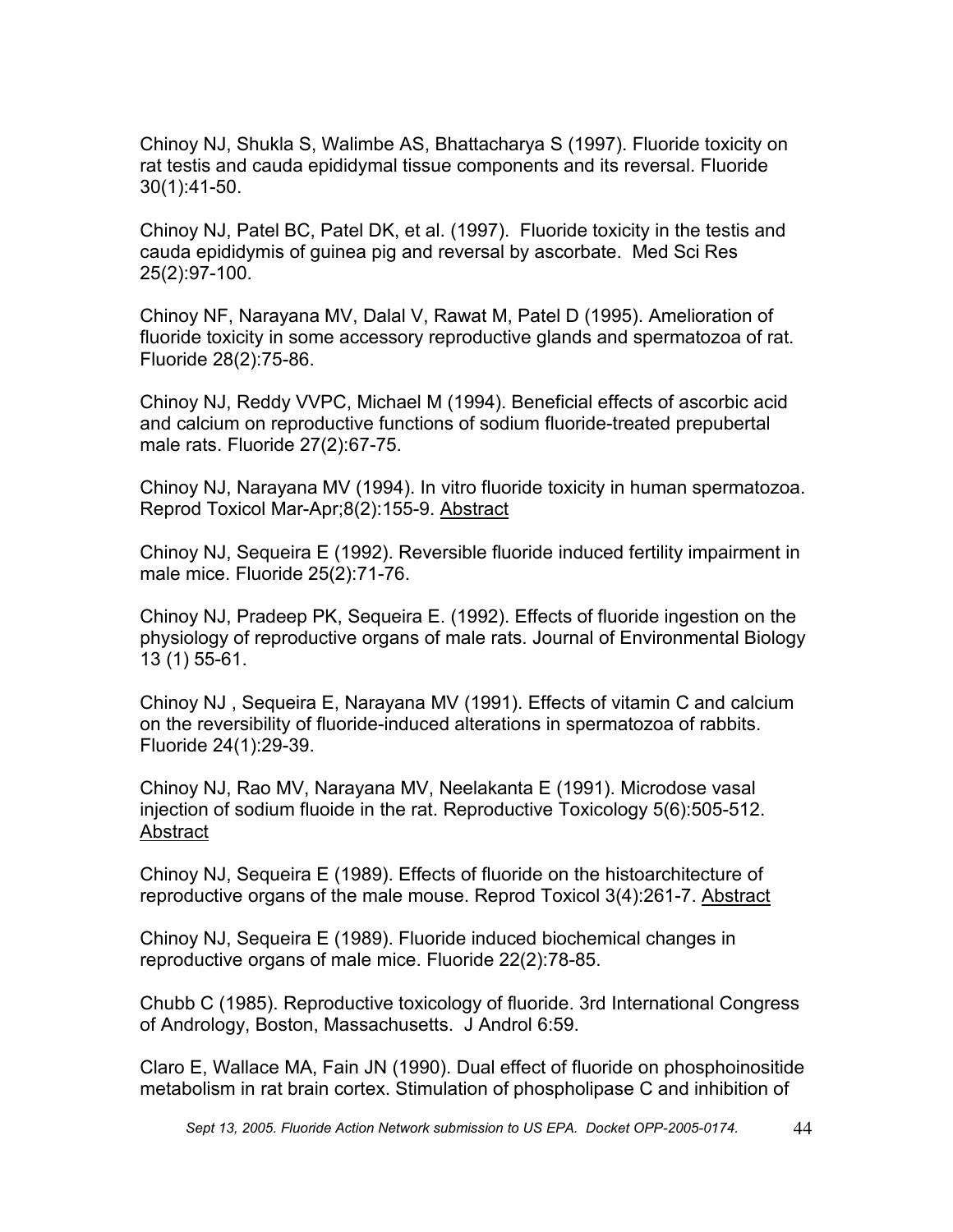polyphosphoinositide synthesis. Biochem J Jun 15;268(3):733-7. Abstract

Collins TFX, Sprando RL, Black TN, Shackelford ME, Bryant MA, Olejnik N, Ames MJ, Rorie JI, Ruggles DI.(June 2001). Multigenerational evaluation of sodium fluoride in rats. Food Chem Toxicol. Jun;39(6):601-13. FULL TEXT available at Science Direct.

Collins TFX, Sprando RL, Black TN, Shackelford ME, Olejnik N, Ames MJ, Rorie JI, Ruggles DI (August 2001). Developmental toxicity of sodium fluoride measured during multiple generations. Food Chem Toxicol. Aug;39(8):867-76. FULL TEXT available at Science Direct.

Collins TFX, Sprando RL, Black TN, Shackelford ME, Black TN, Ames MJ, Welsh JJ, Balmer MF, Olejnik N, Ruggles DI (1995). Developmental toxicity of sodium fluoride in rats. Food Chem Toxicol. Nov;33(11):951-60. FULL TEXT available at Science Direct.

Connett E (2005). Part 2. "Inerts" used in Pesticides. New Source of Fluoride Exposure. Submission to National Research Council Committee Toxicological Risk of Fluoride in Drinking Water; BEST-K-02-05-A. July 21.

Connett P, Neurath C, Connett M (2005a). Revisiting the fluoride-osteosarcoma connection in the context of Elise Bassin's findings: Part 1. Submission to the NRC review panel on the Toxicologic Risk of Fluoride in Drinking Water. March 2. FULL TEXT

Connett P, Neurath C, Connett M (2005b). Revisiting the fluoride-osteosarcoma connection in the context of Elise Bassin's findings: Part II. Submission to the NRC review panel on the Toxicologic Risk of Fluoride in Drinking Water. March 21; revised April 8. FULL TEXT

Connett P, Connett M, Connett E, Neurath C, Allen P, Feldman J (2004). Written Objections and Request for Hearing in the matter of: Sulfuryl Fluoride; Pesticide Tolerance. Final Rule. Docket control number OPP-2003-0373. March. FULL TEXT

Cook HA. (1971). Fluoride studies in a patient with arthritis. The Lancet 1: 817.

Czechowicz K, Osada A, Slesak B (1974). Histochemical studies on the effect of sodium fluoride on metabolism in Purkinje's cells. Folia Histochem Cytochem (Krakow);12(1):37-44.

Czerwinski E, et al. (1988). Bone and joint pathology in fluoride-exposed workers. Archives of Environmental Health 43: 340-343.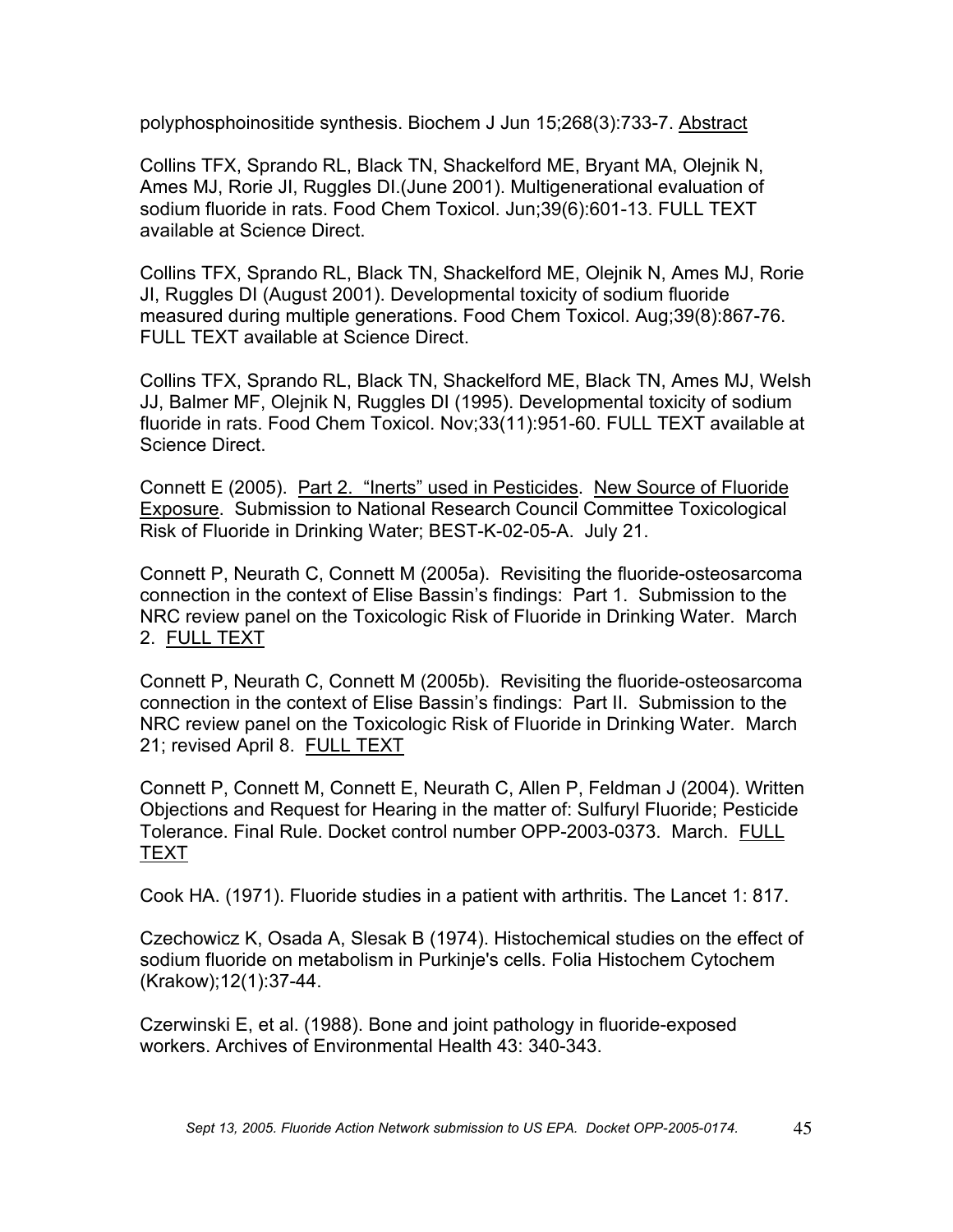Czerwinski E, Lankosz W. (1977). Fluoride-induced changes in 60 retired aluminum workers. Fluoride 10: 125-136.

Dambacher MA, et al. (1986). Long-term fluoride therapy of postmenopausal osteoporosis. Bone 7: 199-205.

Dean HT. (1936). Chronic endemic dental fluorosis (mottled enamel). J. Amer. Med. Assoc.107: 1269-1273.

Dean HT, Jay P, Arnold FA, Elvove E. (1941) Domestic water and dental caries. I. A dental caries study, including L.acidophilus estimations, of a population severely affected by mottled enamel and which for the past 12 years has used a fluoride-free water. Pub. Health Rep. 56: 365-381.

Dean HT, Arnold FA, Elvove E. (1942) Domestic water and dental caries.V. Additional studies of relation of fluoride domestic waters to dental caries experience in 4,425 white children, aged 12 to 14 years, of 13 cities in 4 states. Pub. Health Rep. 57: 1155-1179.

Dean HT, cited by Exner FB (1960) In his analytical commentary on the 1960 Testimony of Dr. H. T. Dean in the Suit to Enjoin Fluoridation of Chicago's Water (Schuringa versus Chicago).

Demole, V. Toxic effects on the thyroid. In Fluorides and Human Health; WHO: Geneva, 1970, pp. 255-261.Dong Y et al. (1991). The clinical features of 160 cases of acute sodium silico fluoride poisoning. CHIN J PREV MED 25 (5): 269- 271.

Department of Health & Human Services. (U.S. DHHS) (1991). Review of Fluoride: Benefits and Risks, Report of the Ad Hoc Committee on Fluoride of the Committee to Coordinate Environmental Health and Related Programs. Department of Health and Human Services, USA.

Derryberry OM, et al. (1963). Fluoride exposure and worker health. Archives of Environmental Health 6: 503-511.

Dong Y et al. (1991). The clinical features of 160 cases of acute sodium silico fluoride poisoning. CHIN J PREV MED 25(5): 269-271.

Dow AgroSciences (2004). ProFume Specimen label. [EPA accepted 1/26/04; CA accepted 5/18/05; Not yet accepted in NY]. February 10, 2004 LABEL

Dow AgroSciences (2005). ProFume Specimen label. [EPA accepted 7-15-05; Not yet accepted in CA, FL, NY]. August 18, 2005 LABEL

Du L (1992). [The effect of fluorine on the developing human brain]. Zhonghua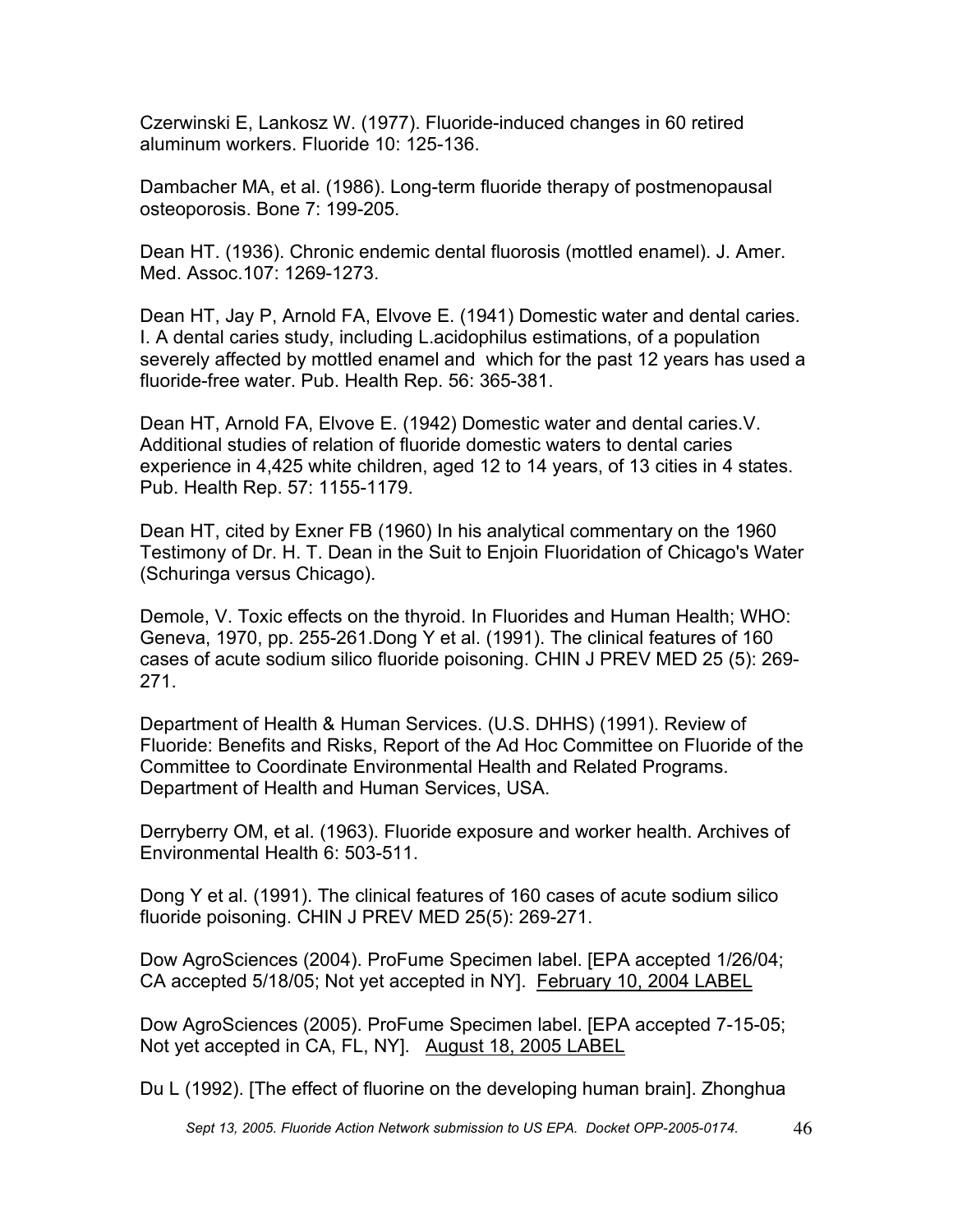Bing Li Xue Za Zhi Aug;21(4): 218-20. Abstract

Durango Software (2005) Dietary Exposure Evaluation Model, DEEM-FCID version 2.14. Information online at: http://www.durango-software.com/software/deem.html

Eichler HG, Lenz K, Fuhrmann M, Hruby K (1982). Accidental ingestion of NaF tablets by children--report of a poison control center and one case. Int J Clin Pharmacol Ther Toxicol. Jul;20(7): 334-8. Abstract

Eichmiller FC, Eidelman N, Carey CM. (2005). Controlling the fluoride dosage in a patient with compromised salivary function. Journal of the American Dental Association 136:67-70.

Eilperin J (2005). Professor at Harvard is being investigated. Fluoride-cancer link may have been hidden. Washington Post. July 13. http://www.fluoridealert.org/news/2313.html

Elbetieha A, Darmani H, Al-Hiyasat AS (2000). Fertility effects of sodium fluoride in male mice. Fluoride 33(3): 128-134. FULL STUDY

Environmental Protection Agency. (1985). National Primary Drinking Water Regulations; Fluoride. Final Rule. Federal Register November 14; 50(220): 47144.

Environmental Working Group (2005). Petition to National Toxicology Program nominating fluoride in tap water for inclusion in the Report on Carcinogens. June 6. FULL TEXT

Ekstrand J. (1996). Fluoride metabolism. In: Fejerskov O, Ekstrand J, Burt B, Eds. Fluoride in Dentistry, 2nd Edition. Munksgaard, Copenhagen. pp. 55-87.

Fa-Fu L, et al. (1991). The relationship of a low-iodine and highfluoride environment to subclinical cretinism in Xinjiang. Iodine Deficiency Disorder Newsletter. Vol. 7. No. 3.

FAN (Fluoride Action Network Pesticide Project) (2005). Table 1. Fluoride pesticide residue tolerances approved by US EPA as of July 15, 2005. TABLES

FAN (Fluoride Action Network Pesticide Project) (2004). Cryolite Use in California for years 2002 and 1991-2000; and estimated use in US for 1992. ONLINE LINK

FDA (1995) Estimating Exposure To Direct Food Additives And Chemical Contaminants in the Diet. Online at:

*Sept 13, 2005. Fluoride Action Network submission to US EPA. Docket OPP-2005-0174.* 47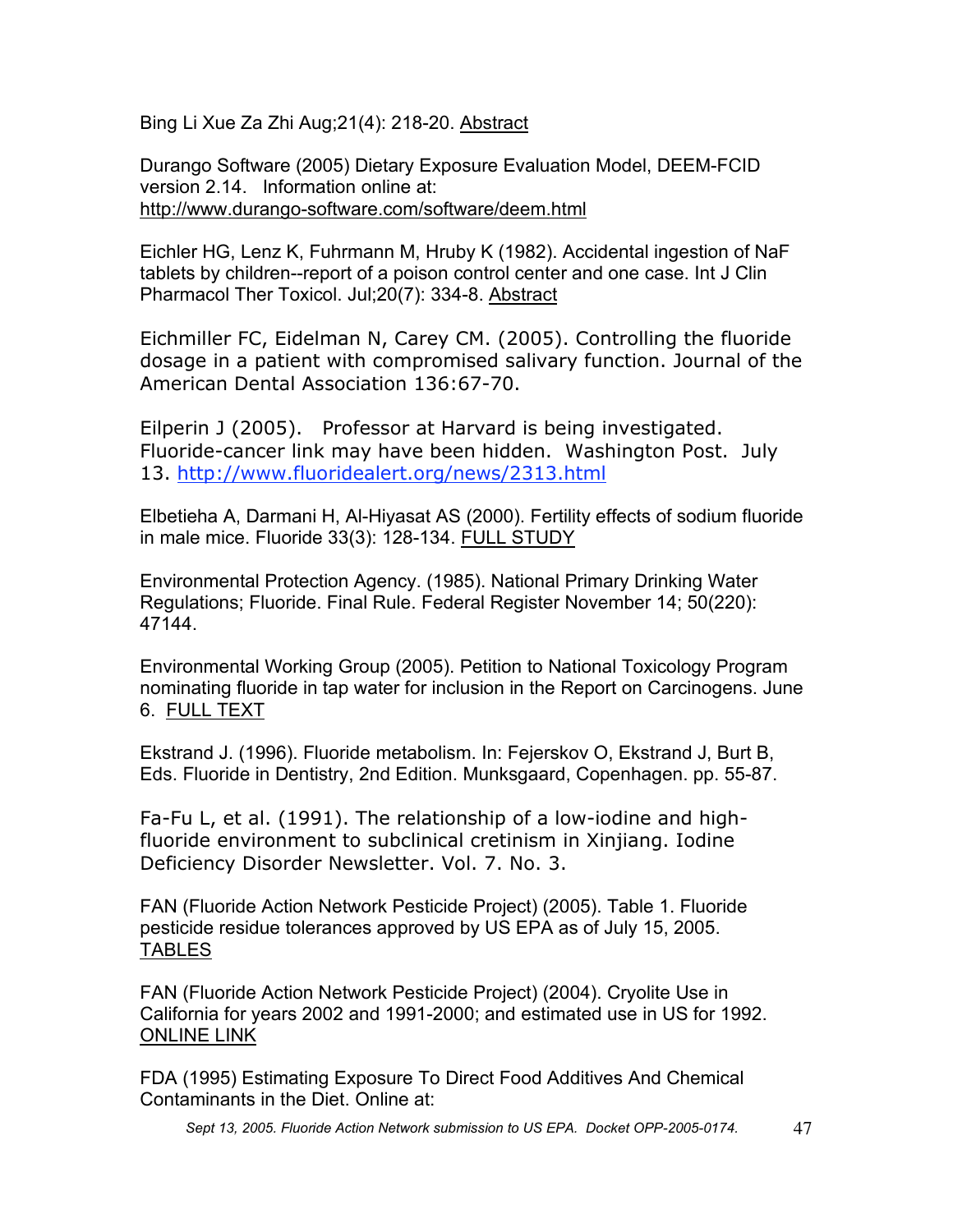#### http://www.cfsan.fda.gov/~dms/opa-cg8.html

Fein NJ, Cerklewski FL. Fluoride content of foods made with mechanically separated chicken. J Agric Food Chem. 2001 Sep;49(9):4284-6. Abstract

Food and Drug Administration (FDA) (1997). Part 355 – Anticaries drug products for over-the-counter human use. FULL TEXT

Food and Nutrition Board (FNB) (2004). Dietary Reference Intakes for Water, Potassium, Sodium Cloride, and Sulfate. Panel on Dietary Reference Intakes for Electrolytes and Water. Standing Committee on the Scientific Evaluation of Dietary Reference Intakes. Institute of Medicine of the National Academies. The National Academies Press. Washington DC. ONLINE EDITION

Franke J, et al. (1975). Industrial fluorosis. Fluoride 8: 61-83.

Fratzl P, et al. (1996). Effects of sodium fluoride and alendronate on the bone mineral in minipigs: a small-angle x-ray scattering and backscattered electron imaging study. Journal of Bone and Mineral Research 11: 248-253.

Freni SC (1994). Exposure to high fluoride concentrations in drinking water is associated with decreased birth rates. J Toxicol Environ Health. 1994 May;42(1):109-21.

Frolkis VV, Tanin SA, Gorban YN (1997). Age-related changes in axonal transport. Exp Gerontol Jul-Oct;32(4-5): 441-50. Abstract

Galletti P, Joyet G. (1958). Effect of Fluorine on Thyroidal Iodine Metabolism in Hyperthyroidism. Journal of Clinical Endocrinology 18: 1102-1110.

Gardiner IM, de Belleroche J (1990). Modulation of gamma-aminobutyric acid release in cerebral cortex by fluoride, phorbol ester, and phosphodiesterase inhibitors: differential sensitivity of acetylcholine release to fluoride and K+ channel blockers. J Neurochem Apr;54(4):1130-5.

Geeraerts F, Gijs G, Finne E, Crokaert R (1986). Kenetics of fluoride penetration in liver and brain. Fluoride 19(3): 108-112.

Gessner BD, Beller M, Middaugh JP, Whitford GM (1994). Acute fluoride poisoning from a public water system. New England Journal of Medicine 330:95- 9. Abstract

Ghosh D, Das(Sarkar) S, Maiti R, Jana D, Das (2002). Testicular toxicity in sodium fluoride treated rats: association with oxidative stress. Reprod Toxicol Jul;16(4): 385. Abstract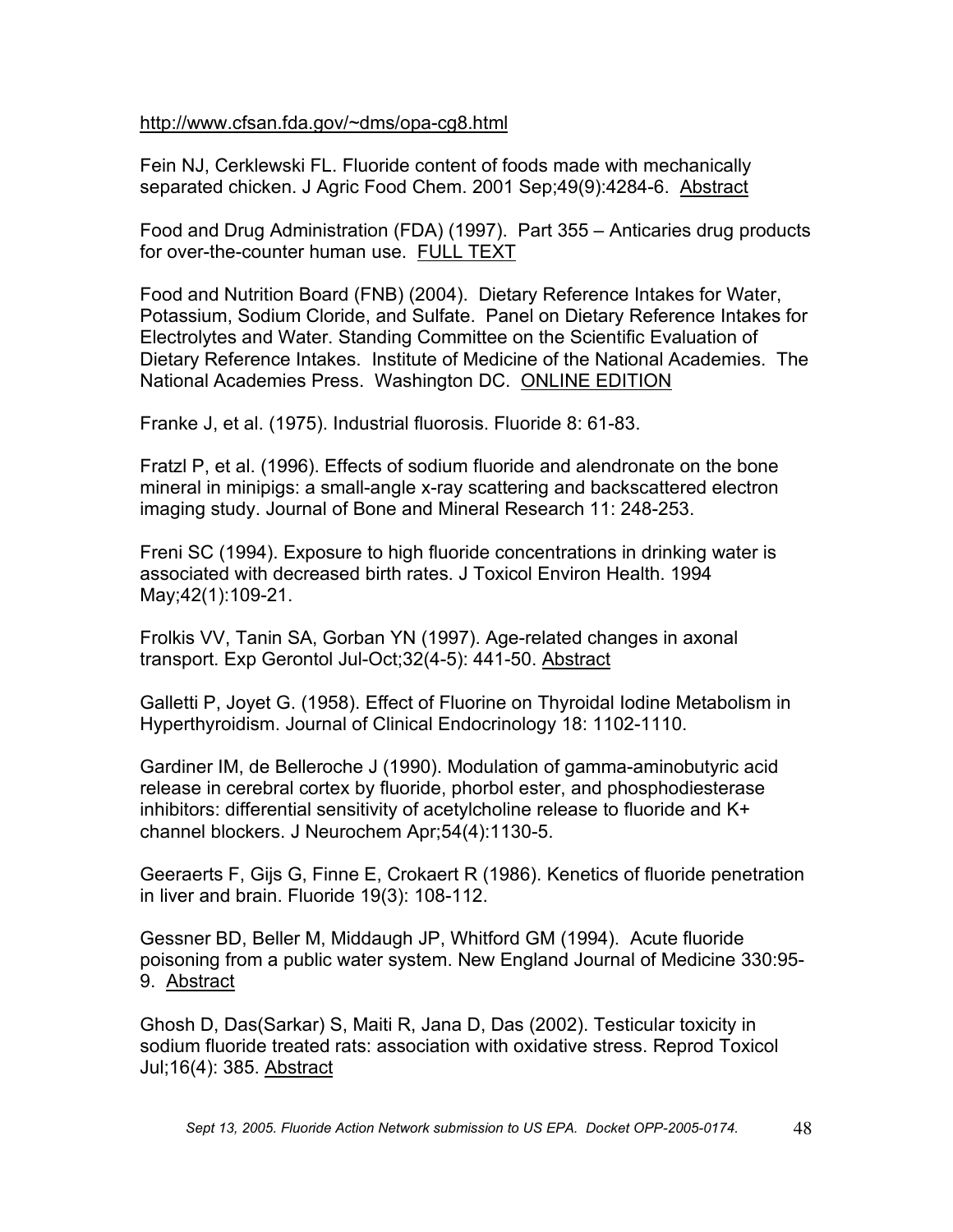Godfrey PP, Watson SP (1988). Fluoride inhibits agonist-induced formation of inositol phosphates in rat cortex. Biochem Biophys Res Commun Sep 15;155(2): 664-9. Abstract

Goh EH, Neff AW (2003). Effects of fluoride on Xenopus embryo development. Food Chem Toxicol. Nov;41(11): 1501-8. Abstract. FULL TEXT available at Science Direct.

Guan ZZ, Wang YN, Xiao KQ, Dai DY, Chen YH, Liu JL, Sindelar P, Dallner G (1998). Influence of chronic fluorosis on membrane lipids in rat brain. Neurotoxicol Teratol Sep-Oct;20(5): 537-42. Abstract

Guan Z, Wang Y, Xiao K (1997). [Influence of experimental fluorosis on phospholipid content and fatty acid composition in rat brain]. Zhonghua Yi Xue Za Zhi Aug;77(8): 592-6. Abstract

Guan ZZ (1986). [Morphology of the brain of the offspring of rats with chronic fluorosis]. Zhonghua Bing Li Xue Za Zhi Dec;15(4): 297-9.

Gutteridge DH, et al. (2002). A randomized trial of sodium fluoride (60 mg) +/ estrogen in postmenopausal osteoporotic vertebral fractures: increased vertebral fractures and peripheral bone loss with sodium fluoride; concurrent estrogen prevents peripheral loss, but not vertebral fractures. Osteoporosis International 13:158-70.

Haguenauer D, et al. (2000). Fluoride for the treatment of postmenopausal osteoporotic fractures: a meta-analysis. Osteoporosis International 11:727-38.

Hedlund LR, Gallagher JC. (1989). Increased incidence of hip fracture in osteoporotic women treated with sodium fluoride. Journal of Bone and Mineral Research 2:223-5.

Heller KE, Eklund SA, Burt BA (1997). Dental caries and dental fluorosis at varying water fluoride concentrations. Journal of Public Health Dentistry 57(3): 136-143. Abstract

Hoffman DJ, Pattee OH, Wiemeyer S (1985). Effects of fluoride on screech owl reproduction: teratological evaluation, growth, and blood chemistry in hatchlings. Toxicol Lett. Jul;26(1): 19-24. Abstract

Hongslo CF, Hongslo JK, Holland RI. (1980). Fluoride sensitivity of cells from different organs. Acta Pharmacologica et Toxicologica 46:73-77.

Ihnatovych I, Novotny J, Haugyicoya R, Bourova L, Mares P, Svoboda P (2002). Ontogenetic development of the G protein-mediated adenylyl cyclase signalling in rat brain. Brain Res Dev Brain Res. Jan 31;133(1): 69-75. FULL TEXT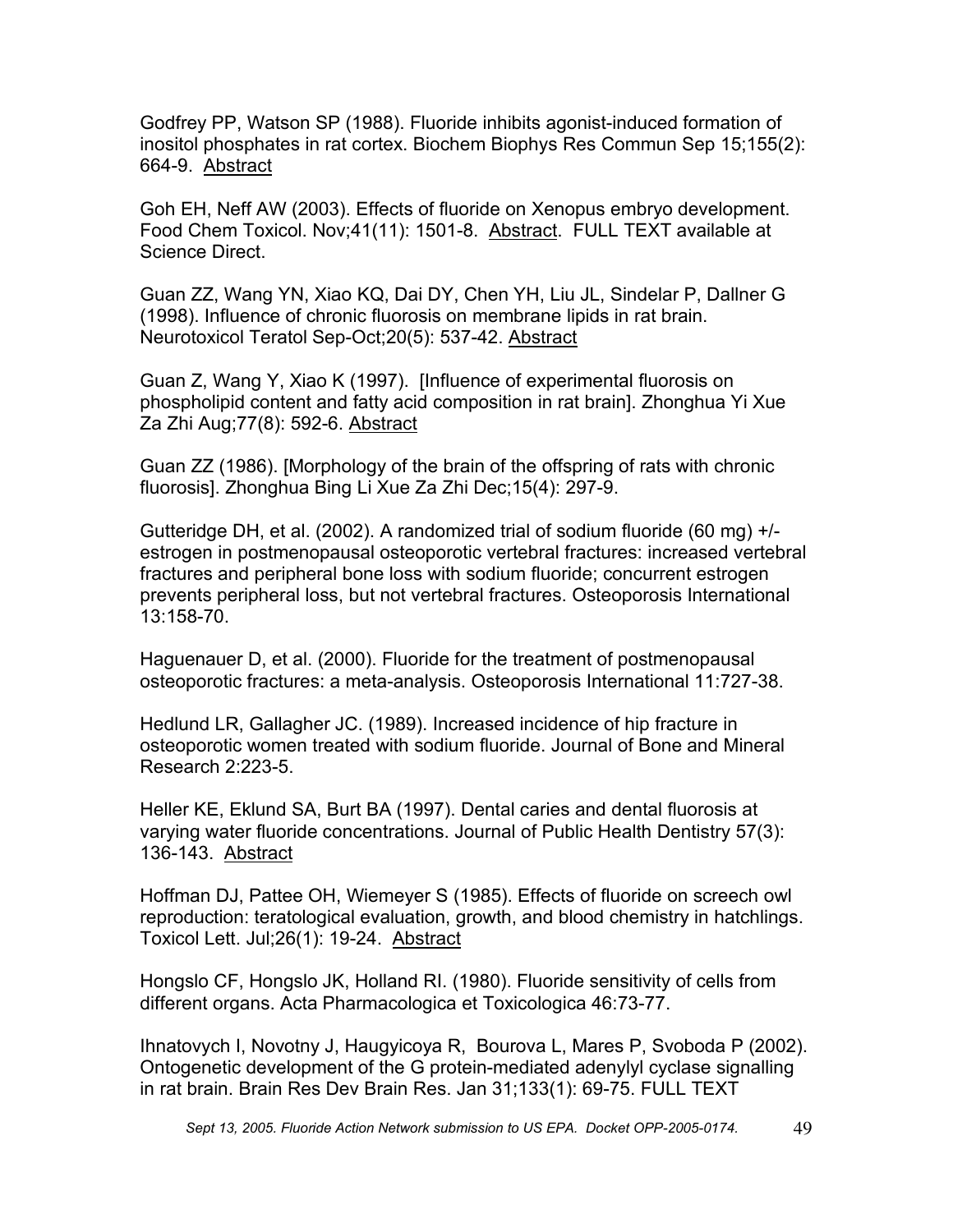available at Science Direct.

Inkielewicz I, Krechniak J (2003). FLUORIDE CONTENT IN SOFT TISSUES AND URINE OF RATS EXPOSED TO SODIUM FLUORIDE IN DRINKING WATER. FLUORIDE 36(4): 263-266. FULL STUDY

Institute of Medicine. (1997). Dietary Reference Intakes for Calcium, Phosphorus, Magnesium, Vitamin D, and Fluoride. Standing Committee on the Scientific Evaluation of Dietary Reference Intakes, Food and Nutrition Board. National Academy Press.

Isaacson RL, Varner JA, Jensen KF (1997). Toxin-induced blood vessel inclusions caused by the chronic administration of aluminum and sodium fluoride and their implications for dementia. Annals of the New York Academy of Sciences 825:152-166.

Ito S, Negishi M. Mochizuki-Oda N, Yokohama H, Hayaishi O (1991). Sodium fluoride mimics the effect of prostaglandin E2 on catecholamine release from bovine adrenal chromaffin cells. J Neurochem Jan;56(1): 44-51. Abstract

Janiszewska G, Lachowicz L, Wojtkowiak R (1984). Effect of certain agents on subcellular cAMP level in different areas of rat brain. Acta Physiol Pol May-Jun;35(3):199-206. Abstract

Jiang CX, Fan QT, Cheng XM, Cui LX (2005). [Relationship between spermatogenic cell apoptosis and serum estradiol level in rats exposed to fluoride]. Wei Sheng Yan Jiu Jan;34(1): 32-4. Abstract

Jolly SS, et al. (1980). Kidney changes and kidney stones in endemic fluorosis. Fluoride 13: 10-16.

Kaminsky LS, et al. (1990). Fluoride: benefits and risks of exposure. Critical Reviews of Oral Biology and Medicine 1(4):261-81.

Kanwar KC, Vig PS, Kalla NR (1983). In vitro inhibition of testosterone synthesis in the presence of fluoride ions. IRCS Med. Sci. 11: 813-814,

Kay AR, Miles R, Wong RK (1986). Intracellular fluoride alters the kinetic properties of calcium currents facilitating the investigation of synaptic events in hippocampal neurons. J Neurosci Oct;6(10): 2915-20. FULL STUDY

Kour K, Singh J (1980). Histological Finding of Mice Testes Following Fluoride Ingestion. Fluoride 13(4): 160-162.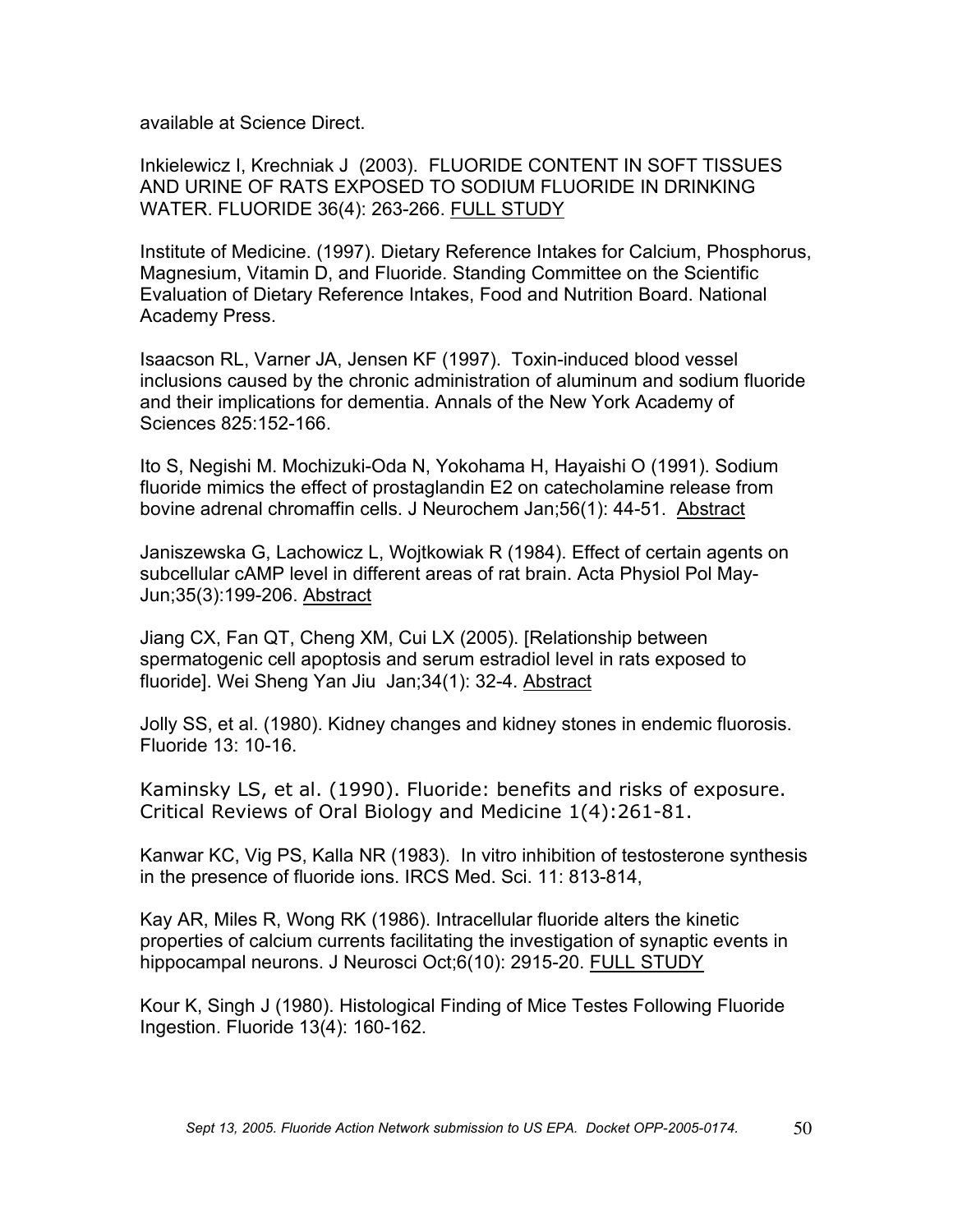Krasowska A, Wlostowski T (1992). The effect of high fluoride intake on tissue trace elements and histology of testicular tubules in the rat. Comp Biochem Physiol C. Sep;103(1): 31-4. Abstract

Krasowska A, Wlostowski T (1996). Photoperiodic elevation of testicular zinc protects seminiferous tubules against fluoride toxicity in the bank vole (Clethrionomys glareolus). Comp Biochem Physiol C Pharmacol Toxicol Endocrinol Jan;113(1):81-4. Abstract . FULL TEXT available at Science Direct.

Kumar A, Susheela AK 1995). Effects of chronic fluoride toxicity on the morphology of ductus epididymis and the maturation of spermatozoa of rabbit. Int J Exp Pathol Feb;76(1): 1-11. Abstract

Kumar A, Susheela AK (1994). Ultrastructural studies of spermiogenesis in rabbit exposed to chronic fluoride toxicity. Int J Fertil Menopausal Stud May-Jun;39(3):164-71. Abstract

Kumar SP, Harper RA. (1963). Fluorosis in Aden. British Journal of Radiology 36: 497-502.

Lafage MH, et al. (1995). Comparison of alendronate and sodium fluoride effects on cancellous and cortical bone in minipigs. A one-year study. Journal of Clinical Investigations 95(5):2127-33.

Lantz O, et al. (1987). Fluoride-induced chronic renal failure. American Journal of Kidney Disorders 10(2):136-9. Abstract

Lavoie D (2005). Harvard professor investigated in fluoride research flap. The Associated Press. July 13. http://www.fluoridealert.org/news/2323.html

Levy SM, Guha-Chowdhury N (1999). Total fluoride intake and implications for dietary fluoride supplementation. J Public Health Dent. Fall;59(4):211-23. Abstract

Li L. (2003). The biochemistry and physiology of metallic fluoride: action, mechanism, and implications. Crit Rev Oral Biol Med 14:100-14. FULL STUDY

Li Y, et al. (2001). Effect of long-term exposure to fluoride in drinking water on risks of bone fractures. J Bone Miner Res. 16(5): 932-9. Abstract

Li Y, Li X, Wei S (1994). [Effect of excessive fluoride intake on mental work capacity of children and a preliminary study of its mechanism]. Hua Hsi I Ko Ta Hsueh Hsueh Pao 25(2):188-91. Abstract

Li X, Song L, Jope RS (1996). Cholinergic stimulation of AP-1 and NF kappa B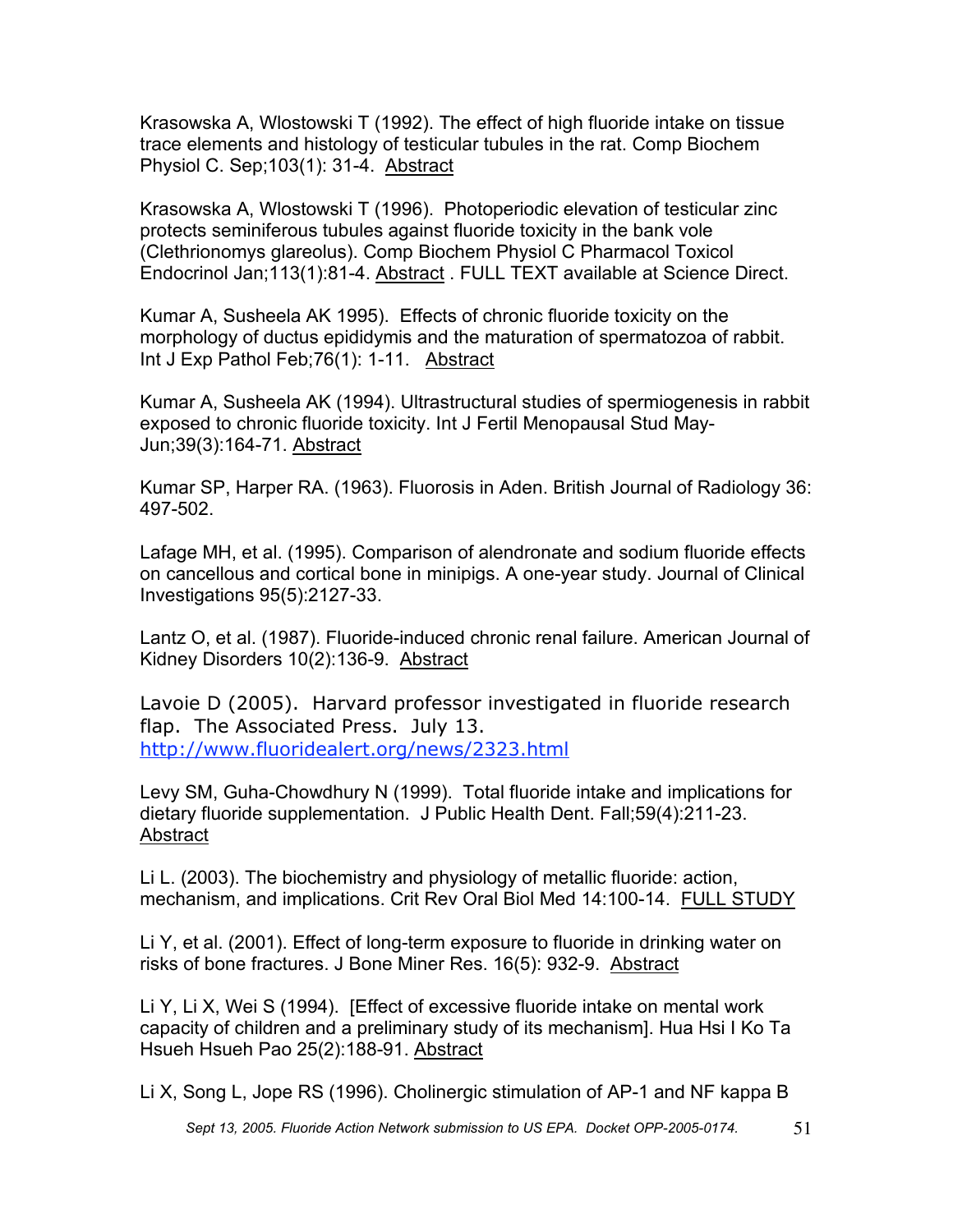transcription factors is differentially sensitive to oxidative stress in SH-SY5Y neuroblastoma: relationship to phosphoinositide hydrolysis. J Neurosci Oct 1;16(19): 5914-22. FULL STUDY

Litosch I (1987). Guanine nucleotide and NaF stimulation of phospholipase C activity in rat cerebral-cortical membranes. Studies on substrate specificity. Biochem J May 15;244(1): 35-40. Abstract

Liu JL, Xia T, Yu YY, Sun XZ, Zhu Q, He W, Zhang M, Wang A. (2005). [The dose-effect relationship of water fluoride levels and renal damage in children] Wei Sheng Yan Jiu. 34(3): 287-8.

Liu WX (1989). [Experimental study of behavior and cerebral morphology of rat pups generated by fluorotic female rat]. Zhonghua Bing Li Xue Za Zhi Dec;18(4): 290-2. Abstract

Long YG, Wang YN, Chen J, Jiang SF, Nordberg A, Guan ZZ (2002). Chronic fluoride toxicity decreases the number of nicotinic acetylcholine receptors in rat brain. Neurotoxicol Teratol Nov-Dec;24(6): 751-7. Abstract. FULL TEXT available at Science Direct.

Lu X-H, Li G-S, Sun B (2000). Study of the mechanism of neurone apoptosis in rats from the chronic fluorosis. Chinese Journal of Endemiology 2000;19(2):96-8; as cited and abstracted in Fluoride 34(1): 82.

Lu Y, Sun ZR, Wu LN, Wang X, Lu W (2000). EFFECT OF HIGH-FLUORIDE WATER ON INTELLIGENCE IN CHILDREN. Fluoride 33(2): 74-78. FULL **STUDY** 

Luke J. (2001). Fluoride Deposition in the Aged Human Pineal Gland. Caries Res. 35: 125-128. Abstract

Luke J. (1997). The Effect of Fluoride on the Physiology of the Pineal Gland. Ph.D. Thesis. University of Surrey, Guildord, UK.

Machida H (1989). [The rabbit thermo-regulatory system. Effects of high dose of sodium fluoride]. Shikwa Gakuho Mar;89(3):607-26. Abstract

Manocha SL, et al. (1975). Cytochemical response of kidney, liver and nervous system to fluoride ions in drinking water. Histochemical Journal 7: 343-355. Abstract

Marcus WL (1990). Fluoride conference to review the NTP draft fluoride report. US EPA Office of Water. Memorandum. May 1. FULL TEXT http://www.fluoridealert.org/health/cancer/ntp/marcus-memo.html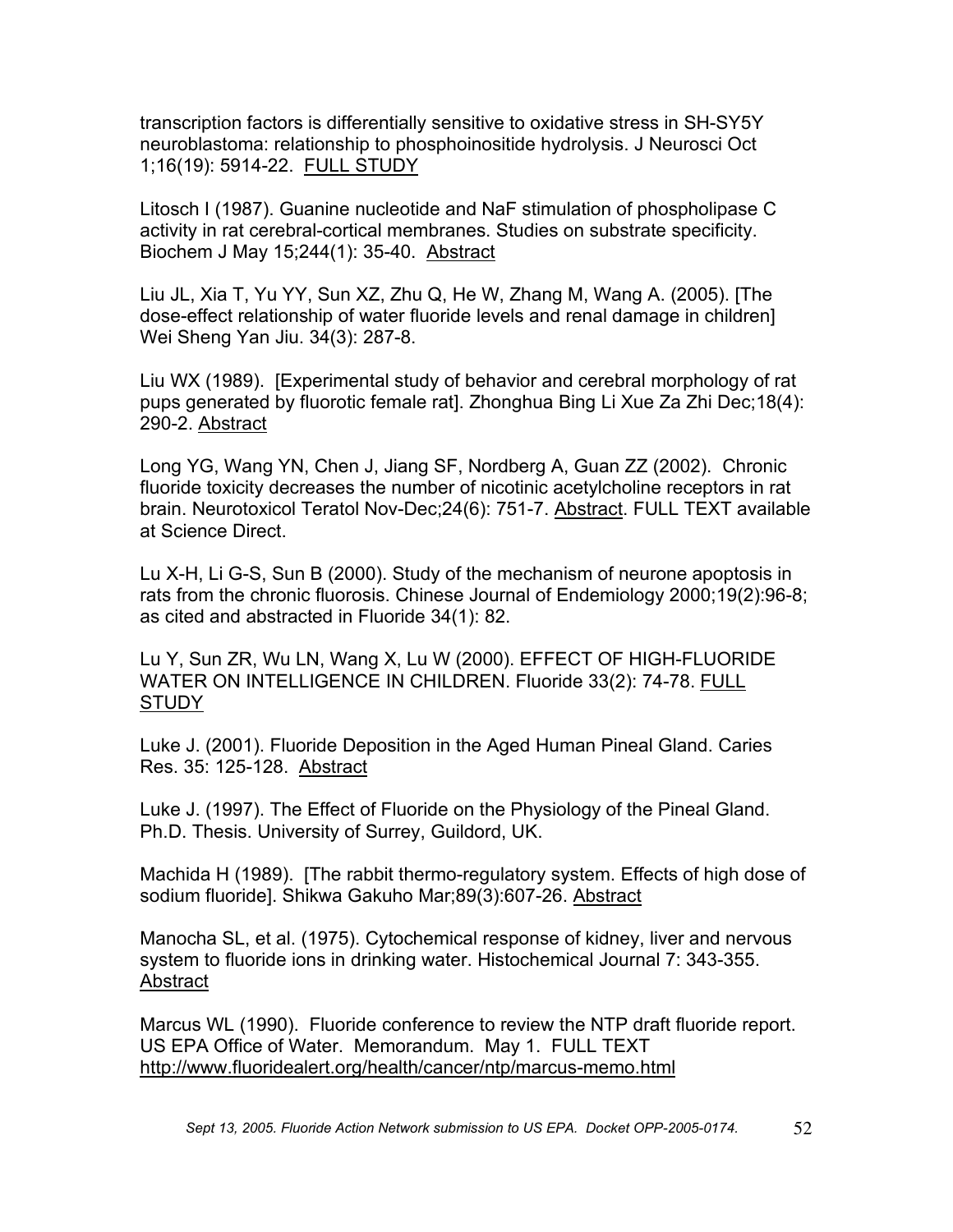Marcus WL (1995). Interview with Dr. Gary Null. March 10. EXCERPT http://www.fluoridealert.org/health/cancer/ntp/marcus-interview.html

Mazze RI, et al. (1977). Inorganic fluoride nephrotoxicity: prolonged enflurane and halothane anesthesia in volunteers. Anesthesiology 46(4): 265-71. Abstract

Medical Research Council (MRC 2002) Medical Research Council Working Group Report: Water. Fluoridation and Health, London, Medical Research Council.

Mohamed AH, Chandler ME (1982). Cytological effects of sodium fluoride on mice. Fluoride 15 (3). 110-118.

Mooradian AD, Scarpace PJ (1992). Beta-adrenergic receptor activity of cerebral microvessels in experimental diabetes mellitus. Res Jun 26;583(1-2): 155-60. Abstract

Mullenix PJ, Denbesten PK, Schunior A, Kernan WJ (1995). Neurotoxicity of sodium fluoride in rats. Neurotoxicol Teratol Mar-Apr;17(2):169-77. Abstract. FULL TEXT available at Science Direct.

Narayana MV, Chinoy NJ (1994). Effect of fluoride on rat testicular steroidogenesis. Fluoride 27(1): 7-12.

Narayana MV, Chinoy NJ (1994). Reversible effects of sodium fluoride ingestion on spermatozoa of the rat. International Journal of Fertility 39(6): 337-346. Abstract

National Research Council (1993). Health Effects of Ingested Fluoride. National Academy Press, Washington DC. FULL REPORT

O'Duffy JD, et al. (1986). Mechanism of acute lower extremity pain syndrome in fluoride-treated osteoporotic patients. American Journal of Medicine 80: 561-566.

Orcel P, et al. (1990). Stress fractures of the lower limbs in osteoporotic patients treated with fluoride. Journal of Bone and Mineral Research 5(Suppl 1): S191-4.

Ortiz-Perez D, Rodriguez-Martinez M, Martinez F, Borja-Aburto VH, Castelo J, Grimaldo JI, de la Cruz E, Carrizales L, Diaz-Barriga F (2003). Fluoride-induced disruption of reproductive hormones in men. Environ Res Sept;93(1): 20-30. Abstract. FULL TEXT available at Science Direct.

Pati PC, Bhunya SP (1987). Genotoxic effect of an environmental pollutant, sodium flouride, in mammalian in vivo test system. Caryologia 40:1-2; 79-87.

Paul V, Ekambaram P, Jayakumar AR (1998). Effects of sodium fluoride on

*Sept 13, 2005. Fluoride Action Network submission to US EPA. Docket OPP-2005-0174.* 53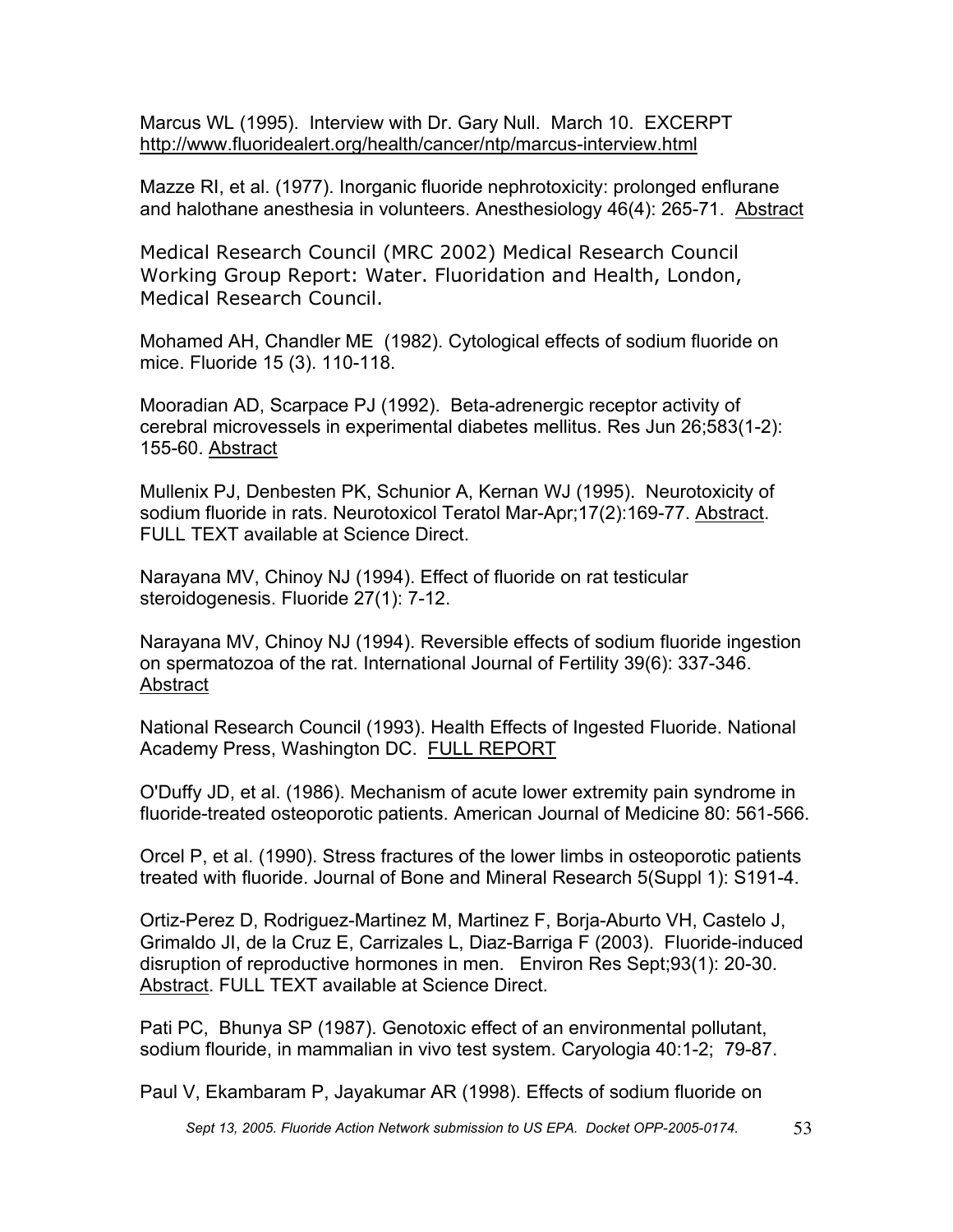locomotor behavior and a few biochemical parameters in rats. Environmental Toxicology and Pharmacology 6: 187-191.

Pesticide Action Network (PAN) (2005). California Pesticide Use. Cryolite - Pesticide use statistics for 2003. ONLINE LINK

Pinto R, Vieira C, Mota-Filipe H, Silva-Lima B (1998). NaF may disturb male fertility in rodents. Toxicology Letters Volume 95, Supplement 1, July, Page 214. FULL TEXT available at Science Direct.

Plesneva SA, Nalivaeva NN, Zhuravin IA (1998). Adenylate cyclase system of the rat striatum: regulatory properties and the effects of gangliosides. Neurosci Behav Physiol Jul-Aug;28(4):392-6. Abstract

POPOV LI, FILATOVA RI, SHERSHEVER AS (1974). Aspects of nervous system affections in occupational fluorosis. GIG TR PROF ZABOL (5). 25-27.

Pradhan KM, Arora NK, Jena A, Susheela AK, Bhan MK (1995). Safety of ciprofloxacin therapy in children: magnetic resonance images, body fluid levels of fluoride and linear growth. Acta Paediatr. 1995 May 84(5):555-60. Abstract

Publicover SJ (1991). Brief exposure to the G-protein activator NaF/AlCl3 induces prolonged enhancement of synaptic transmission in area CAl of rat hippocampal slices. Exp Brain Res 84(3):680-4. Abstract

Pushpalatha T, Srinivas M, Sreenivasula Reddy P (2005). Exposure to high fluoride concentration in drinking water will affect spermatogenesis and steroidogenesis in male albino rats. Biometals Jun; 18(3): 207-12. Abstract. FULL TEXT available at Science Direct.

Ramseyer WF, et al. (1957). Effect of sodium fluoride administration on body changes in old rats. Journal of Gerontology 12: 14-19.

Reggabi M, et al. (1984). Renal function in residents of an endemic fluorosis area in southern Algeria. Fluoride 17: 35-41.

Riggs BL, et al. (1990). Effect of Fluoride treatment on the Fracture Rates in Postmenopausal Women with Osteoporosis. New England Journal of Medicine 322:802-809.

Riordan PJ. (1993). Perceptions of dental fluorosis. Journal of Dental Research 72:1268-74.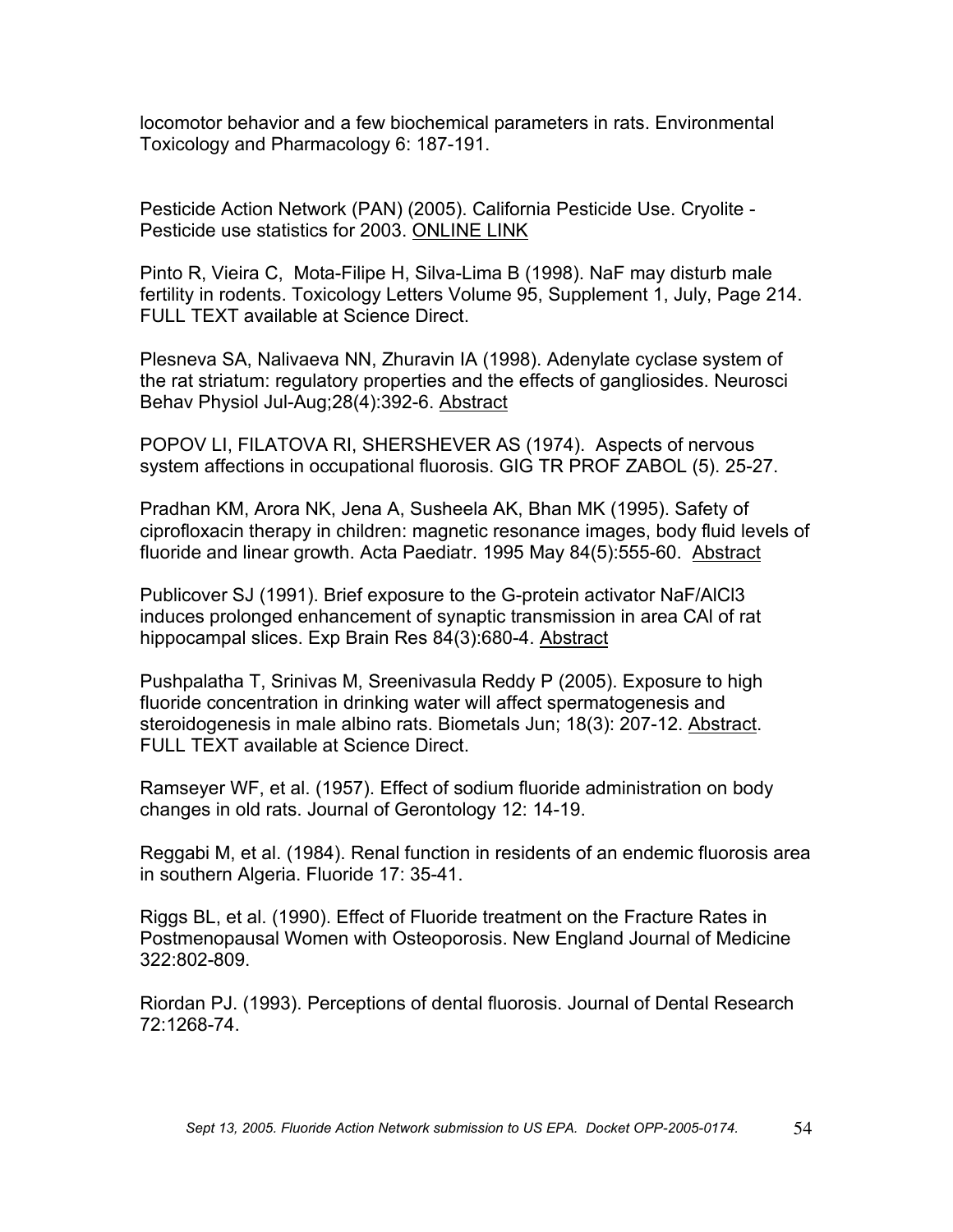Roschger P, et al. (1995). Bone mineral structure after six years fluoride treatment investigated by backscattered electron imaging (BSEI) and small angle x-ray scattering (SAXS): a case report. Bone 16:407.

Ross BM, McLaughlin M, Roberts M, Milligan G, McCulloch J, Knowler JT (1993). Alterations in the activity of adenylate cyclase and high affinity GTPase in Alzheimer's disease. Brain Res. Sep 17; 622(1-2):35-42. Abstract

Sarri E, Claro E (1999). Fluoride-induced depletion of polyphosphoinositides in rat brain cortical slices: a rationale for the inhibitory effects on phospholipase C. Int J Dev Neurosci Jul;17(4):357-67. Abstract

Savas S, et al. (2001). Endemic fluorosis in Turkish patients: relationship with knee osteoarthritis. Rheumatology International 21: 30-5.

Sawyer Ostrom G (1996). Cryolite on grapes/Fluoride in wines - A guide for growers and vintners to determine optimum cryolite applications on grapevines. CATI Viticulture and Enology Research Center. CATI Publication #960601. FULL TEXT

Schlesinger ER, et al. (1956). Newburgh-Kingston caries-fluorine study XIII. Pediatric findings after ten years. Journal of the American Dental Association 52: 296.

Schnitzler CM, et al. (1990). Bone fragility of the peripheral skeleton during fluoride therapy for osteoporosis. Clinical Orthopedics (261):268-75.

Schuld A. (1999). Fluoride-Iodine Antagonism: Some History. Parents for Fluoride Poisoned Children. http://64.177.90.157/pfpc/html/thyroid\_history.html

Shafer TJ, Mundy WR, Tilson HA (1993). Aluminum decreases muscarinic, adrenergic, and metabotropic receptor-stimulated phosphoinositide hydrolysis in hippocampal and cortical slices from rat brain. Brain Res. Nov 26; 629(1):133-40. **Abstract** 

Shao Q, Wang Y, Guan Z (2000). [Influence of free radical inducer on the level of oxidative stress in brain of rats with fluorosis]. Zhonghua Yu Fang Yi Xue Za Zhi Nov;34(6):330-2. Abstract

Shashi A (2003). Histopathological investigation of fluoride-induced neurotoxicity in rabbits. Fluoride 36: 95-105. FULL STUDY

Shashi A, Singh JP, Thapar SP (1994). Effect of long-term administration of fluoride on levels of protein, free amino acids and RNA in rabbit brain. Fluoride 27(3):155-159.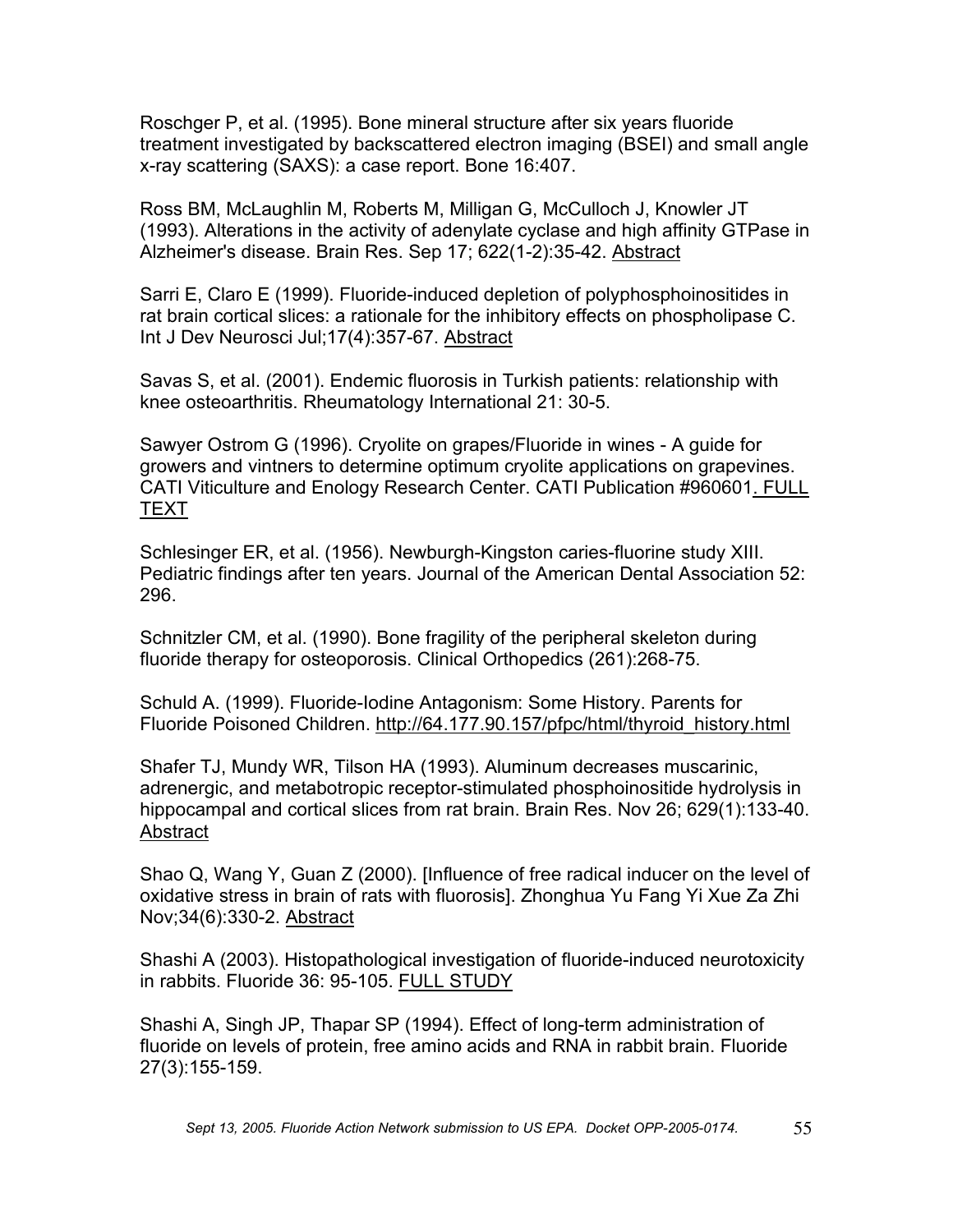Shashi A (1992). Studies on alterations in brain lipid metabolism following experimental fluorosis. Fluoride 25(2):77-84.

Shashi A (1992). Biochemical effects of fluoride on lipid metabolism in the reproductive organs of male rabbits. Fluoride 25(3):149-154.

Shashi, Kaur D 1992). Testicular proteins and DNA in experimental fluorosis. Indian J Pathol Microbiol. Oct;35(4):351-6. Abstract

Shashi (1990). Histopathological changes in rabbit testes during experimental fluorosis. Folia Morphol (Praha) 38(1):63-5. Abstract

Shen X, Zhang Z, XU X (2004). [Influence of combined iodine and fluoride on phospholipid and fatty acid composition in brain cells of rats]. Wei Sheng Yan Jiu Mar;33(2):158-61. Abstract

Shivarajashankara YM, Shivashankara AR, Bhat PG, Rao SH (2002). Brain lipid peroxidation and antioxidant systems of young rats in chronic fluoride intoxication. Fluoride 35(3):153-160. FULL STUDY

Shivarajashankara YM, Shivashankara AR, Gopalakrishna Bhat P, Muddanna Rao S, Hanumanth Rao S (2002). Histological changes in the brain of young fluoride-intoxicated rats. Fluoride 35(1):12-21. FULL STUDY

Shivarajashankara YM, Shivashankara AR, Gopalakrishna Bhat P, Hanumanth Rao S (2001).

Effect of fluoride intoxication on lipid peroxidation and antitoxidant systems in rats. Fluoride 34(2):108-113. FULL STUDY

Shortt HE, et al. (1937). Endemic fluorosis in the Madras presidency. Indian Journal of Medical Research 25: 553-568.

Siddiqui AH. (1955). Fluorosis in Nalgonda district, Hyderabad-Deccan. British Medical Journal ii (Dec 10): 1408-1413.

Singh A, et al. (1963). Endemic fluorosis. Epidemiological, clinical and biochemical study of chronic fluoride intoxication in Punjab. Medicine 42: 229- 246.

Singh A, Jolly SS. (1970). Chronic toxic effects on the skeletal system. In: Fluorides and Human Health. World Health Organization. pp. 238- 249.

Singla VP, et al. (1976). The kidneys. Fluoride 9: 33-35.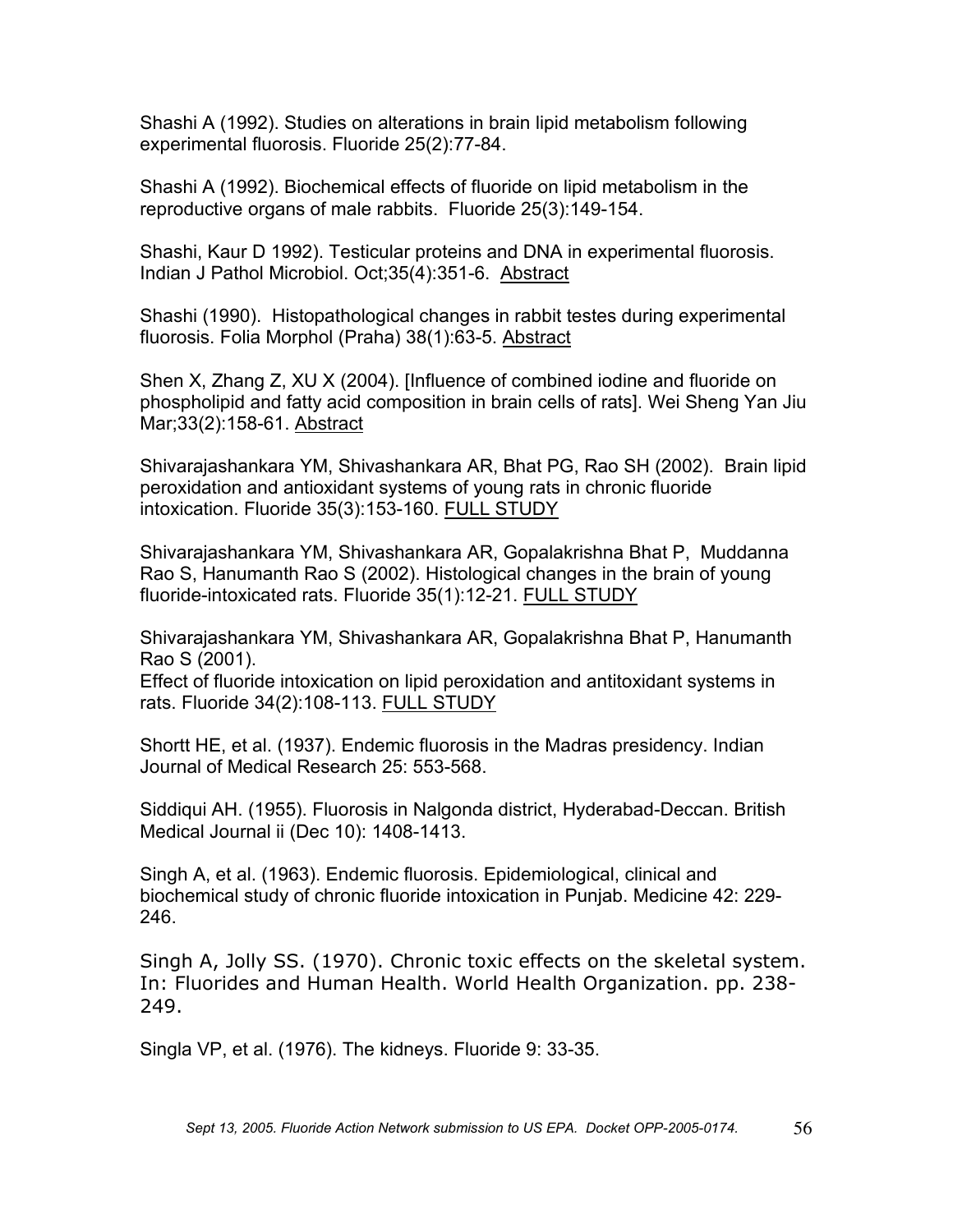Sogaard CH, et al. (1995). Effects of fluoride on rat vertebral body biomechanical competence and bone mass. Bone 16(1): 163-9.

Song K et al. (1991). Ultrastructural observations of testes and prostate gland in rat with chronic fluorosis. J CHINA MED UNIV 19 (5) 339-342.

Soni MG, Kachole MS, Pawar SS (1984). Alterations in drug metabolising enzymes and lipid peroxidation in different rat tissues by fluoride. Toxicol Lett May;21(2):167-72. Abstract

Sowers M, et al. (1991). A prospective study of bone mineral content and fracture in communities with differential fluoride exposure. American Journal of Epidemiology. 133: 649-660.

Sowers MR, et al. (1986). The relationship of bone mass and fracture history to fluoride and calcium intake: a study of three communities. American Journal of Clinical Nutrition 44(6):889-98.

Sprando RL, Collins TFX, Black TN, Olejnik N, Rorie J (1998). Testing the potential of sodium fluoride to affect spermatogenesis: a morphometric study. Food Chem Toxicol Dec;36(12):1117-24. FULL TEXT available at Science Direct.

Sprando RL, Collins TFX, Black TN, Rorie J, Ames MJ, O'Donnell M (1997). Testing the potential of sodium fluoride to affect spermatogenesis in the rat. ood Chem Toxicol Sep;35(9):881-90. FULL TEXT available at Science Direct.

Sprando RL, Black TN, Ames MJ, Rorie JI, Collins TFX (1996). Effect of intratesticular injection of sodium fluoride on spermatogenesis. Food Chem Toxicol Apr;34(4):377-84. FULL TEXT available at Science Direct.

Stannard JG, Shim YS, Kritsineli M, Labropoulou P, Tsamtsouris A (1991). Fluoride levels and fluoride contamination of fruit juices. J Clin Pediatr Dent. 1991 Fall;16(1):38-40. Abstract

Strunecka A, Strunecky O, Patocka J (2002). Fluoride plus aluminum: useful tools in laboratory investigations, but messengers of false information. Physiol Res. 51(6):557-64. FULL STUDY

Sun Z-R, Liu F-Z, Wu L-N, et al. (2000). Effects of high fluoride drinking water on the cerebral functions of mice. Chinese Journal of Endemiology;19(4):262-3; as cited and abstracted in Fluoride 2001; 34(1):80.

Susheela AK, Kumar A (1997). Ultrastructural studies on the leydig cells of rabbits exposed to chronic fluoride toxicity. Environ Sci 5(2):79-94.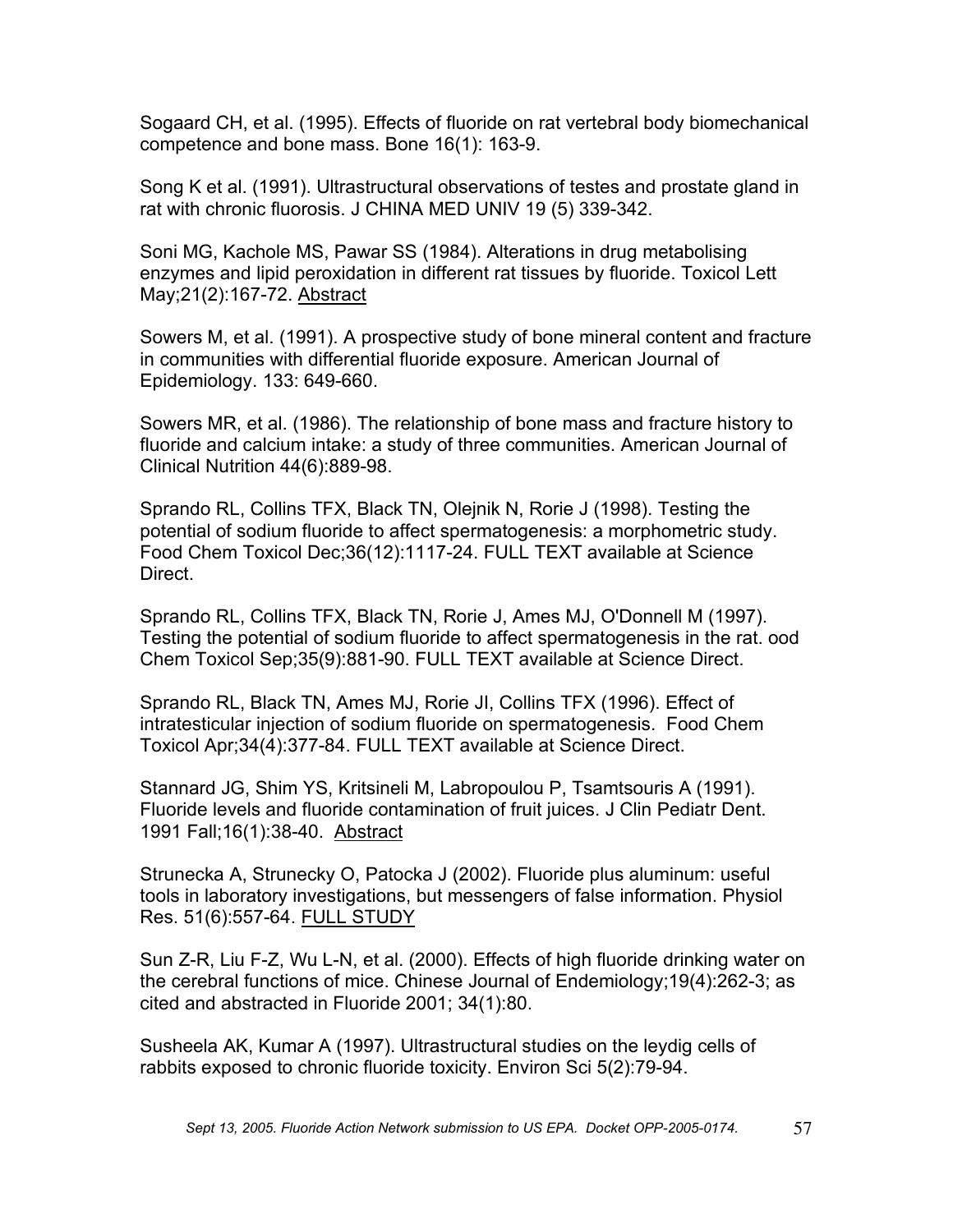Susheela AK, Jethanandani P (1996). Circulating testosterone levels in skeletal fluorosis patients. J Toxicol Clin Toxicol 34(2):183-9. Abstract

Susheela AK, Kumar A (1991). A study of the effect of high concentrations of fluoride on the reproductive organs of male rabbits, using light and scanning electron microscopy. J Reprod Fertil Jul;92(2):353-60. Abstract

Teotia SPS, et al. (1976). Symposium on the Non-Skeletal Phase of Chronic Fluorosis: The Joints. Fluoride 9(1): 19-24.

Teotia SPS, Teotia M (1972). Cacification of the vas deferens in a patient with endemic fluorosis. Case report. Fluoride 5(2):86-88.

Tezelman S, Shaver JK, Grossman RF, Liang, W, Siperstein AE, Duh QY, Clark OH (1994). Desensitization of adenylate cyclase in Chinese hamster ovary cells transfected with human thyroid-stimulating hormone receptor. Endocrinol 134(3), 1561-9. FULL STUDY

Tiger G, Bjorklund PE, Brannstrom G, Fowler CJ.(1990). Multiple actions of fluoride ions upon the phosphoinositide cycle in the rat brain. Brain Res Dec 24;537(1-2):93-101. Abstract

Tiger G, Bjorklund PE, Cowburn RF, Garlind A, O'Neill C, Wiehager B, Fowler CJ (1990). Effect of monovalent ions upon G proteins coupling muscarinic receptors to phosphoinositide hydrolysis in the rat cerebral cortex. Eur J Pharmacol Jan 23;188(1):51-62. Abstract

Tokar' VI, Savchenko ON (1977). [Effect of inorganic fluorine compounds on the functional state of the pituitary-testis system]. Probl Endokrinol (Mosk) Jul-Aug;23(4):104-7. Abstract

Tomomatsu T (1981). Hygienic study on fluoride: 4. Physiological effects of fluoride on rat. J TOKYO MED COLL 39 (3): 441-460.

Trabelsi M, Guermazi F, Zeghal N (2001). Effect of fluoride on thyroid function and cerebellar development in mice. Fluoride 34(3):165-173. FULL STUDY

Turner CH, et al. (1996). High fluoride intakes cause osteomalacia and diminished bone strength in rats with renal deficiency. Bone 19:595-601.

Turner CH, et al. (1995). Fluoride reduces bone strength in older rats. Journal of Dental Research 74:1475-81.

Turner CH, et al. (1992). The effects of fluoridated water on bone strength. Journal of Orthopedic Research 10:581-7.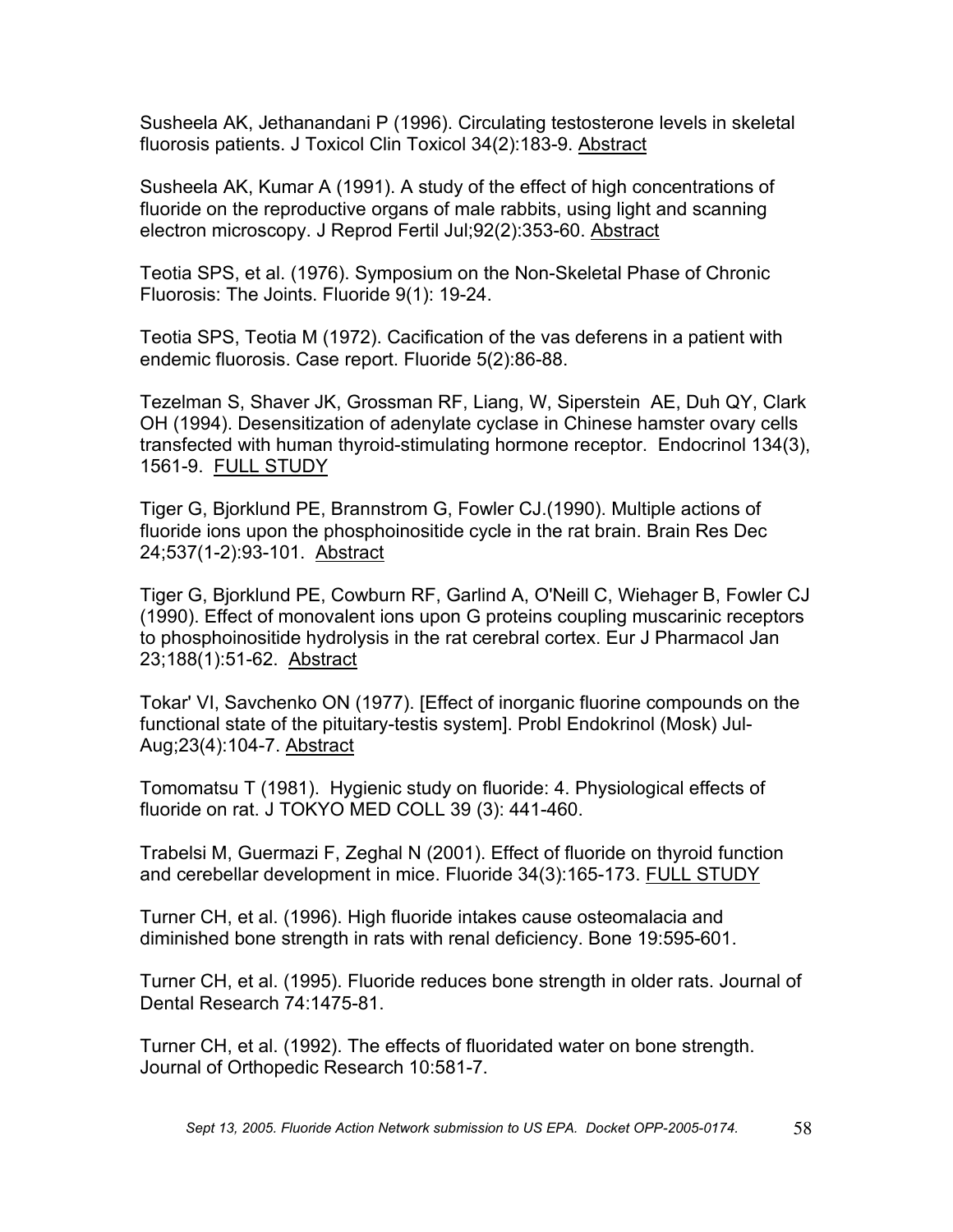USA Today (2004) General Mills cereals go totally whole grain. Online at: http://72.14.207.104/search?q=cache:SIwfYrUM7YYJ:www.usatoday.com/money /industries/food/2004-09-30-wholegrain\_x.htm+kelloggs+%22whole+grain%22&hl=en&ie=UTF-8

USDA (2000). Sulfuryl Fluoride: The Postharvest Fumigant of the Future? United States Department of Agriculture (USDA), Agricultural Research Service. October.

http://www.fluorideaction.org/pesticides/sulfuryl.fluoride.usda.2000.htm

USDA (2003). Commodity Specification: All Purpose Egg Mix. Online at: http://www.ams.usda.gov/poultry/cp/egg/eggf/PY277/277spec.pdf

USDA (2003a). Pesticide Data Program: Annual Summary Calendar Year 2002. USDA Washington DC.

USDA (2004). Egg Purchases by Vendor 2003. Online at: http://www.ams.usda.gov/poultry/cp/egg/eggf/Egg-PurchaseSummary-2003.pdf

USDA (2005). Fact sheet: Focus on egg products. Online at: http://www.fsis.usda.gov/Fact Sheets/Focus On Egg Products/index.asp

USDA (2005a). Nutrients in food online calculator. Online at: http://199.133.10.140/codesearchwebapp/(banorwbj1tnoza55v03z5045)/codesea rch.aspx

USDA (2005b). Amber Waves. "Will 2005 Be the Year of the Whole Grain?" Online at:

http://www.ers.usda.gov/AmberWaves/June05/Features/Will2005WholeGrain.ht m

US EPA (2001). Notice of Filing a Pesticide Petition to Establish a Tolerance fora Certain Pesticide Chemical in or on Food. Federal Register. June 15.

US EPA (2002). Notice of filing a pesticide petition to establish a tolerance for a certain pesticide chemical in or on food. Federal Register. [PF-1068; FRL-6822- 2]. February 15.

US EPA (2003) Occurrence Estimation Methodology and Occurrence Findings Report for the Six-Year Review of Existing National Primary Drinking Water Regulations. Office of Water EPA-815-R-03-006. Washington, DC. http://www.epa.gov/safewater/standard/review/pdfs/support\_6yr\_occurancemeth ods\_final.pdf

US EPA (2004). Sulfuryl Fluoride; Pesticide Tolerance. Final Rule. Federal Register. 40 CFR Part 180. [OPP-2003-0373; FRL-7342-1]. January 23.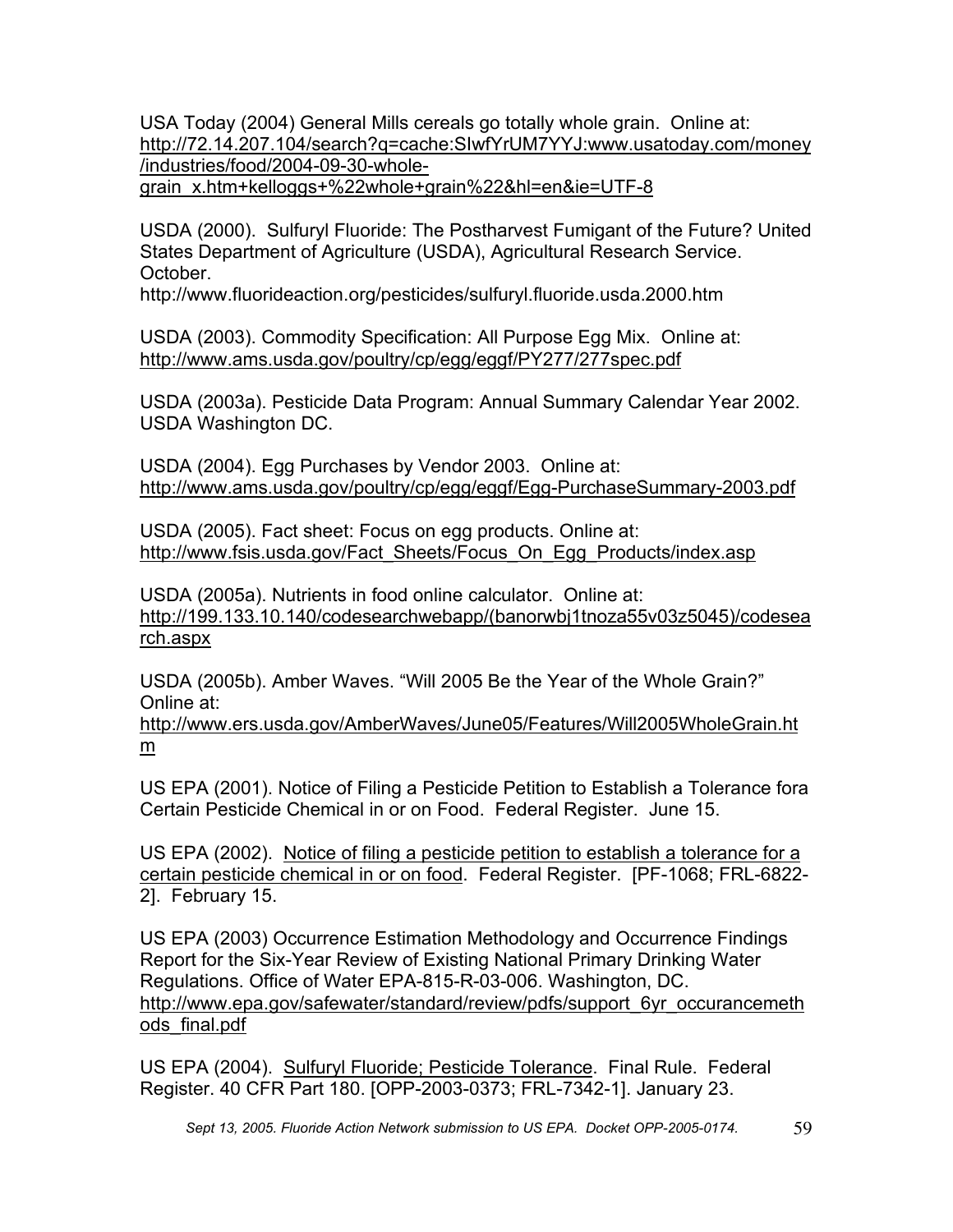US EPA (2004a). Human Health Risk Assessment for sulfuryl fluoride and fluoride anion addressing the Section 3 registration of sulfuryl fluoride postharvest fumigation of stored cereal grains, dried fruits and tree nuts and pest control in grain processing facilities. PP#1F6312. Federal Register Docket No. OPP-2003-0373-0002. January 20. FULL TEXT

US EPA (2005). Sulfuryl Fluoride; Pesticide Tolerance. Final Rule. Federal Register. 40 CFR Part 180. [OPP-2005-0174; FRL-7723-7]. July 15.

US EPA (2005a). Sulfuryl Fluoride; Notice of Filing a Pesticide Petition to Establish Tolerances for a Certain Pesticide Chemical in or on Food. Federal Register. [OPP-2005-0067; FRL-7701-8]. March 4. FULL TEXT

US EPA (2005b). Response to public comments concerning the use of sulfuryl fluoride in food handling facilities. Federal Register Docket No. OPP-2005-0067- 0020. July 14. FULL TEXT

US EPA Unions Coalition (2005). Letter to Stephen L. Johnson, Administrator US EPA. Re: Bone Cancer-Fluoride Link. August 5. FULL TEXT

Vanaja P – see Paul, V

van der Voet GB, Schijns O, de Wolff FA (1999). Fluoride enhances the effect of aluminium chloride on interconnections between aggregates of hippocampal neurons. Arch Physiol Biochem Feb;107(1):15-21. Abstract

Vani LM, and Pratap Reddy K (2000). Effects of fluoride accumulation on some enzymes of brain and gastrocnemius muscle of mice. Fluoride 33(1):17-26. FULL **STUDY** 

Varner JA, Jensen KF, Horvath W, Isaacson RL (1998). Chronic administration of aluminum-fluoride or sodium-fluoride to rats in drinking water: alterations in neuronal and cerebrovascular integrity. Brain Res Feb 16;784(1-2):284-98. Abstract. FULL TEXT available at Science Direct.

Wang Y, Guan Z, Xiao K (1997). [Changes of coenzyme Q content in brain tissues of rats with fluorosis]. Zhonghua Yu Fang Yi Xue Za Zhi; Nov;31(6):330- 3. Abstract

Whitford G. (1996). The Metabolism and Toxicity of Fluoride. 2nd Revised Edition. Karger: Basel. p 30.

Whitford G. (1996). Fluoride Toxicology and Health Effects. In: Fejerskov O, Ekstrand J, Burt B, Eds. Fluoride in Dentistry, 2nd Edition. Munksgaard, Denmark. p 171.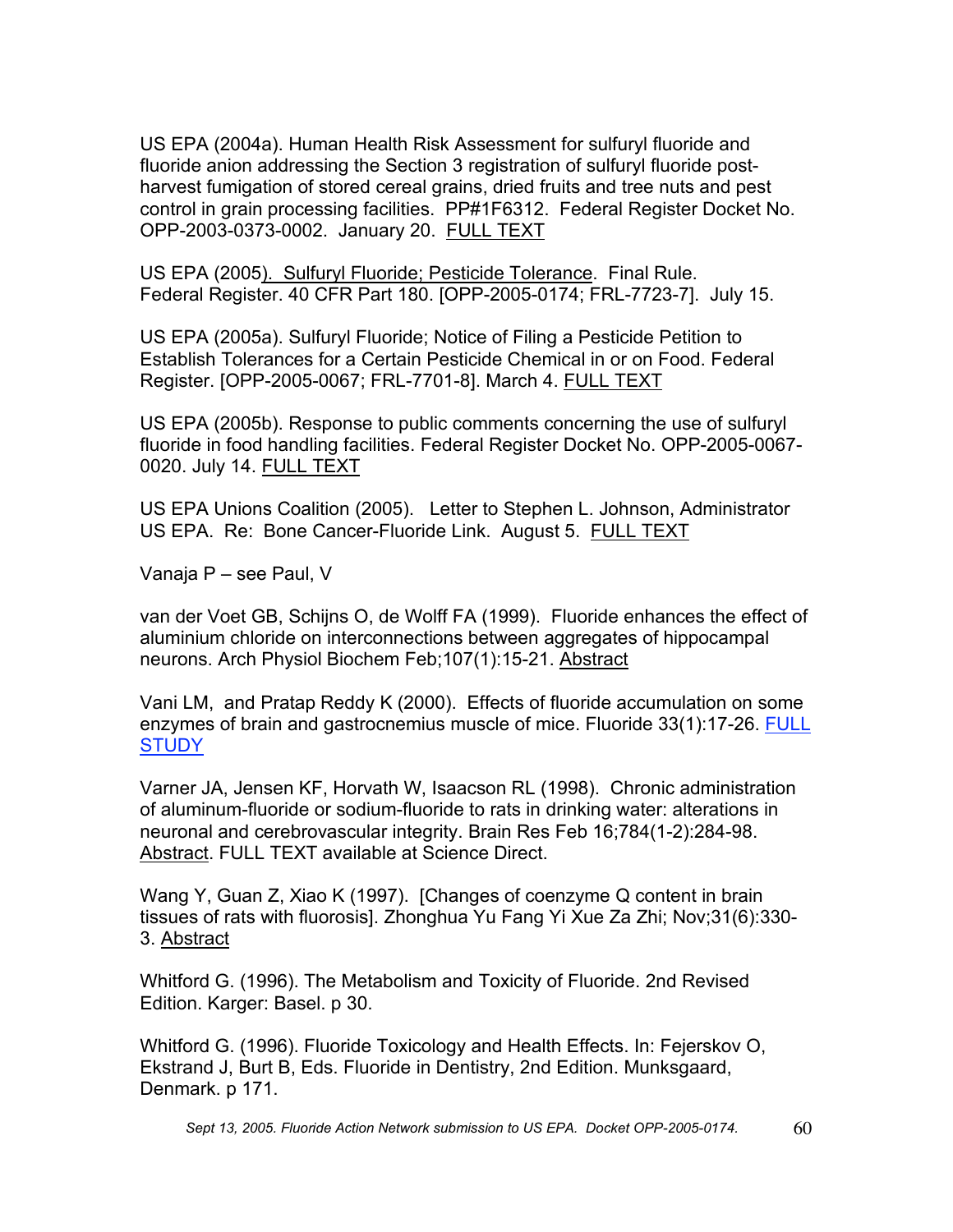Whitford GM. (1990). The physiological and toxicological characteristics of fluoride. Journal of Dental Research 69(Spec Issue):539-49.

Whitford GM. (1987). Fluoride in dental products: safety considerations. Journal of Dental Research 66: 1056-60.

Whyte MP, Essmyer K, gannon FH, Reinus WR (2005). Skeletal fluorosis and instant tea. Am J Med. 2005 Jan;118(1):78-82. Abstract

World Health Organication (WHO) (2002). Fluorides. Environmental Health Criteria 227. Geneva, 2002. FULL TEXT

Xiang Q, Liang Y, Chen L, Wang C, Chen B, Chen X, Zhou M (2003a). Effect of fluoride in drinking water on children's intelligence. Fluoride 36: 84-94. FULL **STUDY** 

Xiang Q, Liang Y, Zhou M, Zang H (2003b). Blood lead of children in Wamiao-Xinhuai intelligence study. Fluoride 36: 198-199. FULL TEXT

YUAN S-D, SON K-Q, XIE Q-W, LU F-Y (1991). An experimental study of inhibition on lactation in fluorosis rats. ACTA PHYSIOL SIN; 43(5): 512-517. Abstract

Zhai JX, Guo ZY, Hu CL, Wang QN, Zhu QX (2003). [Studies on fluoride concentration and cholinesterase activity in rat hippocampus]. Zhonghua Lao Dong Wei Sheng Zhi Ye Bing Za Zhi Apr; 21(2):102-4. Abstract

Zhang C, Ling B, Liu J, Wang G (1999). [Effect of fluoride-arsenic exposure on the neurobehavioral development of rats offspring]. Wei Sheng Yan Jiu Nov;28(6):337-8. Abstract

Zhang Z, Shen X, Xu X (2001). [Effects of selenium on the damage of learningmemory ability of mice induced by fluoride]. Wei Sheng Yan Jiu May;30(3):144- 6. Abstract

Zhang Z, Xu X, Shen X, Xu X (1999). [Effect of fluoride exposure on synaptic structure of brain areas related to learning-memory in mice]. Wei Sheng Yan Jiu Jul;28(4):210-2. Abstract

Zhao XL, Wu JH (1998). Actions of sodium fluoride on acetylcholinesterase activities in rats. Biomed Environ Sci Mar 11(1):1-6. Abstract

Zhao ZL, Wu NP, Gao WH (1995). The influence of fluoride on the content of testosterone and cholesterol in rat. Fluoride 28(3):128-130.